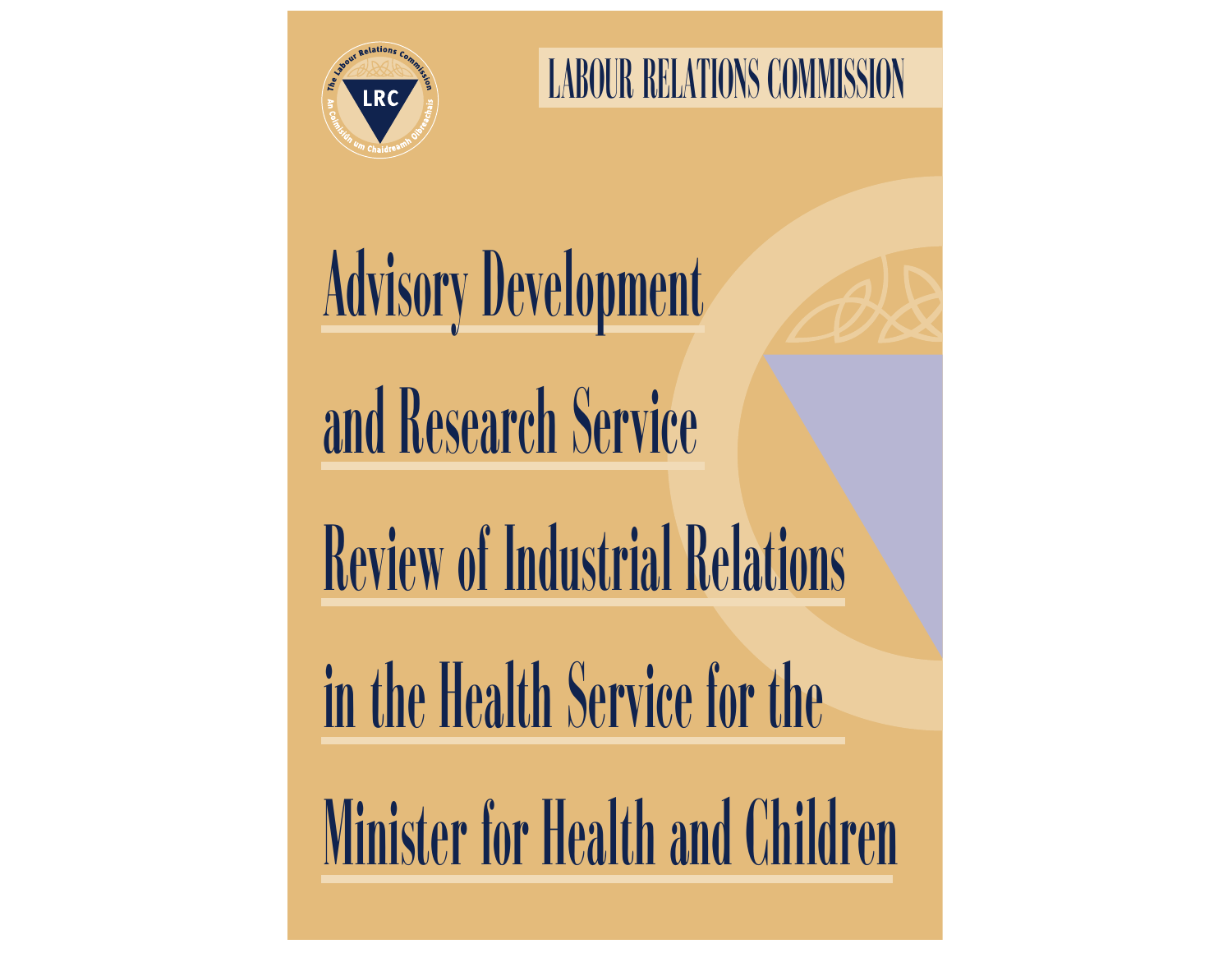LABOUR RELATIONS COMMISSION

### **ADVISORY DEVELOPMENT**

### **AND RESEARCH SERVICE**

### **REVIEW OF INDUSTRIAL RELATIONS**

**IN**

### **THE HEALTH SERVICE**

**FOR**

### **THE MINISTER FOR HEALTH**

### **AND CHILDREN**

MAY 2001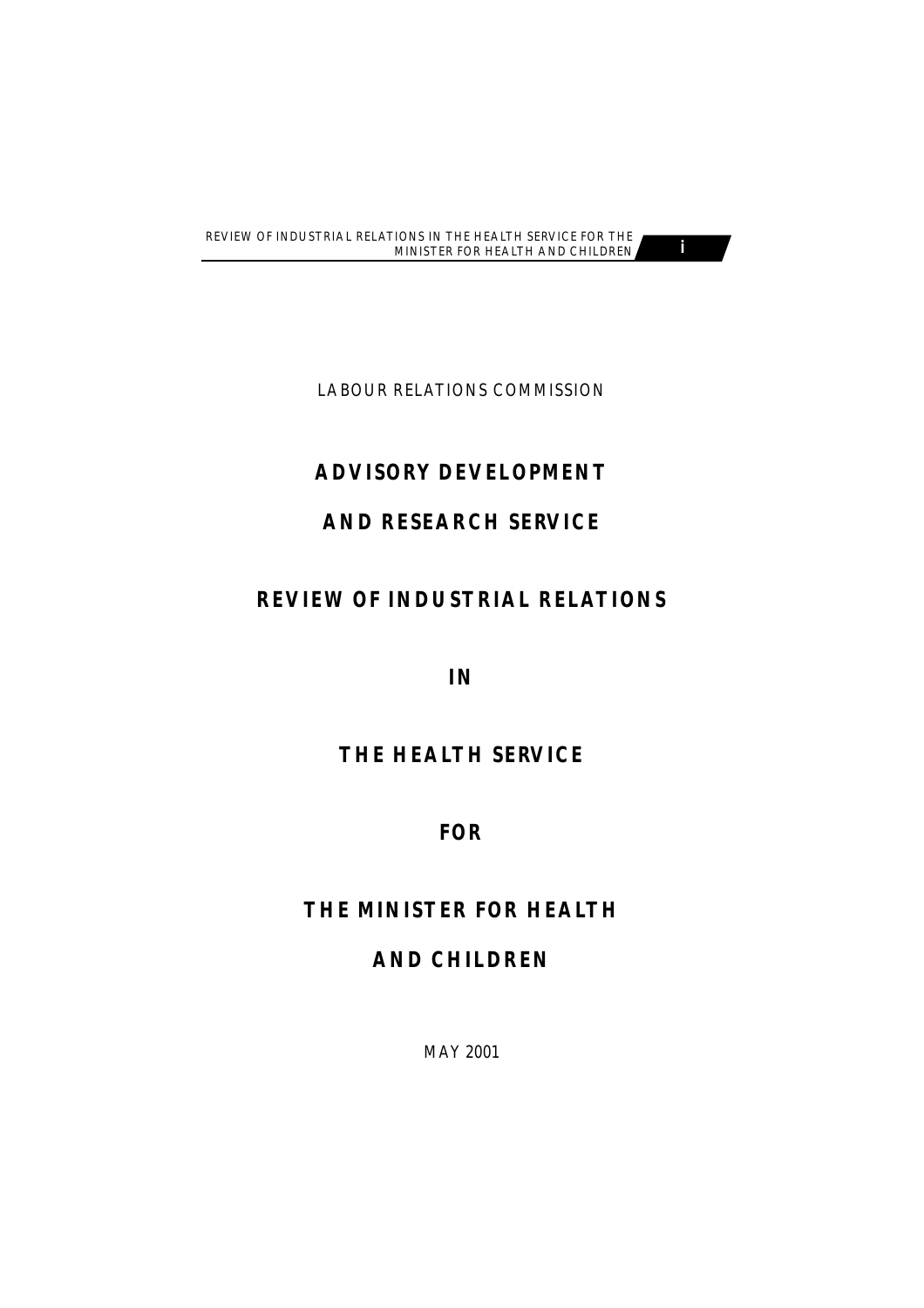### **ii** REVIEW OF INDUSTRIAL RELATIONS IN THE HEALTH SERVICE FOR THE MINISTER FOR HEALTH AND CHILDREN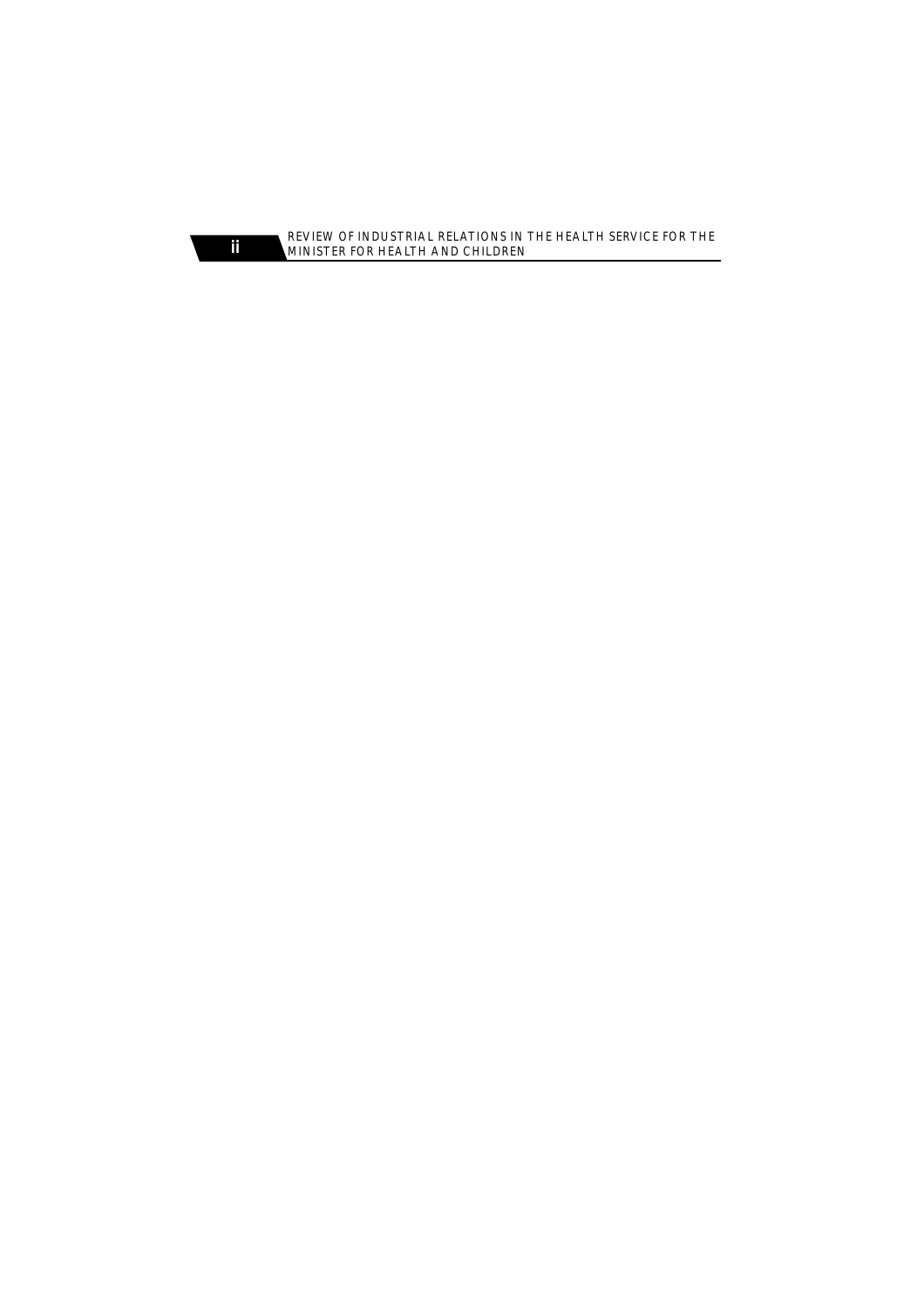### REVIEW OF INDUSTRIAL RELATIONS IN THE HEALTH SERVICE FOR THE **MINISTER** FOR THE MINISTER FOR HEALTH AND CHILDREN

# **Contents**

### Page

| Acknowledgements | iv |
|------------------|----|
|                  |    |
|                  | 6  |
|                  |    |
|                  | 10 |
|                  | 17 |
|                  | 22 |
|                  | 23 |

### **APPENDICES**

| Appendix I | Organisations Consulted by ADRS;                                                                                                                            |    |
|------------|-------------------------------------------------------------------------------------------------------------------------------------------------------------|----|
|            | Appendix II Code of Practice on Disputes Procedures.<br><b>Including Procedures in Essential Services;</b>                                                  | 32 |
|            | Appendix III Code of Practice on Duties and<br>Responsibilities of Employee<br>Representatives and the Protection to be<br>afforded them by their Employer. | 39 |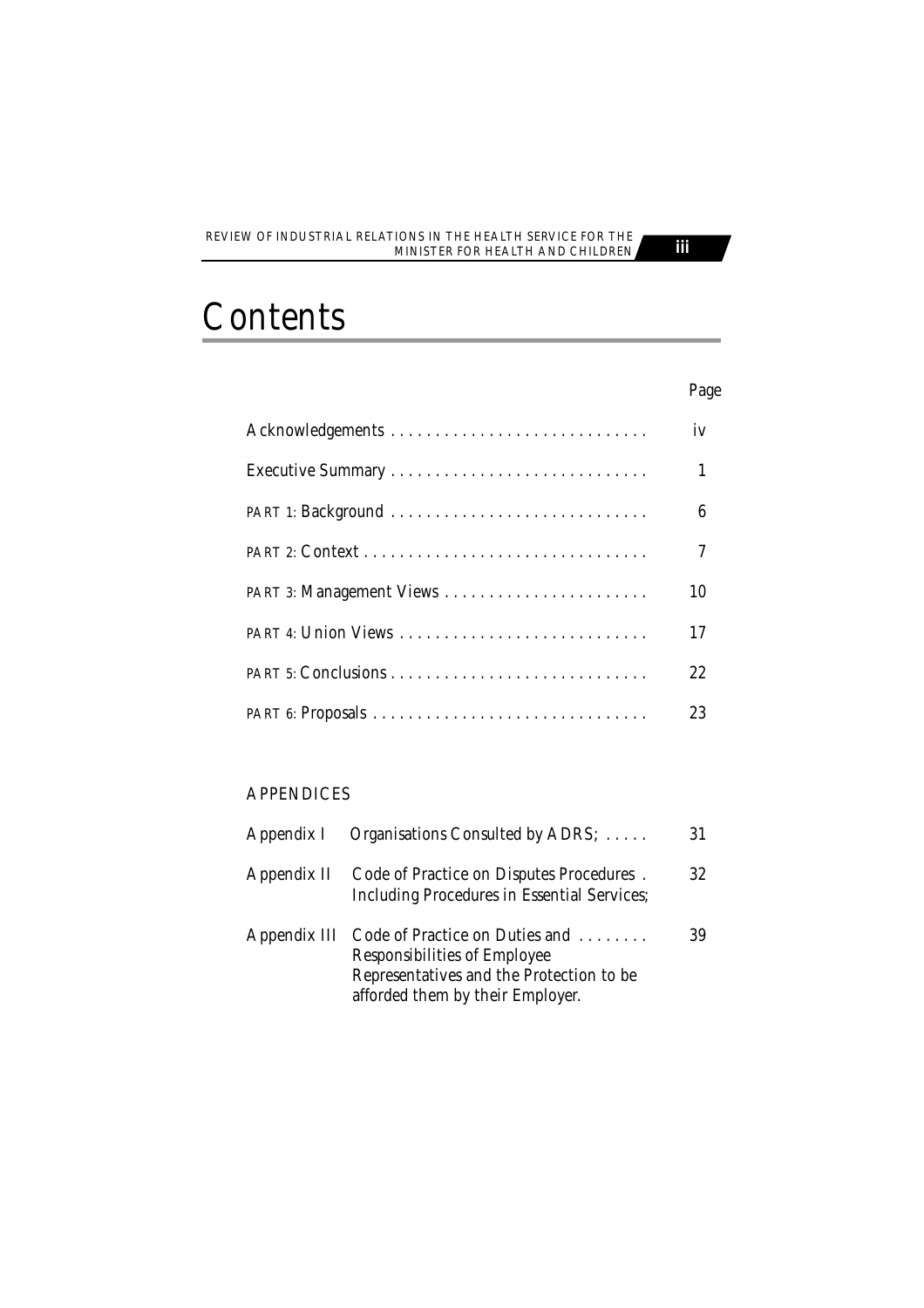# Acknowledgements

I wish to acknowledge the co-operation of all those consulted during the course of this exercise. All concerned are extremely busy people who gave freely of their time to assist me in the execution of my role.

Declan Morrin Director Advisory Development and Research Service

16th May 2001

\_\_\_\_\_\_\_\_\_\_\_\_\_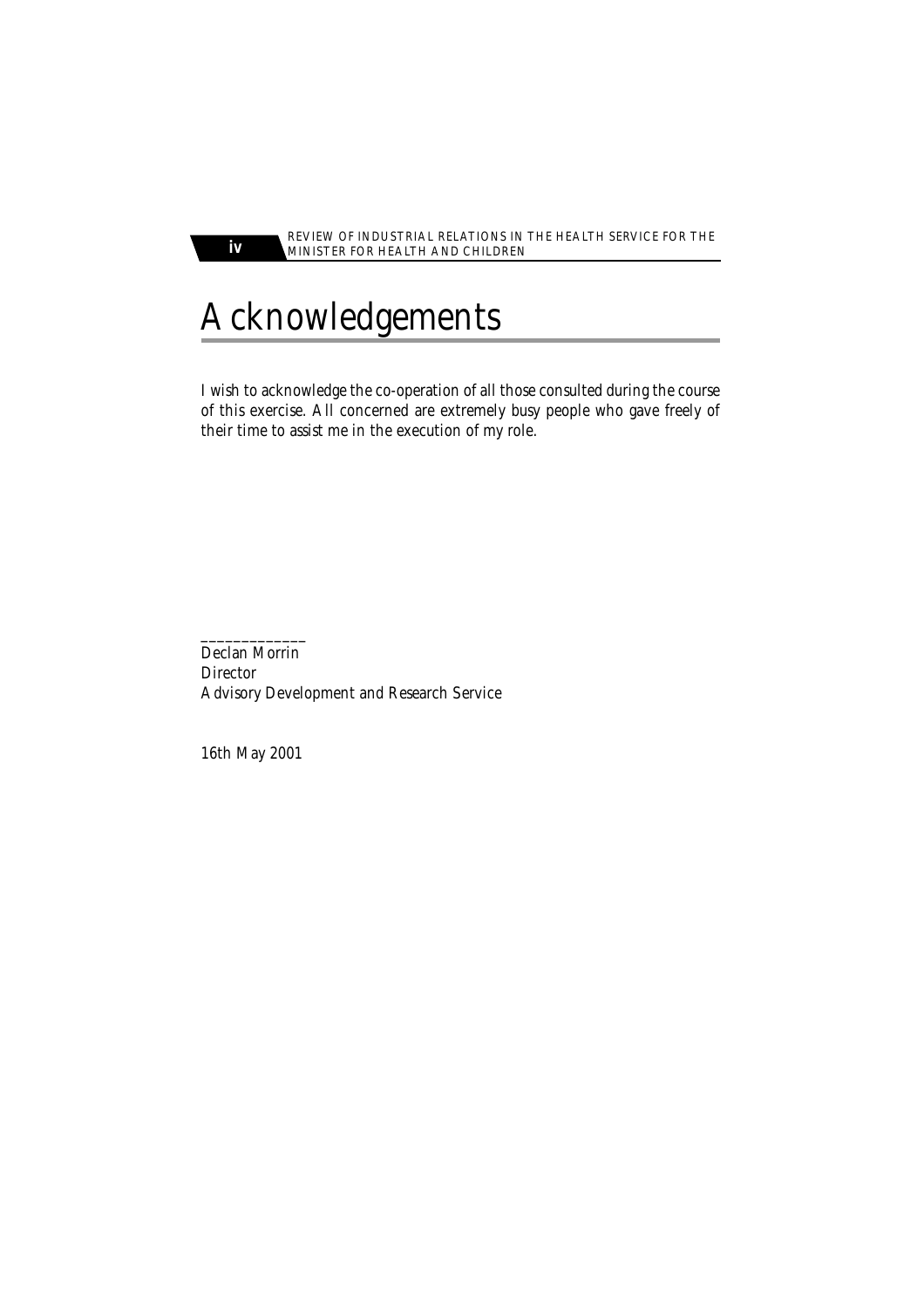# Executive Summary

### **INTRODUCTION**

Following a request from the Minister for Health and Children in September 2000, the Advisory Development and Research Service (ADRS) of the Labour Relations Commission consulted the principal Health Service management and trade union representatives throughout the country to establish an overview of the major issues/factors impacting negatively on industrial relations in this sector. The process was carried out from October 2000 to March 2001 and involved detailed discussions with over 60 management and union representatives (see Appendix I).

The Health Service is one of the largest employments in the State with approximately 80,000 people involved in the provision of health care. It operates in an extremely complex and demanding environment where issues concerning human resource management and development and industrial relations can become strained from time to time. It appears however that industrial relations in the Health Service are under continuous and sustained pressure.

Recent high profile, national disputes (nurses and NCHD's) have resulted in less than satisfactory outcomes e.g. many hold the view that the nurses' dispute could have been settled earlier and with a better result in terms of relations post-dispute.

In the main, the major disputes in recent years have been heavily influenced by economic and social factors. They have also been influenced by the legacy of reductions in funding and numbers in the late 1980's and early 1990's that contributed to the increased workloads and activity levels, and which have stretched staff considerably.

In addition to the national disputes numerous local issues arise on an ongoing basis, many of which end up in actual or potential dispute situations. During the period 1998 to 2000 the Labour Relations Commission and Labour Court dealt with almost 1,000 cases in the Health Service. This level of activity, which represents a disproportionately high level of usage of third parties, is indicative of the extent of industrial relations activity in the Health Service generally. While many of these issues may have financial implications and management feel unable to negotiate or concede, many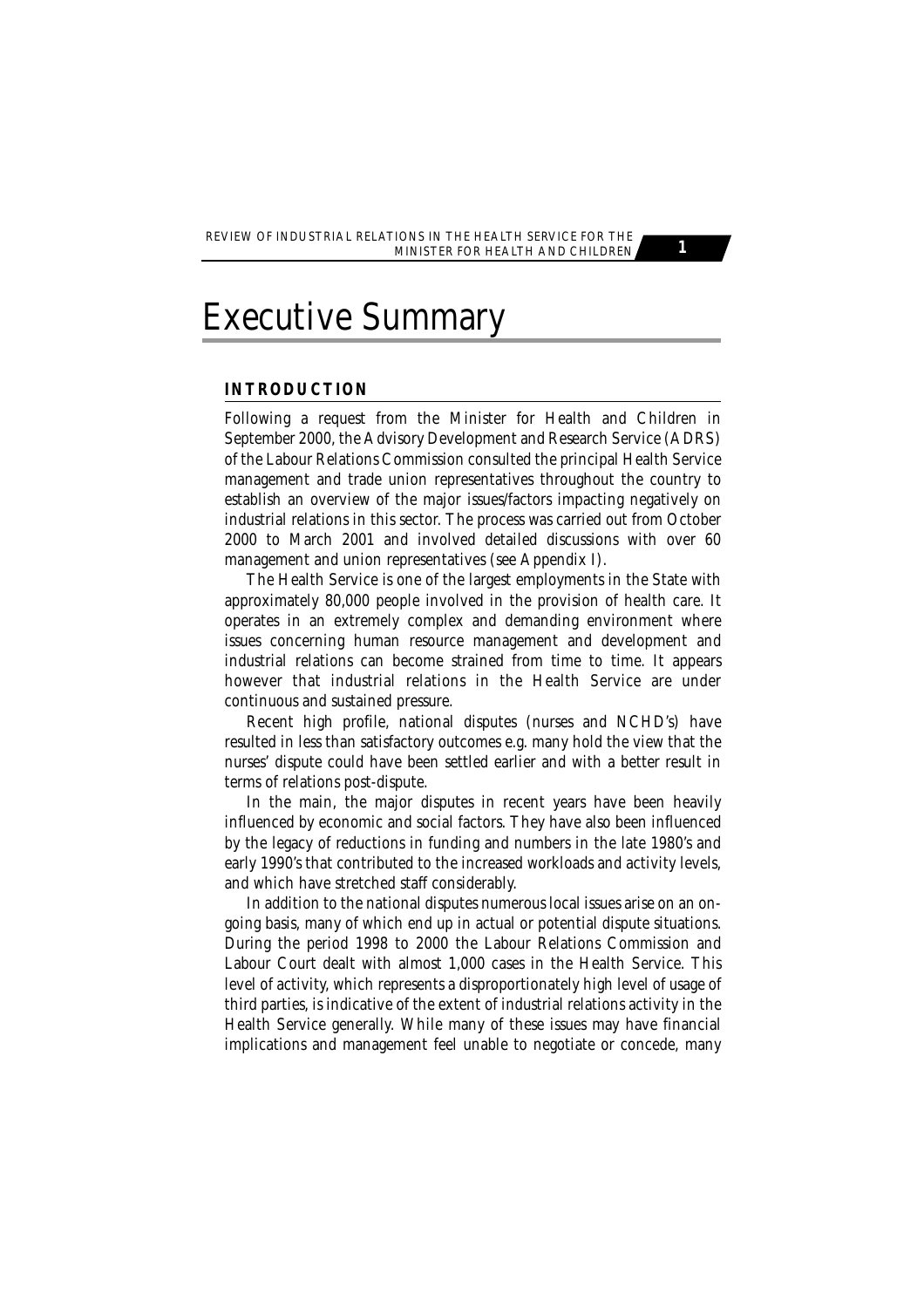more are routine, day-to-day issues, which could be dealt with at local health board/hospital level.

### **VIEWS OF LOCAL MANAGEMENT AND UNIONS**

**Management representatives consulted by the ADRS expressed the following views:**

- Control from the centre are too strong;
- Poor industrial relations are damaging staff morale;
- Industrial relations procedures are not operating effectively;
- Unions are not operating the industrial relations process properly;
- The role and functions of the Health Service Employers Agency (HSEA) are in need of re-definition;
- The Human Resource/Personnel function is not properly resourced.

### **Union representatives expressed views on the following:**

- The inflexibility of management;
- Frustration with the industrial relations process;
- Concerns in relation to the remit of the Human Resource function;
- Concerns in relation to the role of the Health Service Employers Agency.

### **CONCLUSIONS/PROPOSALS**

Both management and unions in the Health Service are concerned with the current state of industrial relations. Because many disputes in the Service relate to some degree to Government pay policy and there is potential for wide repercussions, the speedy resolution of issues is not always possible. Consideration should be given to the extent to which authority can be devolved from the centre consistent with the principles of the Strategic Management Initiative (SMI). In the meantime all parties to the industrial relations process in the Health Service should work together to develop strategic responses in the areas of industrial relations, human resource management and human resource development.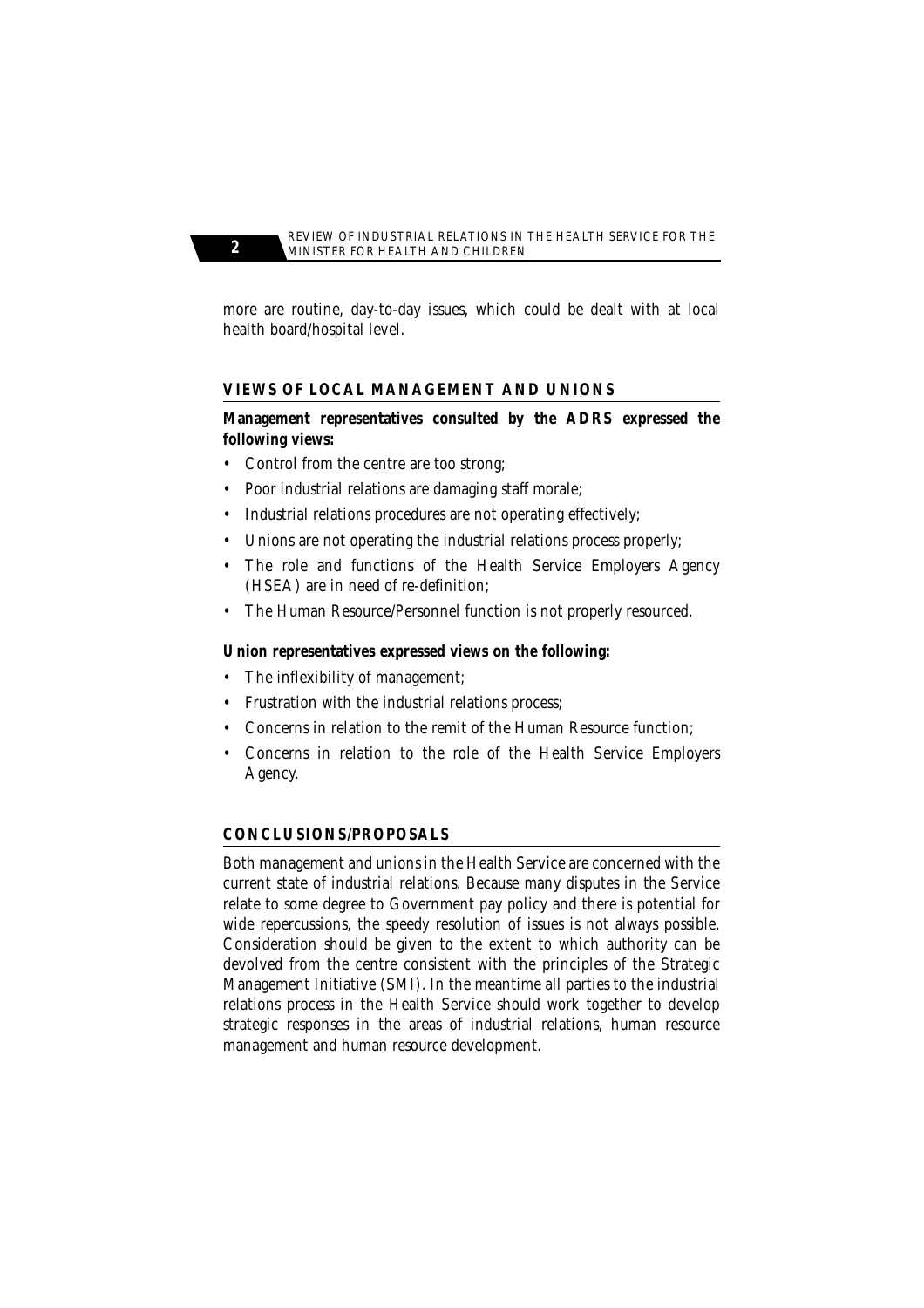Two key elements require attention, (i) the operation of the negotiation, disputes and grievance procedures, and (ii) the interaction between the major actors (management and their representatives and workers and their representatives).

### **PROCEDURES:**

The following changes to the industrial relations mechanism should be considered:

- The parties should comply with the provisions in the Programme for Prosperity and Fairness, which call for the application of a voluntary code of practice consistent with the Code of Practice on Disputes Procedures Including Procedures in Essential Services (see Appendix II).
- All disputes and grievance procedures should incorporate clearly defined time frames, which are rigorously applied.
- The conduct of industrial relations business should be left to managers and union representatives.
- Referral of issues to a higher level or to a third party such as the Labour Relations Commission should only take place after every effort has been made to resolve disputes at local level.
- Labour Court recommendations must be the final step in the industrial relations procedures.
- Implementation and interpretation frameworks should be put in place at the conclusion of negotiations on national issues to ensure timely and consistent application of agreements throughout the country.
- The Labour Court and particularly the Labour Relations Commission should provide separate dedicated resources to the Health Service.
- Communication and consultation mechanisms based on the principles of partnership should be implemented throughout the Health Service.

### **ACTORS:**

If the procedures are to work properly representatives on both sides must have the skills, authority and ability to carry out their functions. The division of responsibilities should be as follows:

- Central/Senior Local Level strategy/policy/support;
- Local Front Line experts with skills, authority and resources to deliver.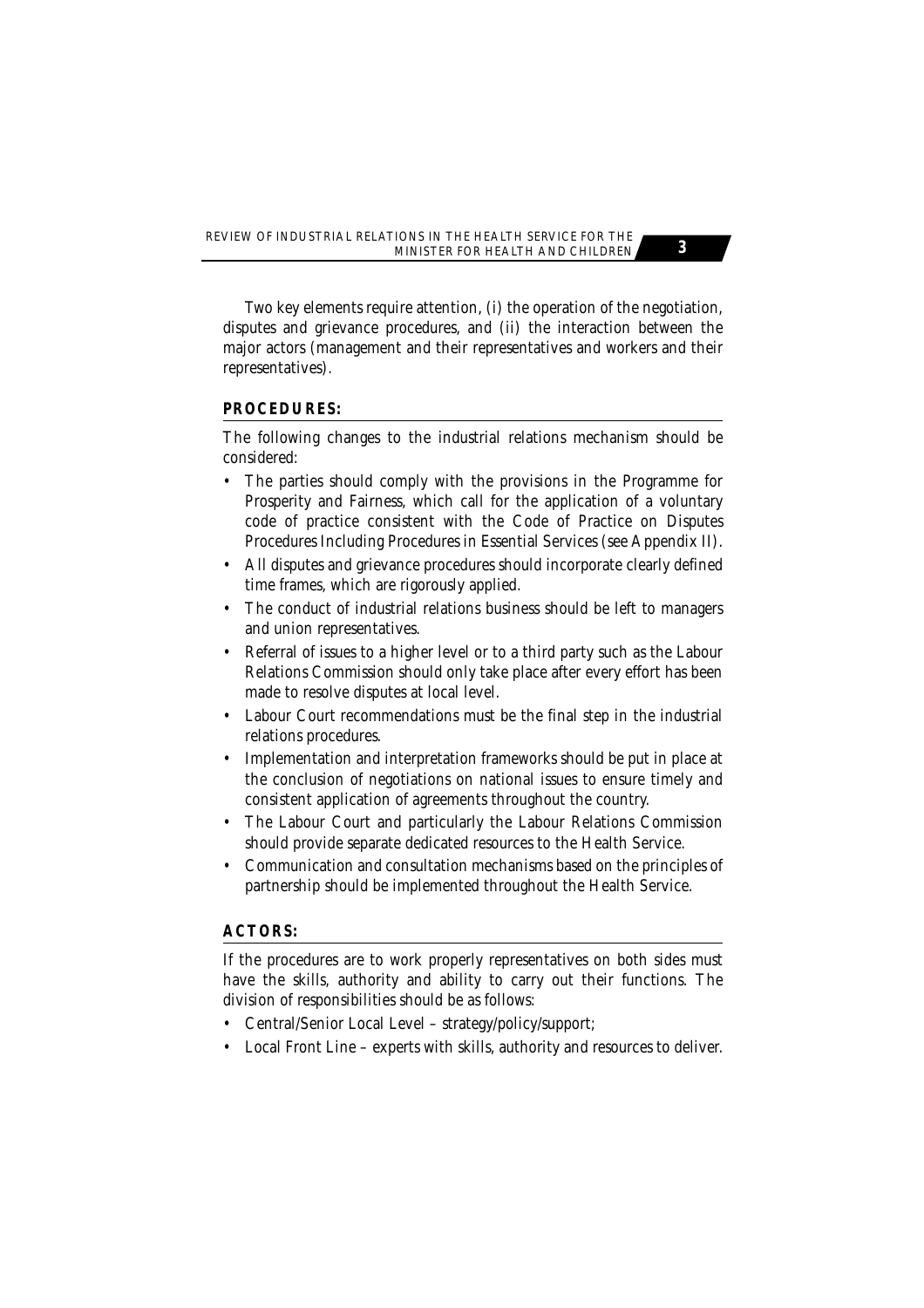The focus of central management, in consultation with senior local management, should be the development of robust, modern human resource management, human resource development and industrial relations strategies for the Health Service. In addition, central management must act in a supportive and advisory role and allow local management to deliver the services within this framework. This is consistent with the provisions of the SMI and PPF [Modernising the Public Service and Framework I (1.4.3)]

The role of the HSEA is in need of re-definition. The Agency and senior Health Service management, in consultation with the Department of Health and Children, should carry out a review of its operations and resources.

It is necessary that senior Health Service management, or their representatives, be directly involved in national level negotiations – particularly their conclusion - to ensure that the intricate details and logistical issues are addressed at the appropriate stage.

The Health Service is labour intensive. The function which services its most important resource (employees) should be resourced to reflect this importance. A Human Resource/Personnel career structure, which reflects the needs of a modern, dynamic organisation, should be developed.

To ensure that corporate human resource policies complement "business" strategy (consistent with the modern strategic management approach where human resource/personnel decisions become integral to the strategic decision making) Human Resource Director posts should be at the level of those managers responsible for "business" strategies i.e. Programme Managers.

All managers who deal with employees and employee related matters on an on-going basis should have the skills necessary to deal with people management and the authority and support to fulfil their roles. In order to develop mutual trust and understanding with their counterparts on the union side joint training programmes should be developed and implemented.

Unions representing similar/same grades should consider negotiating as a group. This would eliminate any overlap, duplication and competing claims. Officials should continue to advise members on good industrial relations practice and ensure they understand that it is not possible to win concession of every claim.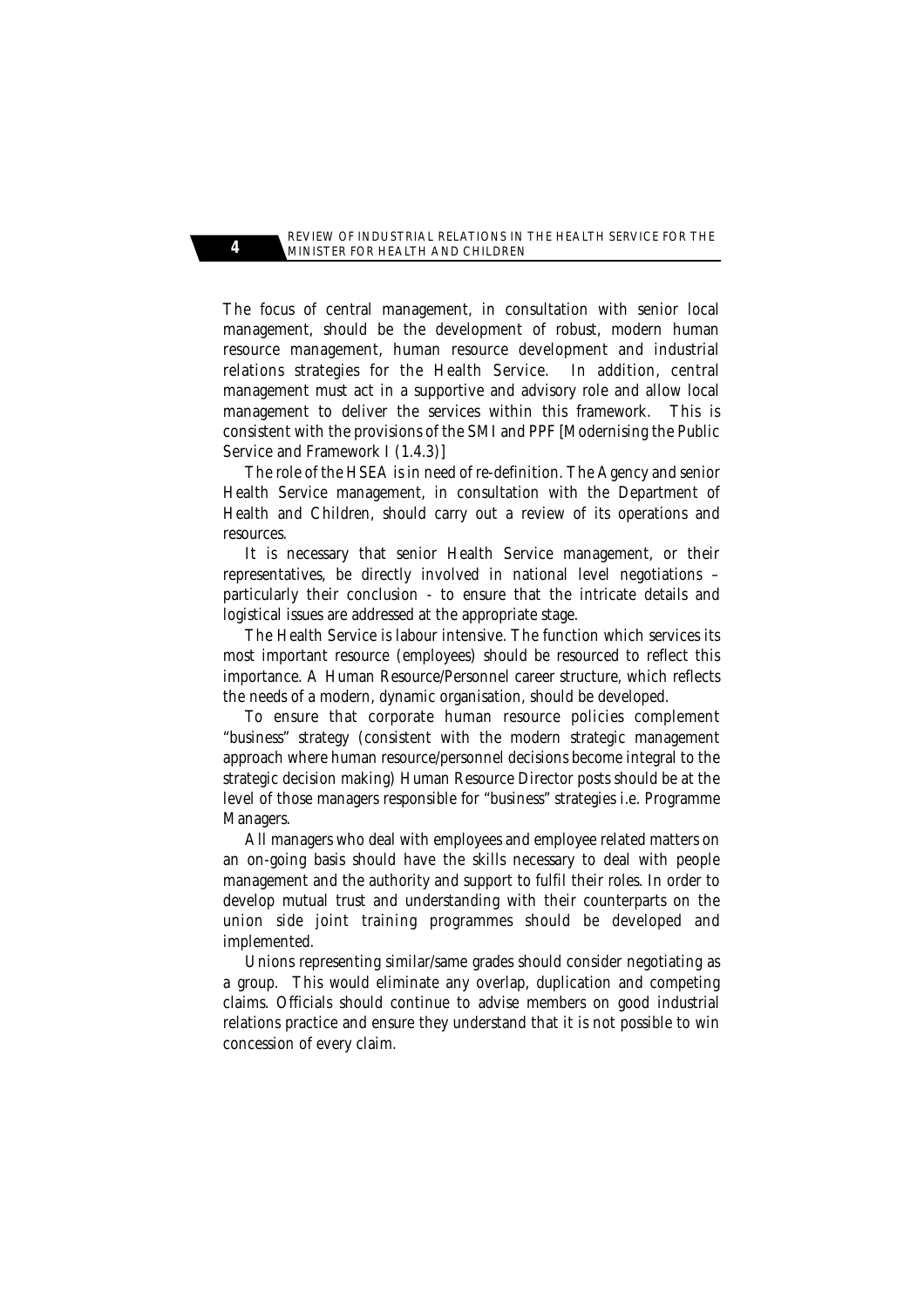In many ways the job of the employee representative/shop steward is similar to that of the front line manager. They must understand the people management and industrial relations processes. It would be very beneficial therefore if joint training programmes were developed at this level.

Unions should ensure that their employee representatives are properly trained and have easy access to the professional advice and expertise of officials. All should be aware of, and abide by the provisions of the Code of Practice on Duties and Responsibilities of Employee Representatives and the Protection to be afforded them by their Employer (copy at Appendix III).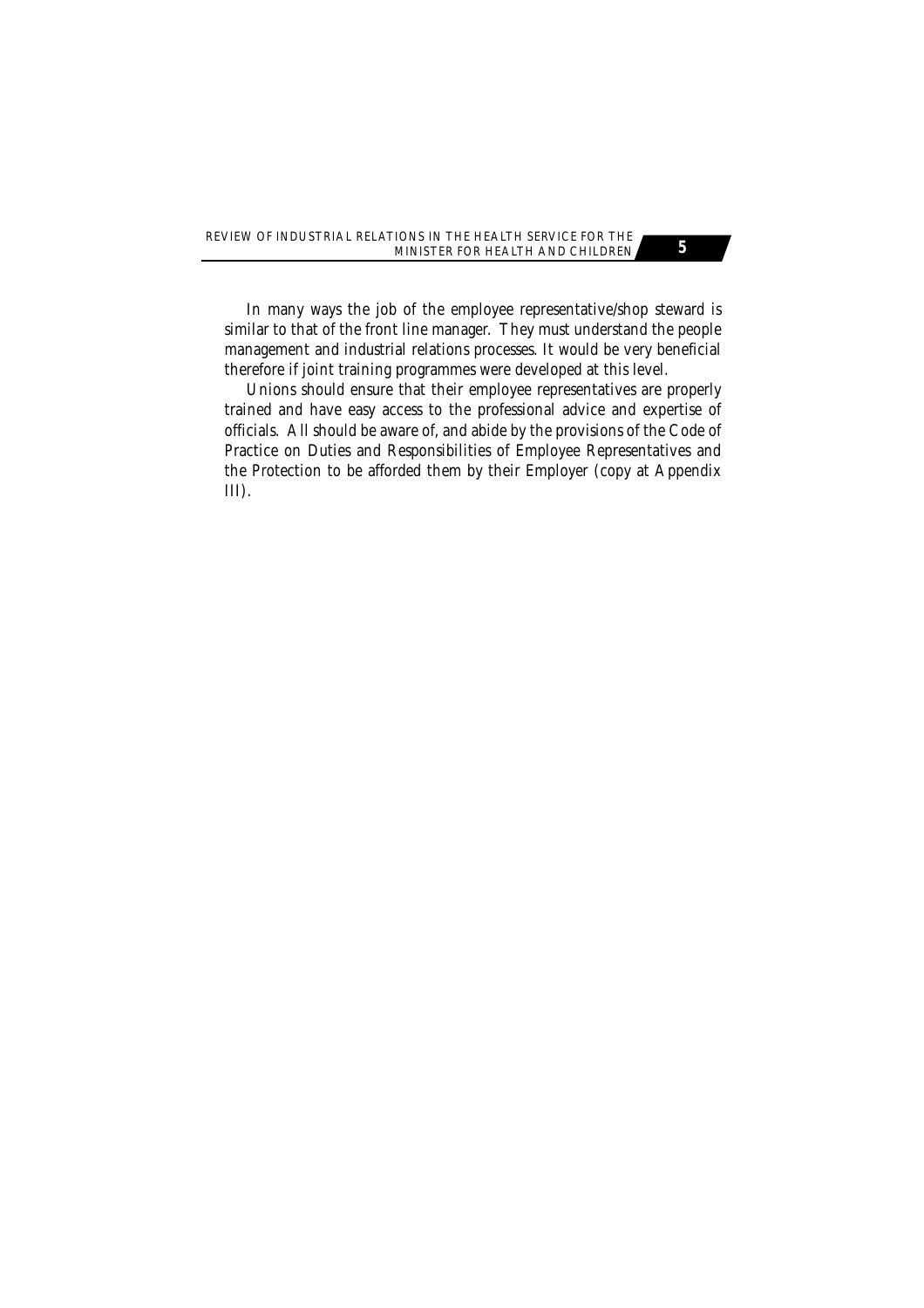# PART 1: Background

- 1.1 Following an announcement by the Minister for Health and Children that the Advisory Development and Research Service (ADRS) of the Labour Relations Commission would carry out an audit of industrial relations in the Health Service, the Chief Executive of the the Commission, the Director of the ADRS and the Director of the Conciliation Service met the Minister and officials of his Department on 14th September 2000. It was agreed that the ADRS would consult with the principal management and trade union representatives throughout the country to establish an overview of the major issues/factors impacting negatively on industrial relations in the Health Service and report back to the Minister.
- 1.2 The consultative process, which commenced in October 2000 and concluded in March 2001, involved detailed discussions with over 60 senior officials in the organisations listed at Appendix I. In all but two Health Boards the Chief Executive Officer and Personnel Officer were interviewed. Similarly, in all Trade Unions involved Regional Secretaries and/or General Secretaries and Branch Officials active in the Health Sector were interviewed.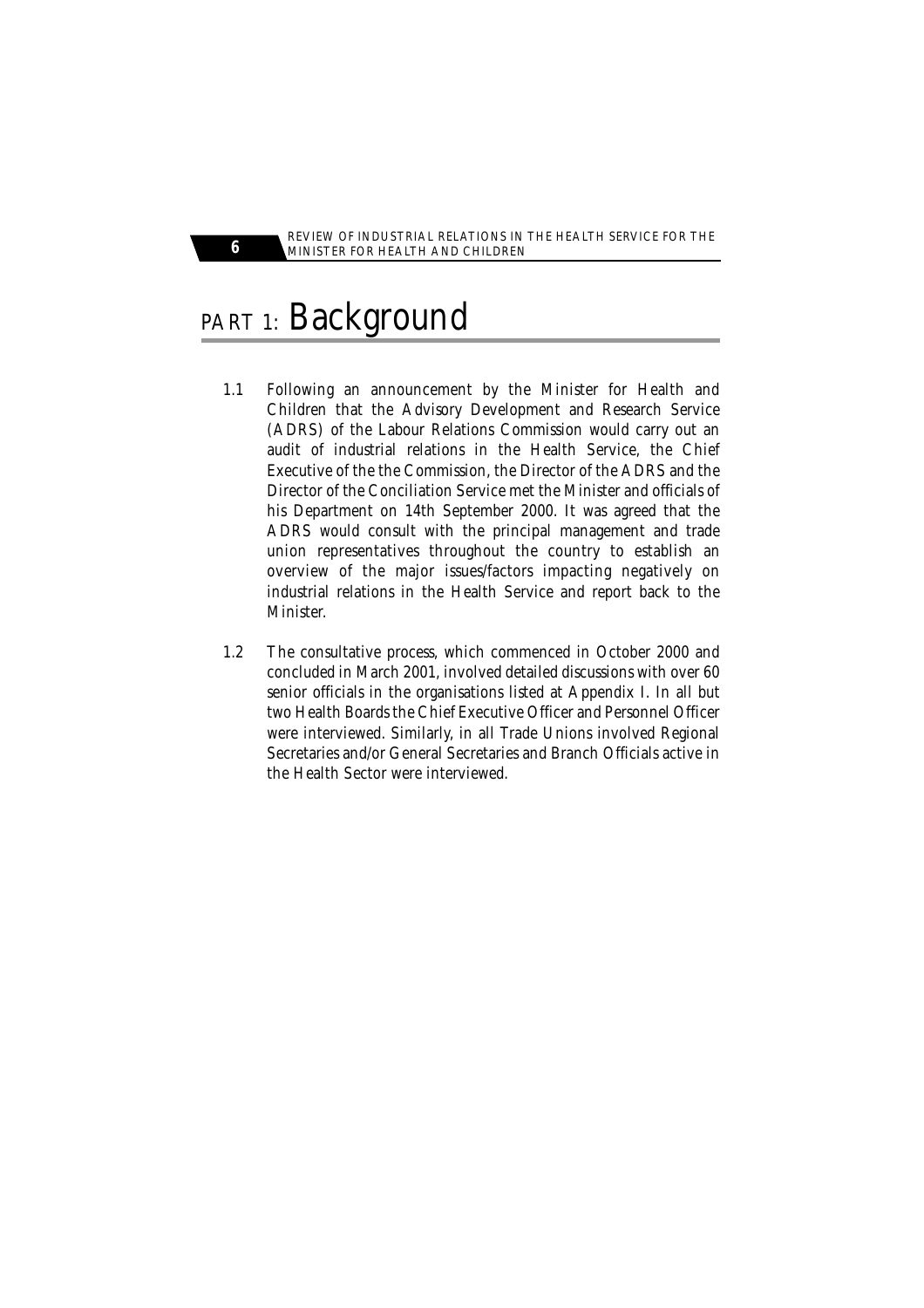### PART 2: Context

- 2.1 The Health Service is one of Ireland's largest employers with approximately 80,000 people involved in the provision of health care. Geographically the Service is widely dispersed throughout the State with employees based in facilities ranging from modern 'state of the art' to premises adapted from the late Victorian period. There are many grades and unions, functions and practices, payments and allowances. Demands from the public are ever increasing, public scrutiny is incessant and workloads are stretching staff considerably. Recruitment and retention of staff is a constant challenge. In such a complex and highly charged environment it is to be expected that industrial relations can become strained from time to time. Unfortunately, however, it seems that industrial relations in the Health Service are under sustained pressure.
- 2.2 In recent years a number of major national disputes have taken place in the Health Service, most recently involving nurses and nonconsultant hospital doctors. These disputes were processed in the media spotlight and were damaging to staff and management alike. The divisive nature of these disputes and the difficulties associated with finding solutions resulted in less than satisfactory outcomes. For example, many of those consulted on both sides expressed the view that the nurses' dispute could have been settled earlier and with a better result in terms of relations post-dispute.
- 2.3 In the main, the major disputes in recent years have been heavily influenced by economic and social factors. The booming economy has increased workers' expectations generally while issues such as the cost and availability of housing and child-care has also informed decisions made by unions representing Health Service employees. These disputes have also been influenced by the legacy of reductions in funding and numbers in the late 1980's and early 1990's, which contributed to increased workload and activity levels.
- 2.4 In addition to national level disputes, numerous local issues arise on an on-going basis many of which end in dispute. During the period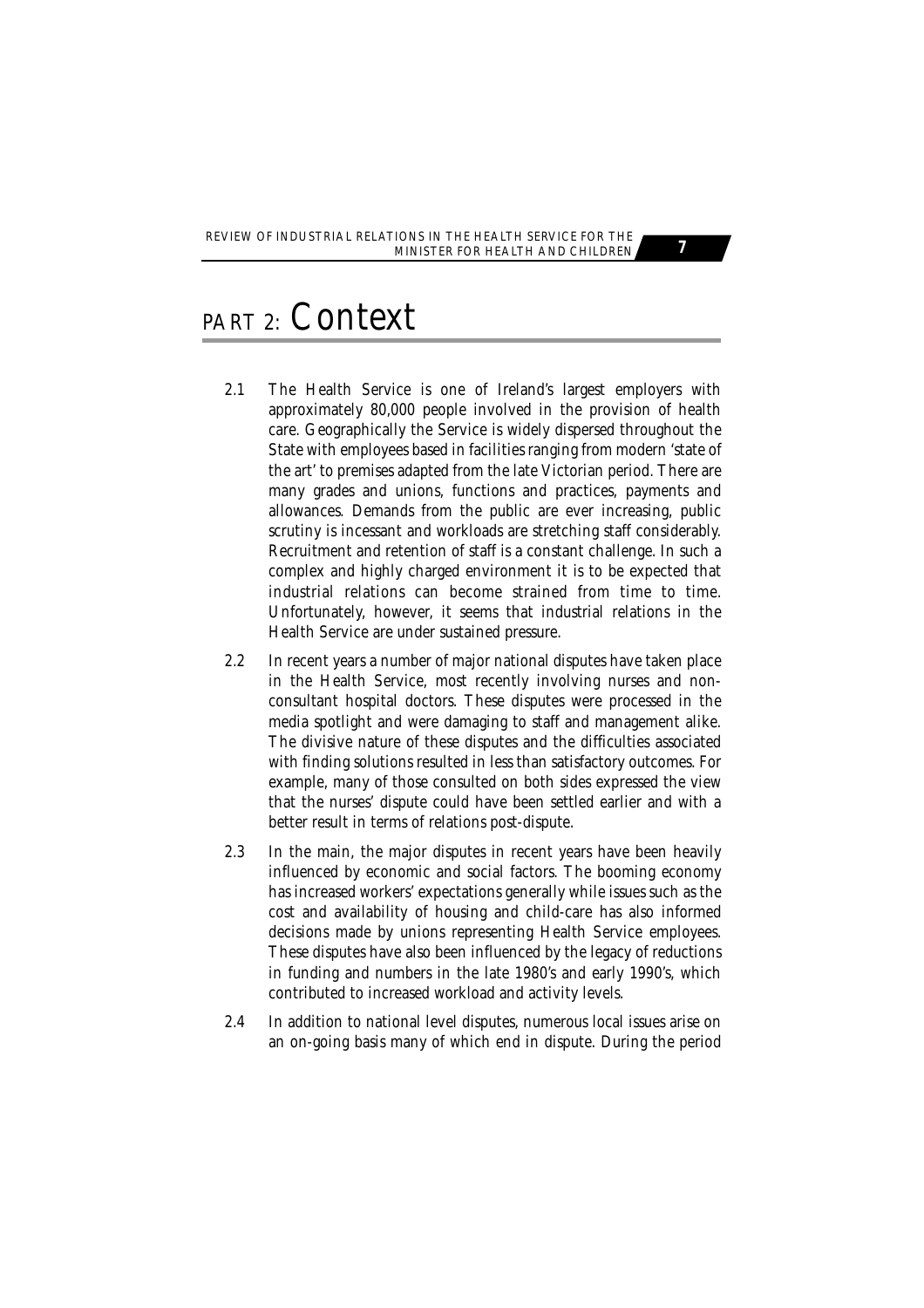#### **8** REVIEW OF INDUSTRIAL RELATIONS IN THE HEALTH SERVICE FOR THE RELATIONS IN THE HEALTH AND CHILDREN MINISTER FOR HEALTH AND CHILDREN

1998 to 2000 the Labour Relations Commission and Labour Court dealt with almost 1,000 cases in the Health Service (see Figure 1 below). This level of activity is indicative of the extent of industrial relations activity in the Health Service generally.

| Year  | <b>Conciliation</b> | Rights Comm   ADRS   Lab Ct* |    |    | <b>Total</b> |
|-------|---------------------|------------------------------|----|----|--------------|
| 1998  | 181                 | 97                           | 3  | 19 | 300          |
| 1999  | 137                 | 145                          |    | 43 | 326          |
| 2000  | 178                 | 153                          | 13 | 27 | 371          |
| Total | 496                 | 395                          | 17 | 89 | 997          |

### **FIGURE 1 Health Service Issues Dealt With by LRC and Labour Court 1998-2000**

\*Referrals to the Labour Court under Section 26 of the Industrial Relations Act 1990 and appeals of Rights Commissioner Recommendations under Section 13 (9) of the Industrial Relations Act 1969

- 2.5 In comparative terms, while Health Service employment represents approximately 5%\* of the those at work throughout the economy it accounted for 10% (on average) of conciliation referrals and 5% (on average) of Rights Commissioner referrals during the period 1998 to 2000. It is expected that the level of usage of Rights Commissioners by Health Service employees will grow as the groups which attained access to the Rights Commissioner Service in 1998 become more aware of this option.
- 2.6 An analysis of issues dealt with at conciliation in 2000 is highly informative. Over half the issues relate to remuneration (55%), staffing issues account for 25%, conditions of employment account for 9%, grievance and disciplinary issues 2%, hours of work 2% and

\_\_\_\_\_\_\_\_\_\_\_\_\_\_\_\_\_\_\_\_\_\_\_\_\_\_\_\_\_\_\_\_\_\_\_\_\_\_\_\_ \* Number at work Feb 2000 1.65m - Source CSO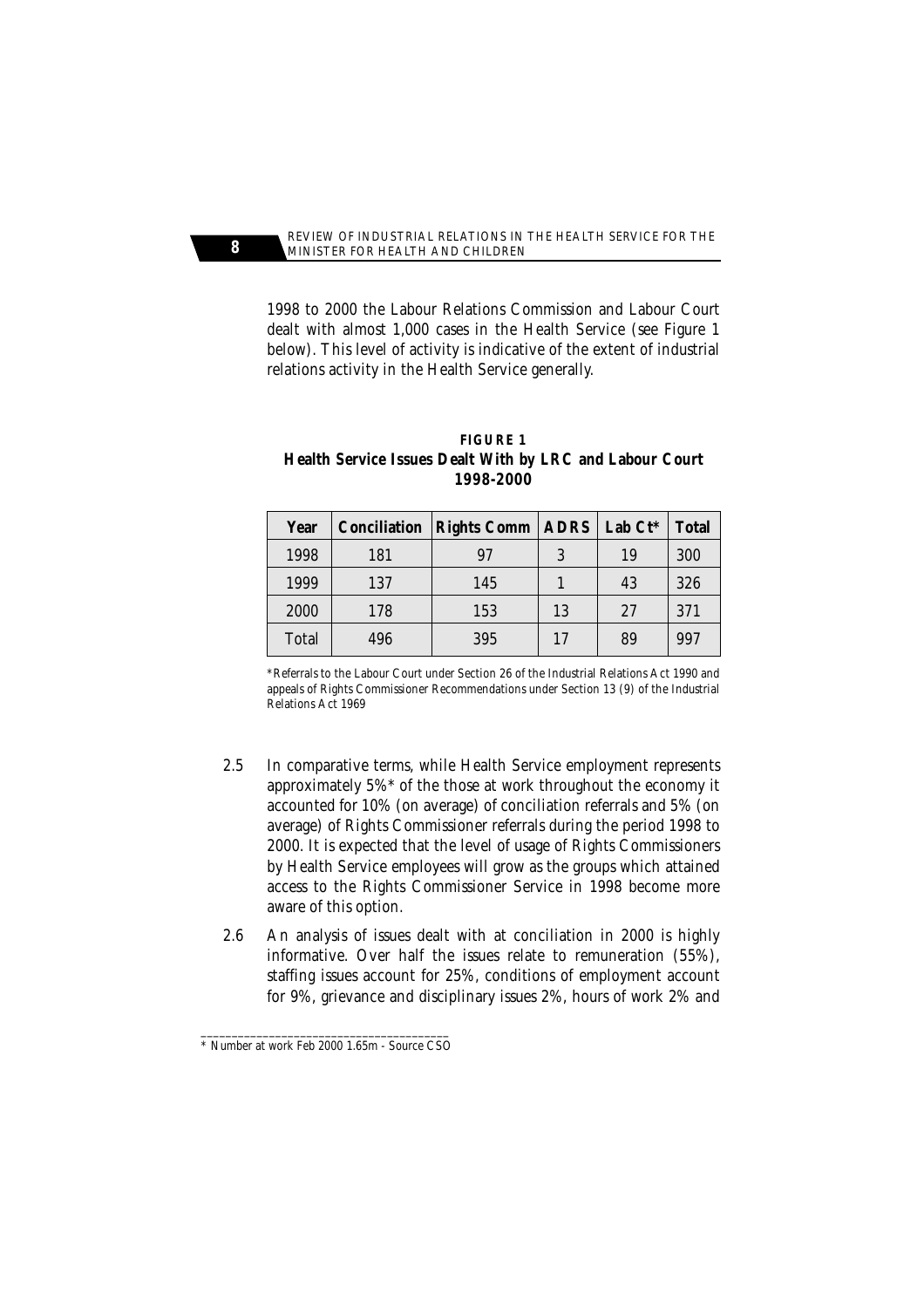restructuring/rationalisation 7%. While many of these issues may have regional or national financial implications or relate to grades where management feel constrained to negotiate or concede, many more are routine, day-to-day issues which should/could be dealt with at local level. It seems that the situation has evolved to a point where local management feel so constrained by central management and unions feel so frustrated at the inflexibility of management that existing procedures are rendered ineffective.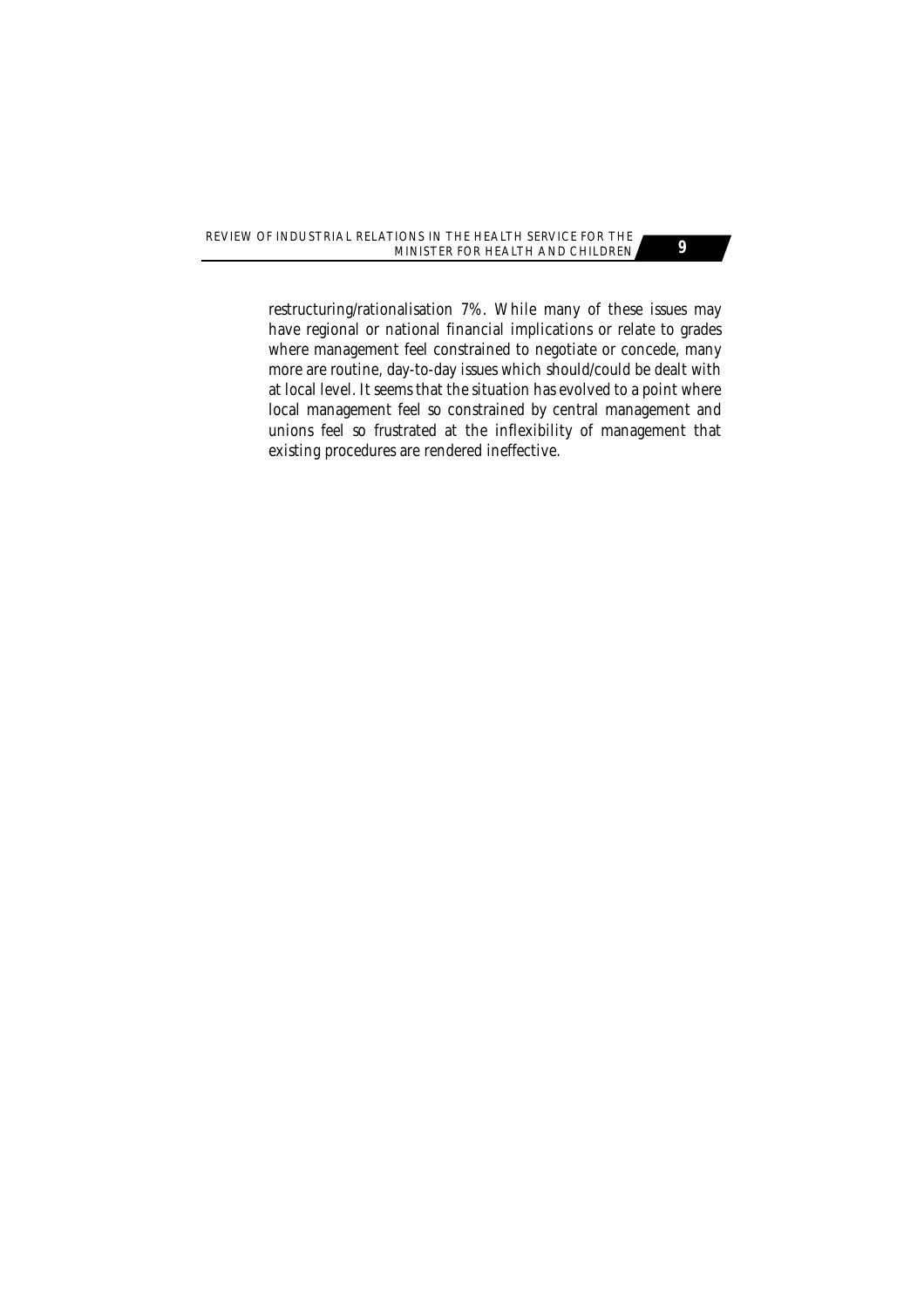## PART 3: Management Views

- 3.1 Views expressed by the management representatives consulted fall into the following broad categories:
	- Central Control;
	- Staff Morale;
	- Industrial Relations Procedures;
	- Union Organisation / Operation;
	- Health Service Employers Agency;
	- Human Resource/Personnel Function.
	- Miscellaneous.

### 3.2 **Centralised Management of Health Service Industrial Relations**

- 3.2.1 The Department of Health and Children's view of its own role and the role of the HSEA is quite clear. The Department sees its role as providing policy leadership in human resource management for the health system, including responsibility for the implementation of Government policy on pay and conditions of employment by Health Service employers. The HSEA also carries responsibility for implementation of Government policy on pay and related matters in discharging its role. This role also involves providing advice to Central Government on issues in the Health Sector. Since the Health Sector in Ireland is largely funded by the Central Exchequer, policy on pay and conditions must reflect Government policy. The health boards and local management are also of necessity guided by Government policy in this respect. In a small country with a highly unionised public sector it is virtually impossible to make concessions on pay and conditions in the Health Sector without having this run on in the other sectors (e.g. Environment, Civil Service etc.).
- 3.2.2 The vast majority of local Health Service management representatives consulted expressed concern at the centralised nature of the management of industrial relations and related issues in the Health Service. While they accepted the responsibilities of their posts they felt that sufficient authority and autonomy was not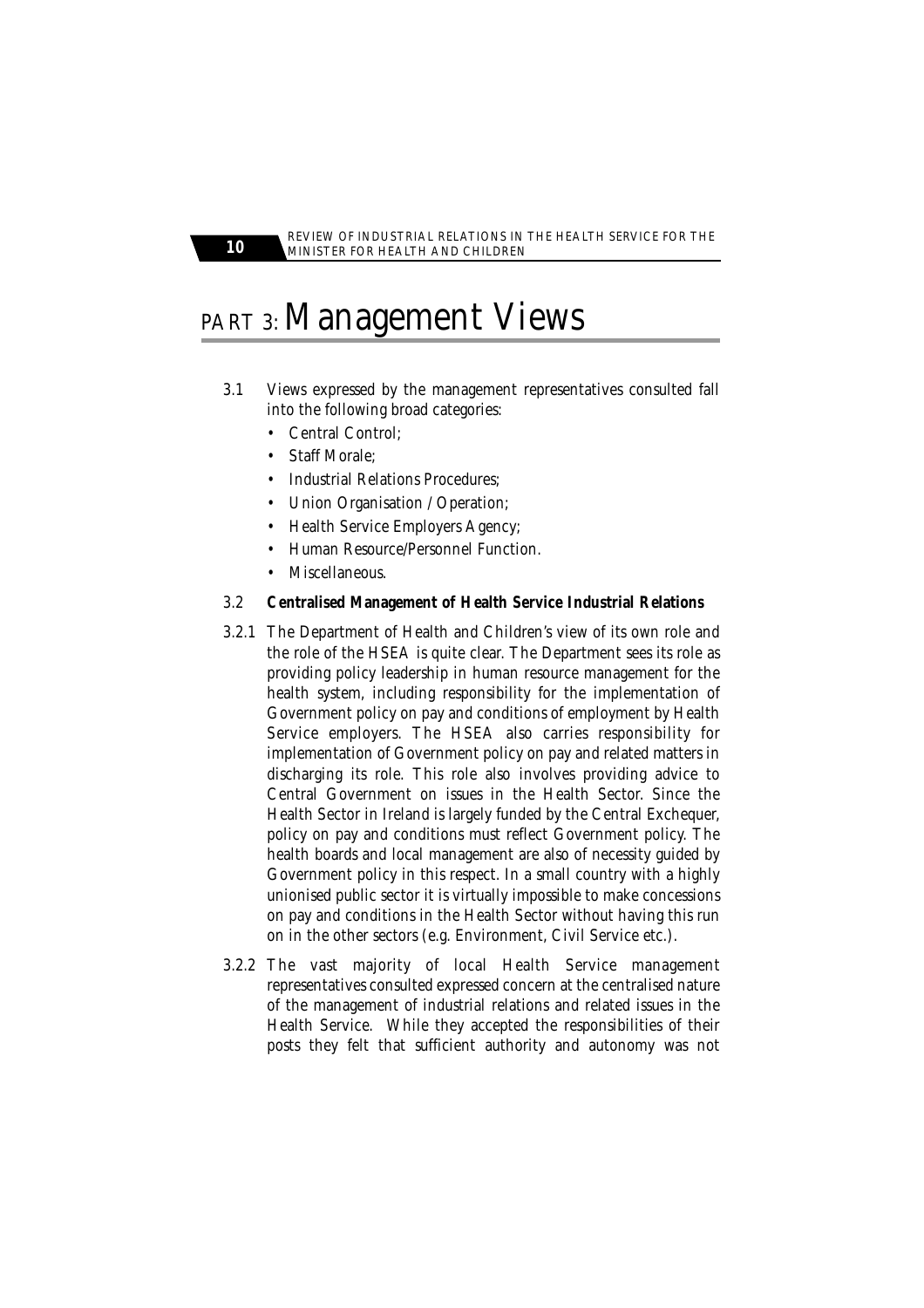devolved from the centre. They were of the view that this centralised system created a culture where:

- i. Managers were not prepared to take responsibility or initiative for fear of making a mistake or creating a precedent,
- ii. Responses were reactive,
- iii. Crisis management of disputes was the order of the day and,
- iv. Greater attention was given to disputes when strike threats were issued, which in turn bolstered the union view that this was the most effective method of progressing issues (see paragraphs 4.1.2. and 4.3.1. below).
- 3.2.3 Local management stated that the control imposed from the centre (Department of Finance, Department of Health and Children and Health Service Employers Agency) undermined their ability to manage industrial relations, constrained their flexibility to address issues at local level and damaged their credibility and effectiveness as managers. For example, they would argue that while new programmes introduced by the Department of Health and Children were usually well resourced existing programmes had to operate with restricted resources. This could impact negatively on industrial relations/human resource responses in less well resourced existing programmes. They also pointed to their inability to reward excellent performance or effectively manage under performance because of constraints imposed from the centre.
- 3.2.4 Local management accepted that because most major disputes are related to levels of remuneration and can have a major impact on Government pay policy their control over final outcomes was limited. However, they felt that inadequate consultation/ involvement of senior managers at the time of the negotiation of agreements led to implementation and/or interpretation difficulties and possibly to further industrial unrest. For example, they argued that because the recent nurses' settlement was concluded without sufficient consideration of the logistical difficulties associated with implementation, relations between nurses and management were further strained during and after the implementation stage.
- 3.2.5 Local management felt that the negotiating style of the Department of Finance was one where serious negotiation was typically left to the 'eleventh hour'. This could undermine management who may have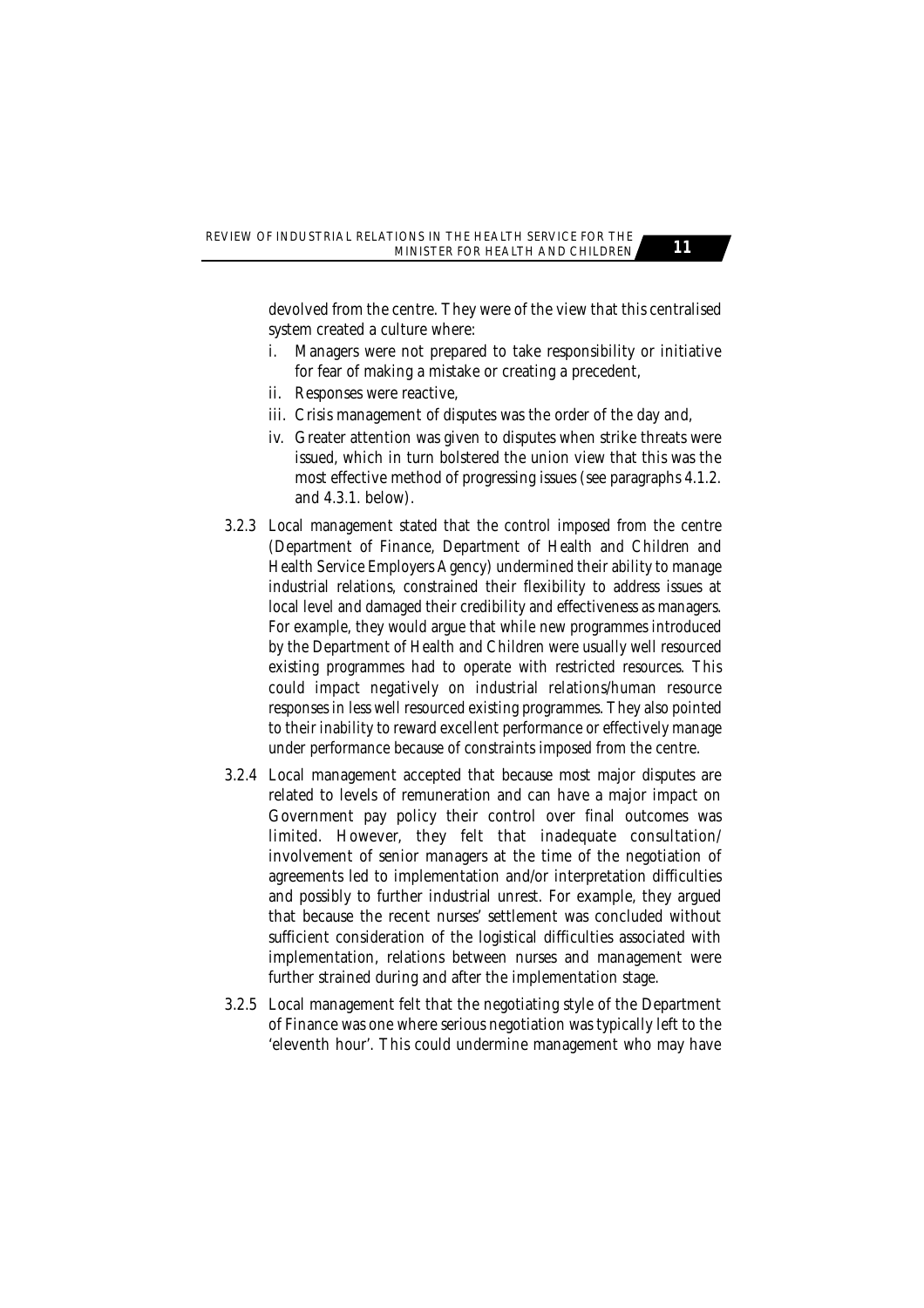been holding a particular official line only to see major concession by that Department at a late stage in proceedings.

- 3.2.6 There was also concern amongst local managers that the Department of Finance did not understand the complexities or needs of the Health Service and that its motivation was not necessarily informed by what is best for the Service.
- 3.2.7 Concern was also expressed by management that outside influence exerted by unions on the industrial relations process at national and local level undermined their ability to manage industrial relations effectively.
- 3.2.8 As regards voluntary Health Service providers, the general view was that there was more flexibility on the part of management in this sector. These institutions would be concerned that this flexibility might be eroded now that many of them fall under the ambit of the recently established Eastern Regional Health Authority.

### **3.3 STAFF MORALE**

3.3.1 Management were very concerned at the extent to which morale had deteriorated amongst staff in the Health Service in recent years. This was due to a number of factors. For example, employees were operating in an environment where they were under constant public scrutiny (regular critical articles and reports in the media), employees had to operate with limited resources and respond to the needs of an increasingly demanding public. They were concerned with the level of opportunities for training, development and advancement and they felt undervalued in financial terms at a time when the economy was experiencing unprecedented prosperity. As a consequence, the Health Service was no longer regarded as a preferred area of employment. Many employees were leaving the Service and it was becoming more and more difficult to recruit and retain suitable staff.

### **3.4 INDUSTRIAL RELATIONS PROCEDURES**

3.4.1 The primary concern of management was that industrial relations procedures were not always properly utilised or exhausted by the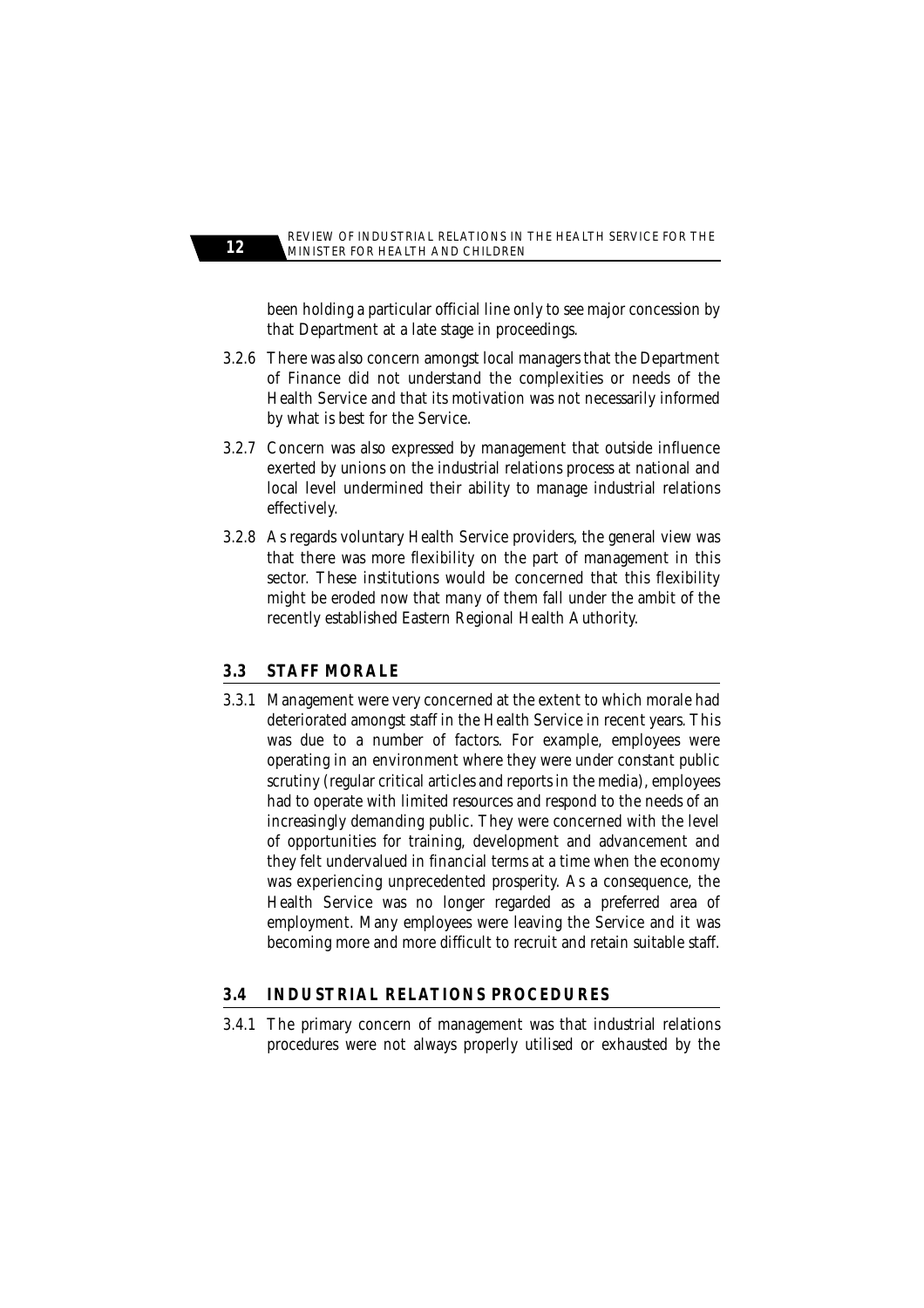unions. In many cases ballots for and/or threats of industrial action emerged before procedures had been completed - in fact in some cases central management indicated that they only became aware that a problem existed when notice of industrial action was served. Consequently, in many instances, management only focused on issues when strikes were threatened.

- 3.4.2 Management were of the view that in some instances union officials referred issues to third parties such as the Labour Relations Commission to pacify members regardless of the merits of the issues in dispute. There was also a view that unions regarded Labour Relations Commission proposals or Labour Court recommendations as starting points rather than conclusions. This forced management to keep their best offers in reserve.
- 3.4.3 Management voiced concern at the non-implementation in the Health Service of the provisions of the Code of Practice on Dispute Procedures including Procedures in Essential Services. They were also concerned that the unions had not always honoured the industrial peace clauses of national agreements such as the Programme for Prosperity and Fairness (Framework I, Annex I, Clauses 11 and 12).
- 3.4.4 Management were critical of the union tactic of using political influence (in their view helped by the accessibility of politicians) and exploiting the vulnerability of the Health Service in dispute situations. In many instances this pressure paid off, ultimately undermining management. They felt that unions did not seem to consider the wider consequences of their actions and tended to push to the limit. For example, it was suggested by managers that unions used improvements in services as opportunities to force concessions from management with little regard for the consequences for patient care. In other cases unions sought to have locally agreed arrangements applied widely – this further restricted management flexibility at local level. The view was that union demands were ever changing and little, if any, credit was given for positive management responses.
- 3.4.5 While management expressed appreciation of the efforts of the Labour Relations Commission and Labour Court they were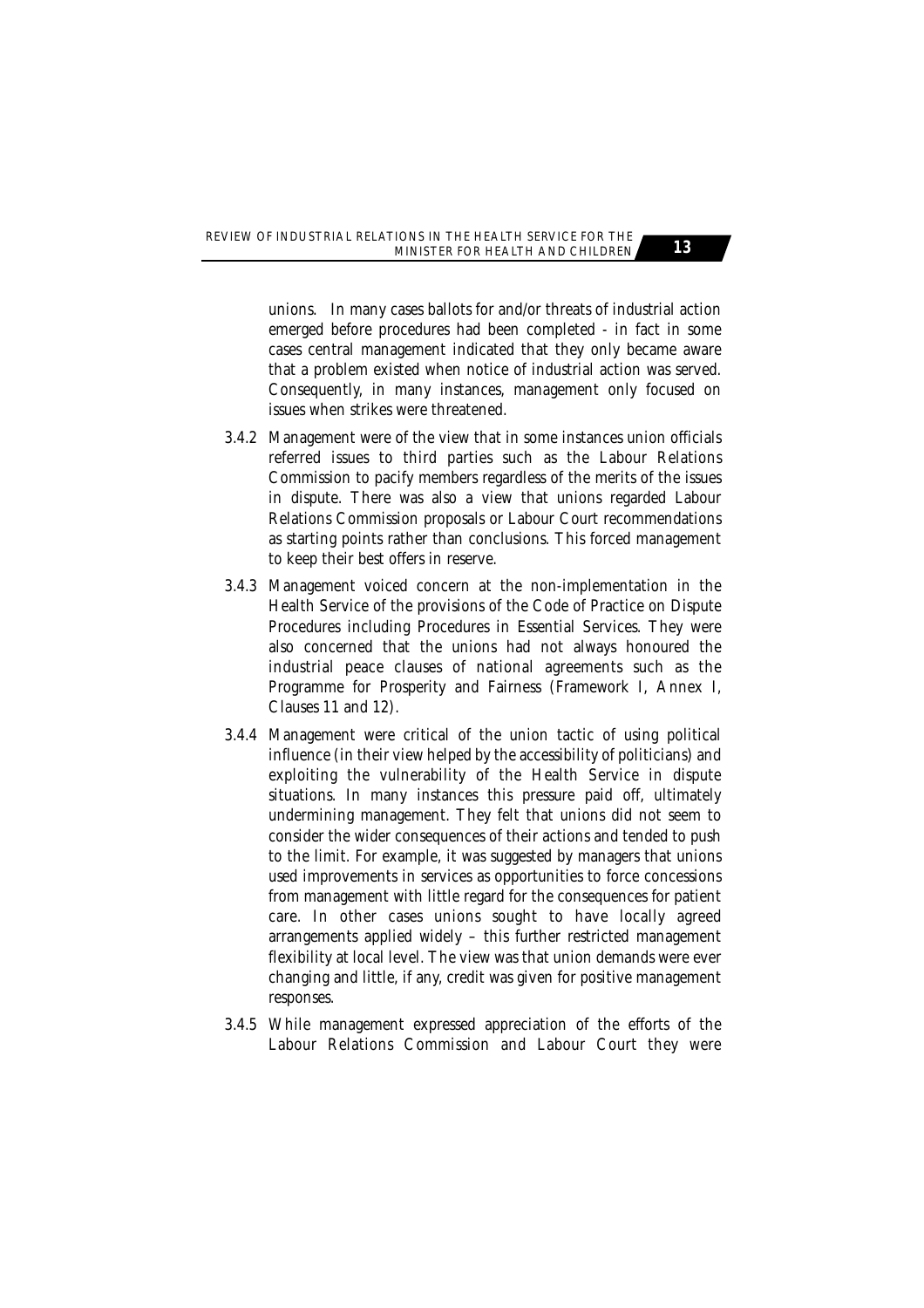concerned at the time required to access these services and suggested that greater resources should be made available to both organisations to allow speedier access to, and conclusion of, procedures.

3.4.6 Management expressed concern at the extent to which they could become over stretched in dispute situations because they must deal with disputes on a number of fronts viz., (i) direct talks with the unions on the issues in dispute, (ii) negotiations in relation to emergency cover in the event of industrial action and, (iii) the public relations aspect of the dispute.

### **3.5 UNION ORGANISATION / OPERATION**

3.5.1 Management expressed concern at several aspects of union organisation in the Health Service. Firstly, they felt that there were too many unions representing some categories of staff (e.g. four representing nurses). In their view this could lead to inter-union tensions which could be damaging to industrial relations. They felt that it would be easier to deal with unions representing same/similar categories on a group basis. Secondly, there was a fear that managers who are union members may have divided loyalties and/or conflicts of interest. Situations could arise where management colleagues were dealing with each other in adversarial situations. It was also suggested that in some cases implementation of settlement terms might be impeded by those not benefiting. Thirdly, some management representatives were of the view that the unions were the only advocates for staff – consequently management were losing touch with staff. Finally, there was a view that some employee representatives/shop stewards and some union officials were not sufficiently trained or experienced to understand the complexities of the Health Service.

### **3.6 THE HEALTH SERVICE EMPLOYERS AGENCY**

3.6.1 Local management generally appreciated the efforts of the HSEA, however they did express concerns in relation to the role and functions of the Agency and the resources available to it.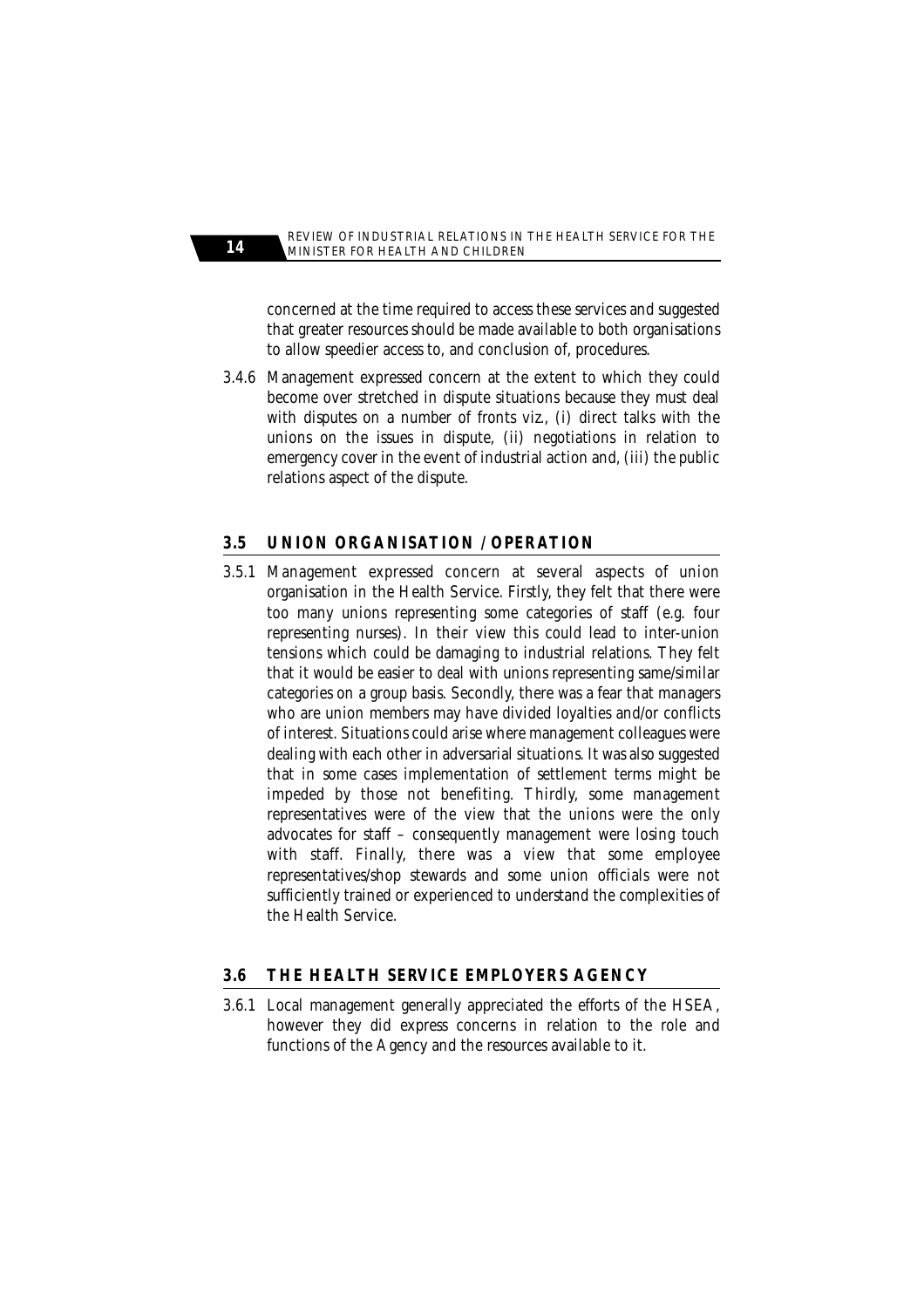**<sup>15</sup>** REVIEW OF INDUSTRIAL RELATIONS IN THE HEALTH SERVICE FOR THE MINISTER FOR HEALTH AND CHILDREN

- 3.6.2 While accepting that the maintenance of Government pay policy was an imperative, local management felt that the Agency was too closely controlled by the Department of Finance and the Department of Health and Children making it virtually impossible for it to fulfil its role as advocate of the Health Service employers. Its credibility could be undermined by decisions taken at political or Departmental level - for example, during negotiations on disputes the Department(s) could make concessions which were contrary to the positions being held by the Agency. The view was that the HSEA should be empowered to act as the key national authority in managing Health Service industrial relations.
- 3.6.3 Local management were concerned at their lack of involvement in policy and strategy development. They believed that the Agency must have a closer relationship with management and be given strategic and operational independence by the two Departments. This would require a re-definition of its role, remit and authority.
- 3.6.4 Local management representatives were of the view that the HSEA was inadequately resourced. This limited its ability to represent the interests of Health Service management and to communicate and consult effectively with its members.

### **3.7 HUMAN RESOURCE / PERSONNEL FUNCTION**

- 3.7.1 In general, management felt that the Human Resource/Personnel function was not given the priority, in terms of resources and status, that it deserved. Specifically, they expressed the following views:
	- There was no apparent strategic focus in the Health Service on manpower planning or employee and organisational development. Personnel departments were heavily involved in recruitment of new staff;
	- Human Resource/Personnel resources and status were insufficient throughout the Service (e.g. in one Health Board two staff members were responsible for issues relating to industrial relations covering almost 7,000 employees). The personnel function was not regarded as specialist - in most instances general staff were assigned to this area;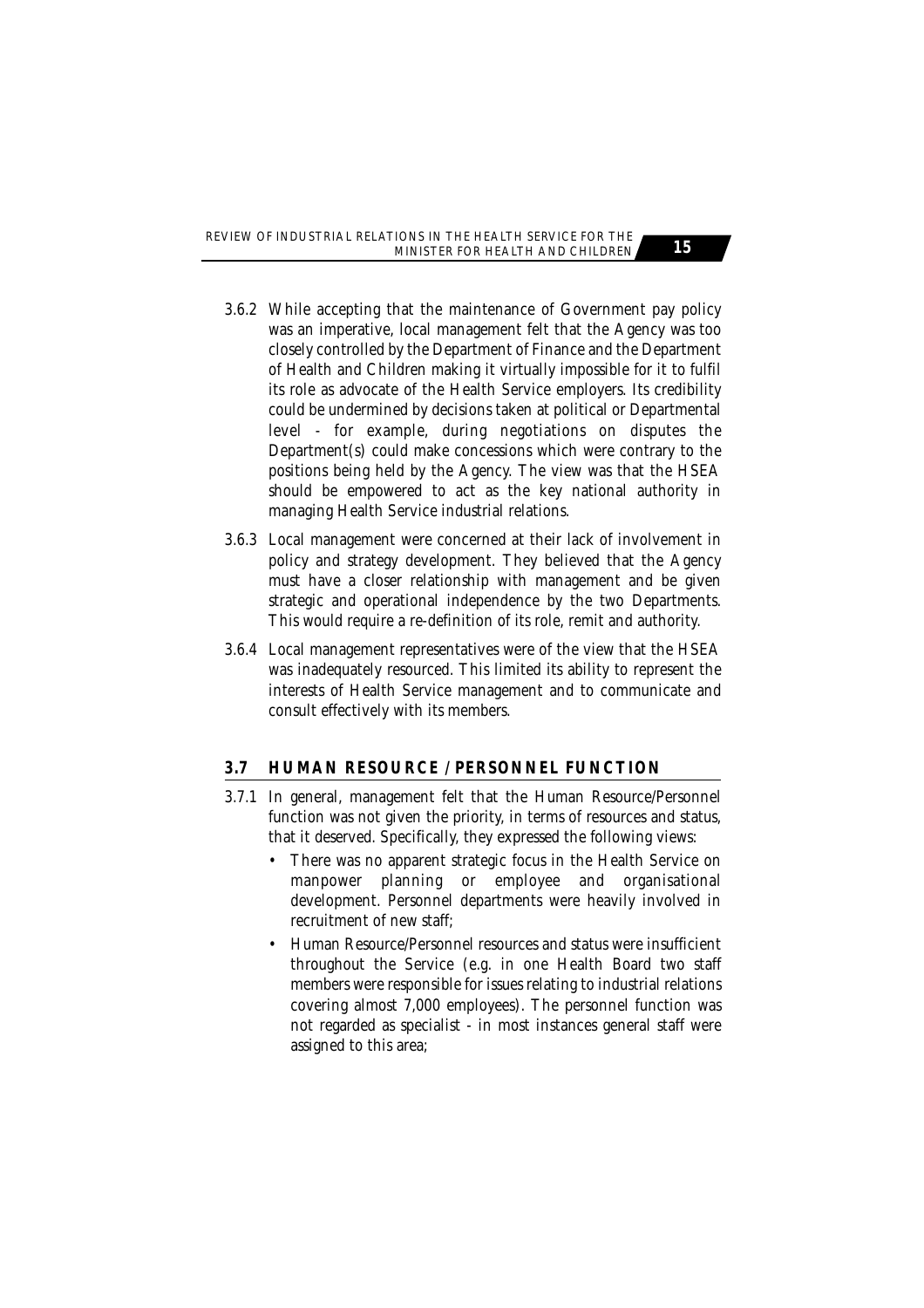- Training and development of staff who have personnel functions - whether in the personnel department or as front line managers with supervisory duties - was not adequate;
- The effectiveness or otherwise of the personnel function depended largely on the personalities involved. This inevitably led to inconsistency;
- The pay and career prospects for potential personnel managers in the Health Service were not attractive enough.

### **3.8 MISCELLANEOUS**

- 3.8.1 All those consulted were made aware that the focus of this exercise was on the major issues impacting on industrial relations in the Health Service. However, the following issues were also mentioned by several management representatives.
	- Communication and consultation in the Health Service needed to improve. Information flows in both directions between centre and local level were criticised.
	- While there was a view that partnership might help in the long term, management considered that the motives of the unions were in doubt and felt that in some cases the partnership process was being used to advance industrial relations agendas.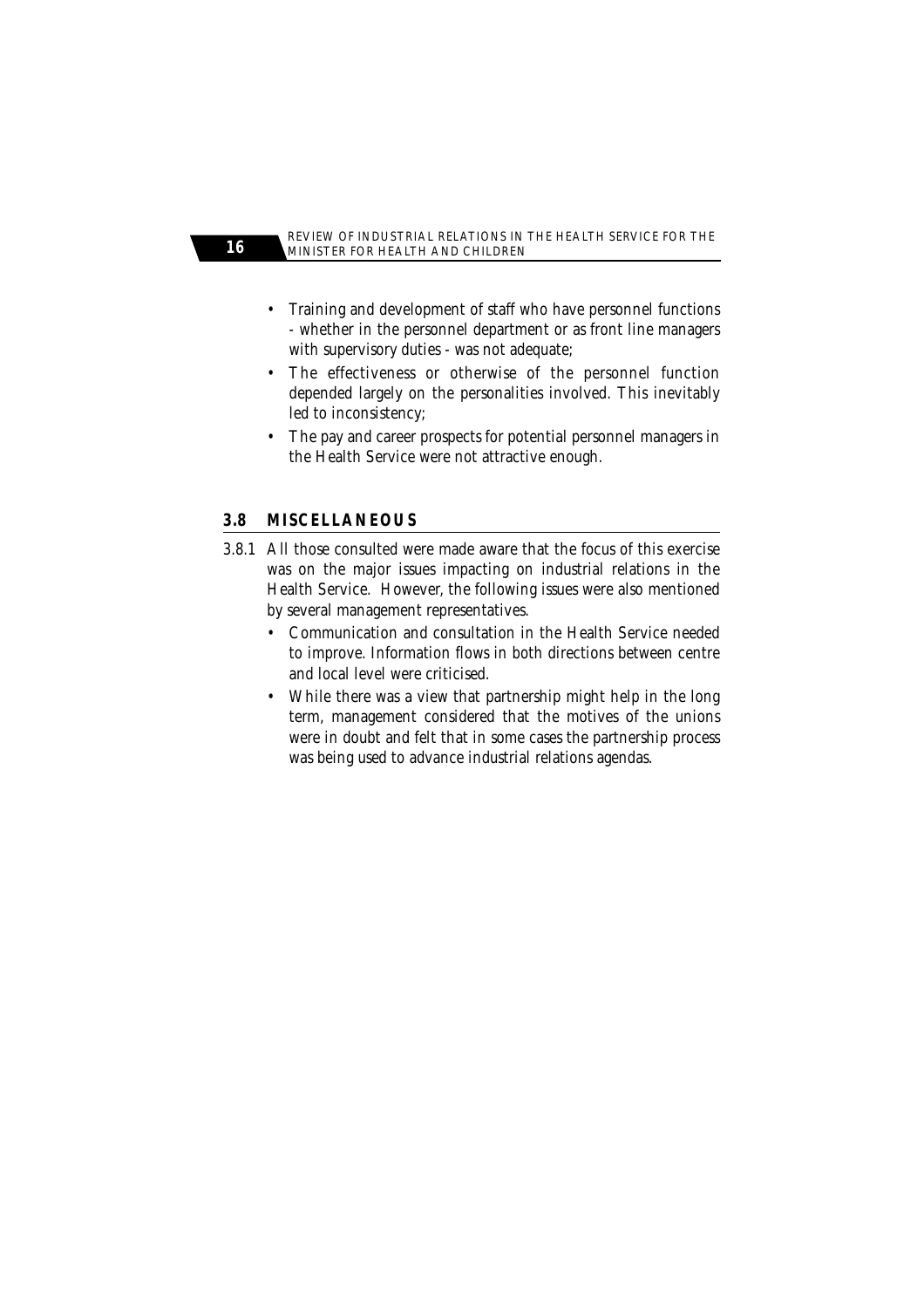# PART<sub>4:</sub> Union Views

### **4.1 OVERVIEW**

- 4.1.1 The collective feeling expressed by those union representatives consulted during this exercise was one of frustration - frustration with delays and the fact that issues were left to fester, frustration with their inability to process claims for their members, frustration with the apparent inability of management to negotiate, frustration at the inability to have national deals implemented quickly at local level and frustration with the resultant anger directed at them by their members. Many were of the view that the situation was close to breaking point.
- 4.1.2 One of the consequences was that employees were leaving the Health Service at a time when it was becoming more and more difficult to recruit replacements. In essence, the unions were of the view that normal procedures did not work in the Health Service and that the only way to get a response or make progress was to threaten industrial action. It is worth noting however that many of those consulted felt that management in the voluntary sector had more flexibility and were therefore in a better position to deal with local issues in particular.
- 4.1.3 For ease of reference the union views are categorised under the following headings:
	- Management;
	- Industrial Relations Process:
	- Human Resource/Industrial Relations Function;
	- Health Service Employers Agency;
	- Miscellaneous.

### **4.2 UNION VIEWS ON MANAGEMENT**

4.2.1 Unions were of the view that management had little authority to negotiate - at national level all decisions of import were taken by the Department of Finance and/or the Department of Health and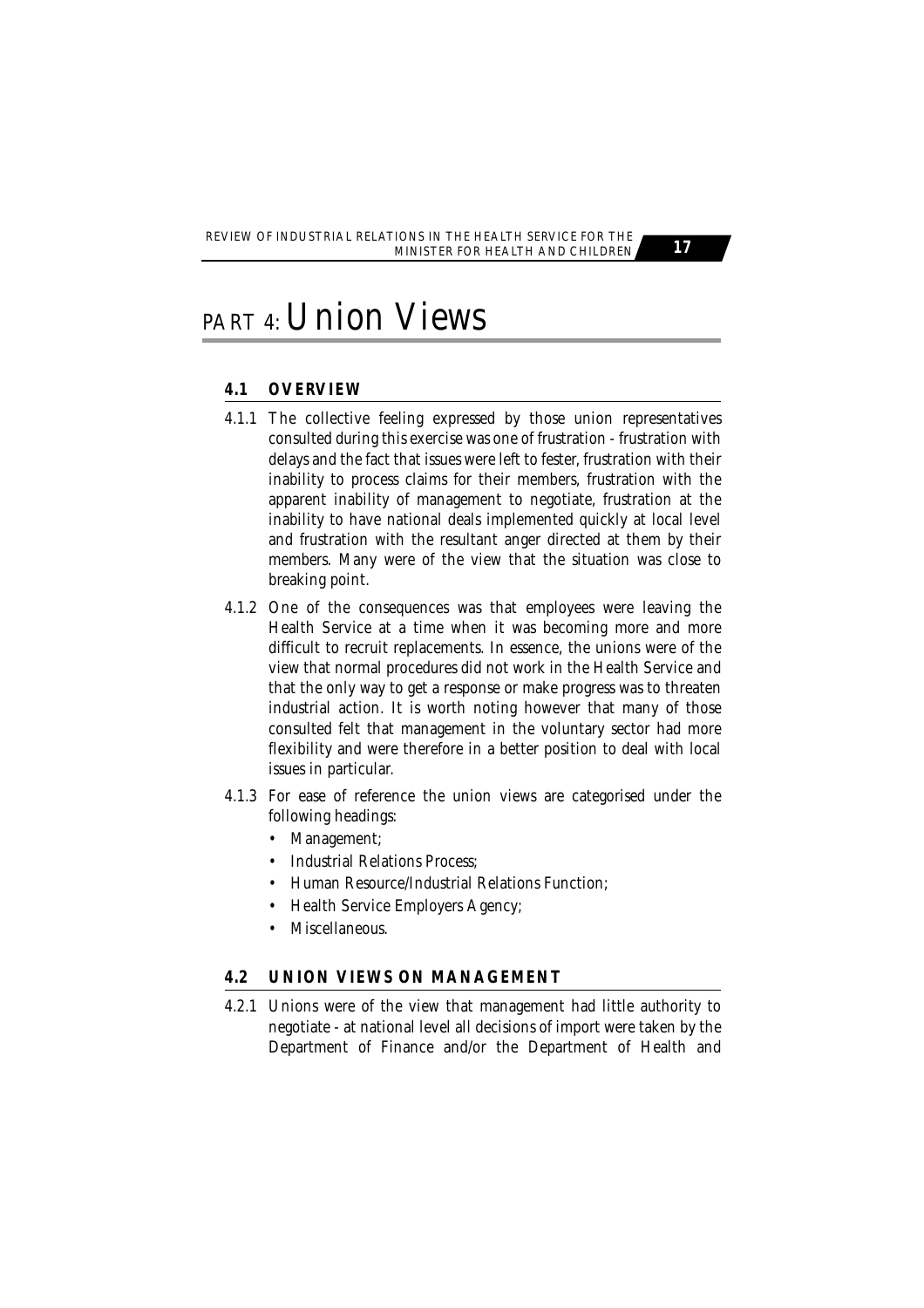Children and/or the HSEA or referred to the Labour Relations Commission and/or Labour Court for validation. The credibility of senior Health Service managers was undermined by their exclusion from the concluding stages of major negotiations such as the settlement of the nurses' dispute. They argued that local level issues were referred to Health Board headquarters level and from there to the centre. They concluded therefore that Health Service management had little, if any influence and therefore lacked credibility. They believed that they were reactive, had no culture of making decisions and had no strategic overview of industrial relations in their organisations. In their view there was a sense that managers were afraid to make decisions because of the likely consequences. Unions were also of the view that some managers use the control exerted from the centre as an excuse for inactivity.

4.2.2 There was a view amongst union representatives that the Department of Health and Children and the Department of Finance did not fully understand the complex needs of Health Service employees. It was also felt that the Department of Finance exerted too much control over the Service.

### **4.3 INDUSTRIAL RELATIONS PROCESS**

4.3.1 Unions were of the view that procedures were ineffective and believe that it took too long and required too much effort to resolve issues. Issues raised by unions were delayed and frustrated by the absence of key or experienced managers, the inability to get answers and meetings and the absence of responses to correspondence. To unions, it seemed that managers delayed in the hope that issues would disappear. These endless delays led to frustration, avoidable problems were left to fester and unions were therefore forced to refer issues to third parties such as the Labour Relations Commission or ballot members to get responses from management. Their view was that pressure got results – waiting was futile. The situation was further exacerbated by difficulties arranging Labour Relations Commission conferences and Labour Court hearings due to resource difficulties in both organisations. In contrast, unions were of the view that when management wanted a meeting it could be arranged almost immediately.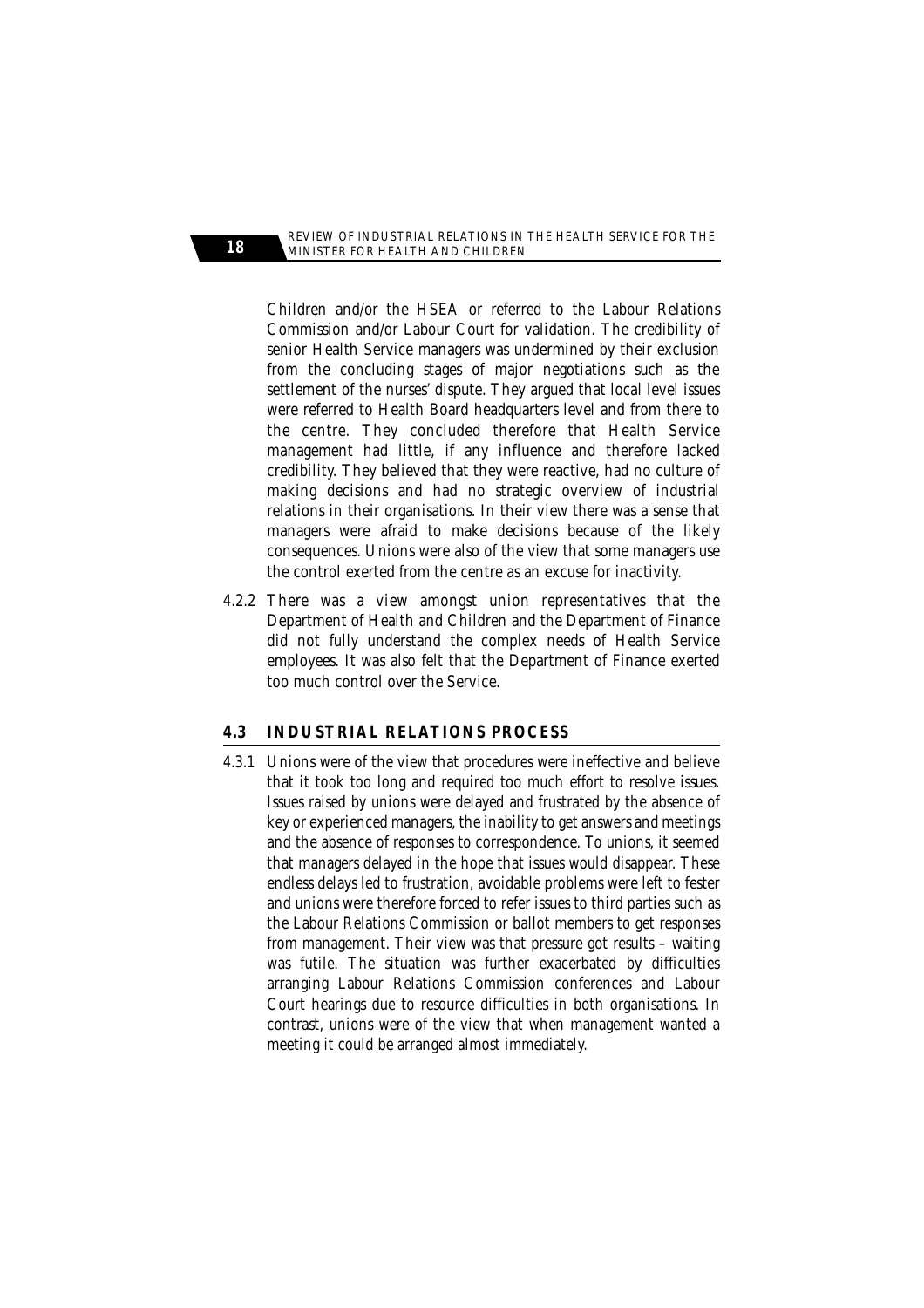- 4.3.2 Progress at local level depended on the personalities involved on the management team. In some cases managers would try to negotiate while others used procedures to frustrate. Some managers did not operate agreements in the spirit in which they were negotiated and tried to avoid or re-interpret provisions. As a consequence unions had to police agreements constantly.
- 4.3.3 Local managers did not interpret or apply national agreements consistently - in effect such agreements had to be renegotiated 'hospital by hospital'. This resulted in delays in fully implementing agreements such as those negotiated with the nurses and the nonconsultant hospital doctors. This generated bad feeling and further damaged the credibility of the industrial relations process.
- 4.3.4 Some union representatives consulted suggested that some managers, who are trade union members, might have conflicts of interest while dealing with employees represented by other unions.
- 4.3.5 Industrial relations procedures were not well enough communicated to staff and managers in the Health Service.
- 4.3.6 A number of union representatives felt that there should be a group arrangement in bigger locations and/or where similar grades are represented by more than one union.

### **4.4 HUMAN RESOURCE / INDUSTRIAL RELATIONS FUNCTION**

- 4.4.1 The general view of unions was that the Human Resource/Personnel function was not adequately resourced to address the personnel and industrial relations problems being experienced by union members on a daily basis.
- 4.4.2 At the central level (Department of Health and Children) turnover of key officials due to transfer and/or promotion undermined the positive working relationships which developed over time between Departmental officials and union officials. There was a view that the Department should assign a high level official who could act as a 'trouble shooter' and who would be available to respond quickly to queries.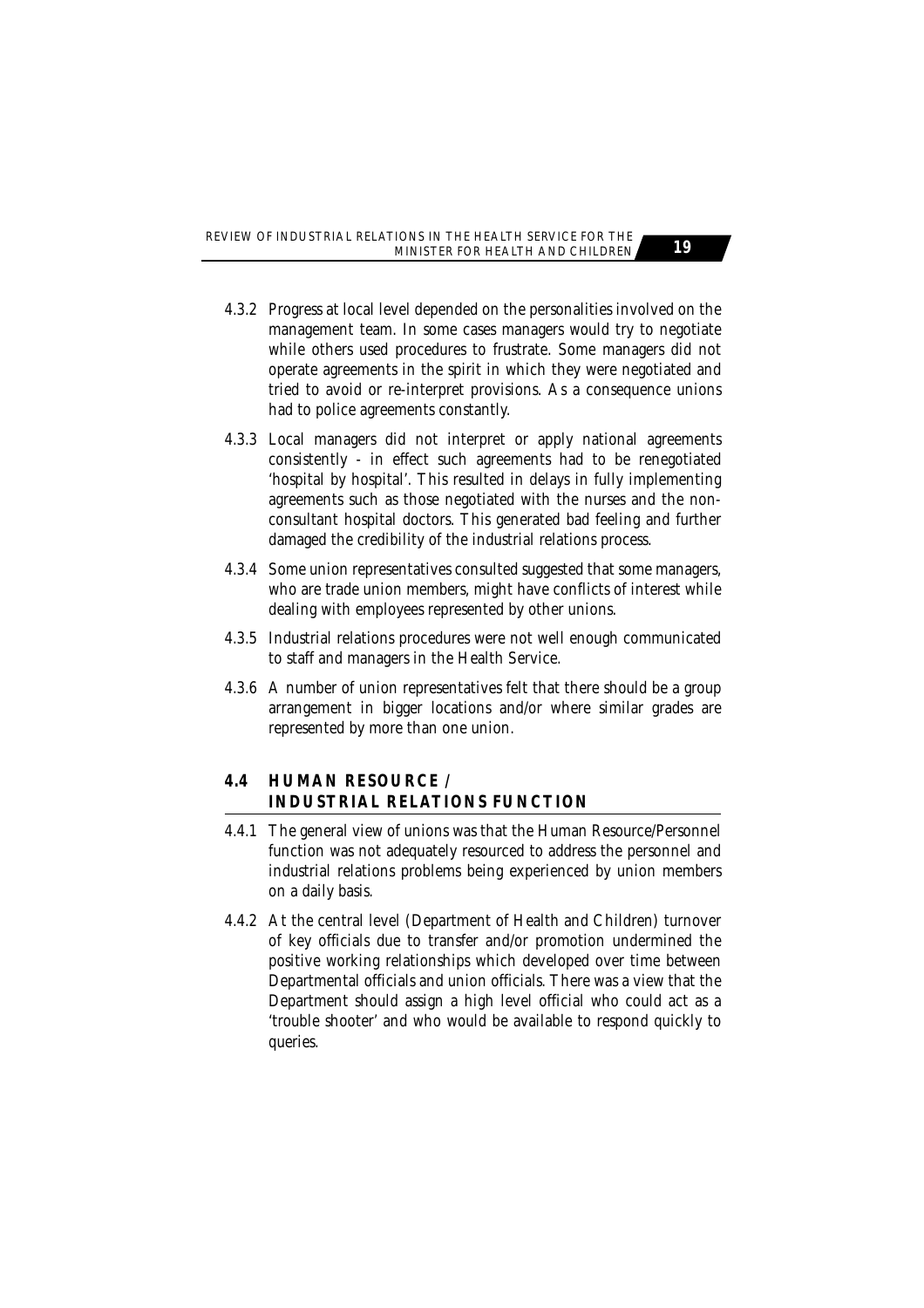- 4.4.3 At Health Board level the unions were of the view that the Human Resource/Personnel function was a low priority, that it was poorly resourced and that key posts were filled by generalists, many in acting positions. As a consequence they believed that there was a lack of professionalism, consistency, continuity and commitment to this important function.
- 4.4.4 It was also the view of the unions that deficiencies existed in the personnel administration system - for example accounts personnel were not available outside office hours. As a consequence staff working outside these hours found it extremely difficult to resolve any pay related problems they might have. This could have a very negative impact on morale. It was the view of the unions that these deficiencies resulted in union officials having to spend significant amounts of time processing routine issues relating to terms and conditions and employment rights of members. As a consequence, many routine personnel issues ended up going the industrial relations route.
- 4.4.5 It was the view of unions that many front line managers with responsibility for employees did not have adequate industrial relations or human resource management experience/skills. Many managers were not familiar with the terms and conditions of employees under their supervision or the formal disputes, grievance and bullying/harassment procedures.

### **4.5 HEALTH SERVICE EMPLOYERS AGENCY**

- 4.5.1 There was a lack of clarity amongst union representatives in relation to the role and functions of the HSEA. Many were of the view that the Agency's role was to block union claims and to act as a conduit for the Department of Health and Children and the Department of Finance. They believed that it had no mandate to negotiate but simply stalled union claims for as long as possible.
- 4.5.2 The unions believed that the Agency's credibility was in question because of control from the Department of Health and Children and the Department of Finance.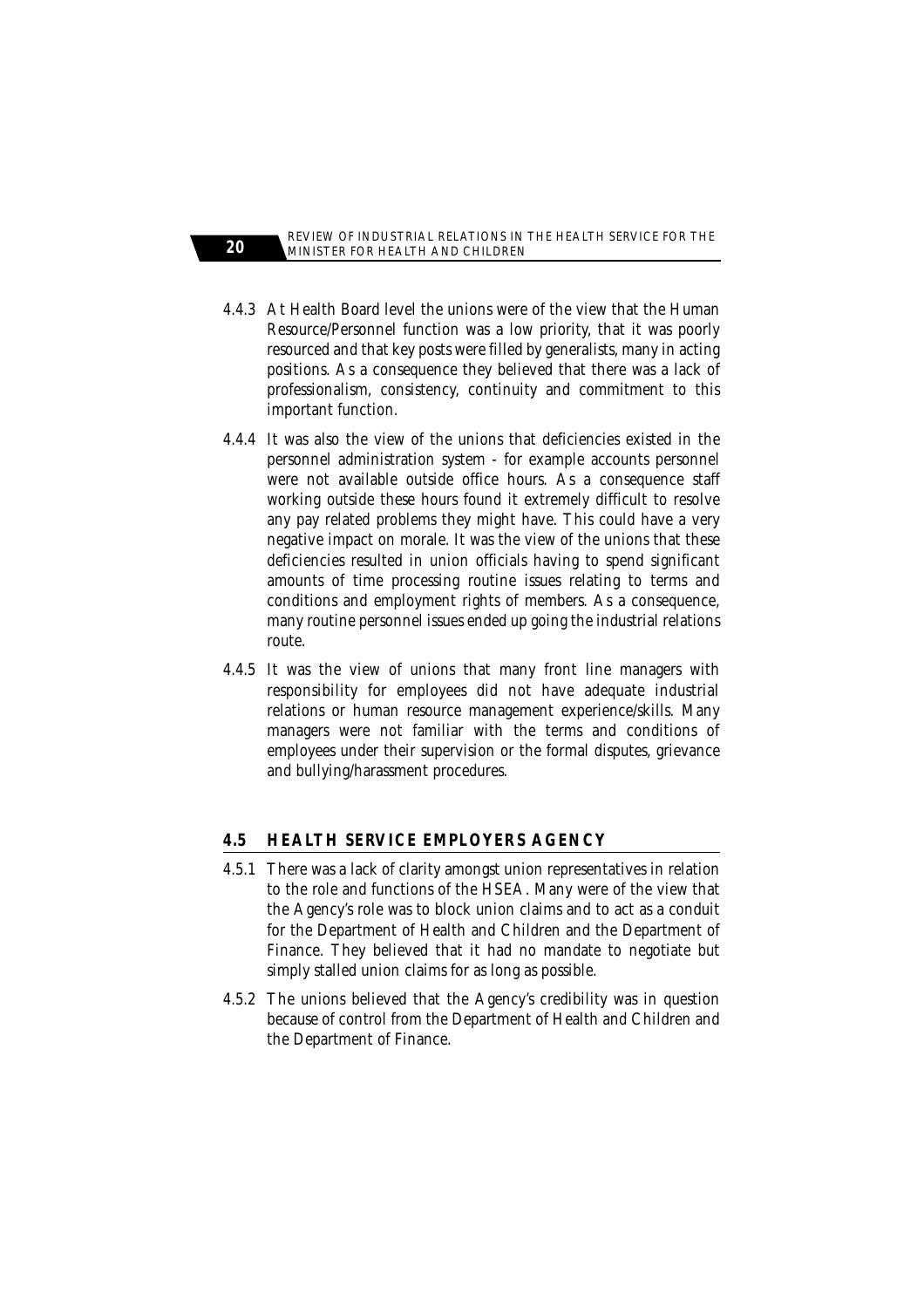- 4.5.3 The unions felt that the HSEA was poorly resourced and that high turn-over of staff damaged its effectiveness and credibility.
- 4.5.4 Unions were of the view that HSEA and Department of Health and Children were slow to communicate circulars and agreements to management in the Health Service - in many cases the union informed local managers of developments. This had the potential to lead to confusion in relation to what was actually agreed.

### **4.6 MISCELLANEOUS:**

- 4.6.1 All those consulted were made aware that the focus of this exercise was on the major issues impacting on industrial relations in the Health Service. However, the following issues were also mentioned by several union representatives.
	- Unions were of the view that communications generally in the Health Service were deficient and the consultative process was poor.
	- Some union representatives were of the view that partnership in the Health Service was being used by management to implement change on the one hand and frustrate union issues on the other hand;
	- Many union representatives expressed concern at the extent to which temporary contracts of employment were used by management - in many cases employees had been on temporary contracts for several years.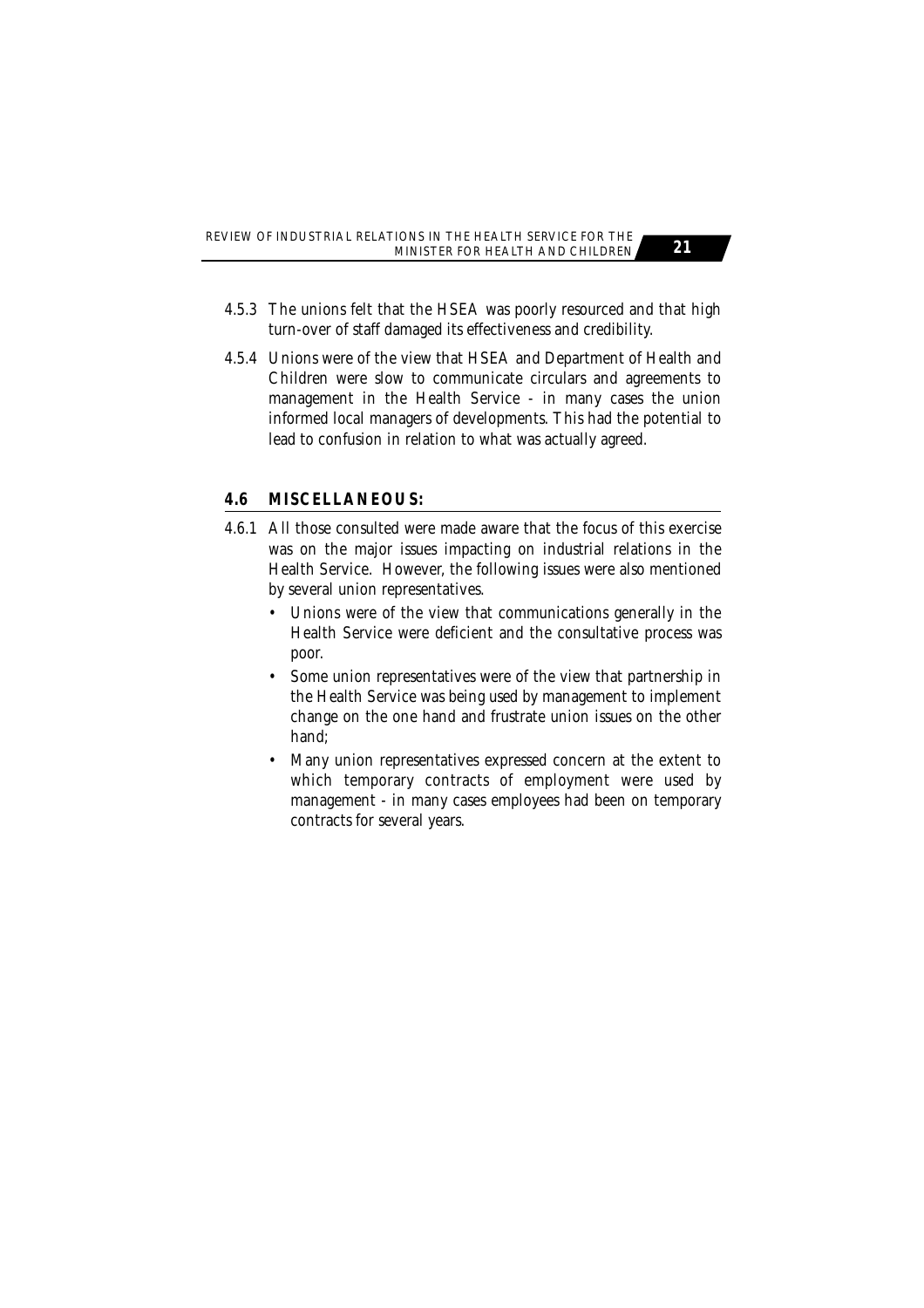# PART 5: Conclusions

- 5.1 The objective of this consultative process is to determine the major factors which impact negatively or have the potential to damage the orderly process of industrial relations in the Health Service both at national and local level.
- 5.2 These conclusions are based on the views and opinions detailed in Parts 3 and 4 above. The proposals set out in Part 6 are designed to address the problems identified during the consultative process.
- 5.3 There is enormous frustration in the Health Service. Local management are frustrated at their lack of empowerment and at the tactics used by unions to overcome this problem. Unions are frustrated at the delays and the perceived negativity of management responses to legitimate issues raised on behalf of their members.
- 5.4 The Health Service accounts for a significant proportion of Public Sector employment. Management negotiators are therefore constrained because of the potential for knock-on costs throughout the Service and the wider economy. National issues will therefore continue to be centrally regulated. However, significant numbers of issues become disputes because of lack of flexibility and authority on the part of local management which in turn results in a lack of adherence to procedures on the part of unions. It is incumbent on all sides to be innovative, inventive and imaginative in determining ways of dealing with such problems. A first step would be the implementation of the proposals set out in Part 6 below by both sides in a spirit of partnership and co-operation.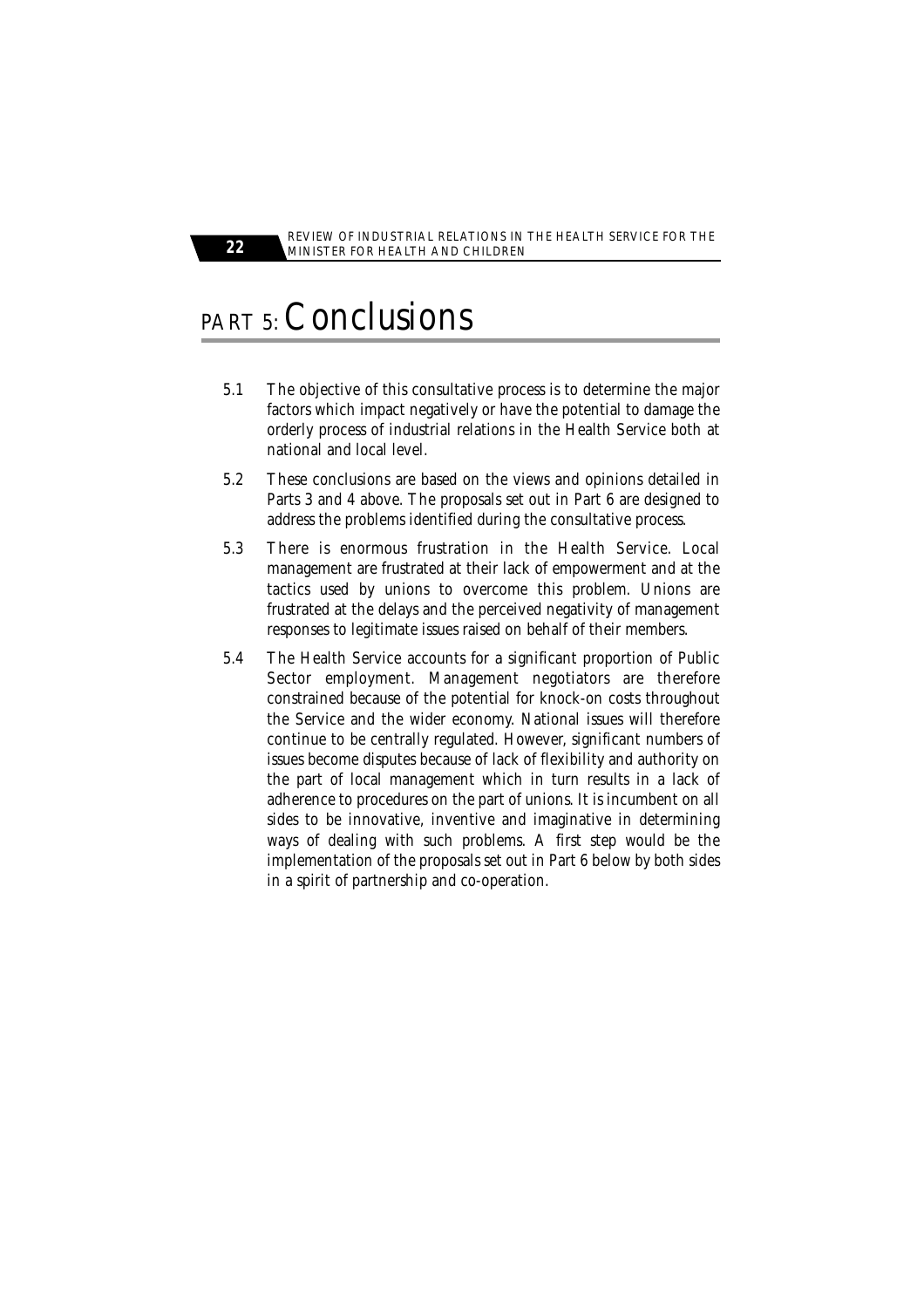## PART 6: Proposals

### **6.1 INTRODUCTION**

- 6.1.1 Many disputes in the Health Service, whether they are major national industrial disputes or routine local issues, relate to some degree to pay and personnel policy. The potential for wider repercussions is therefore an ever-present barrier to the speedy resolution of issues. In such circumstances it must be decided politically the extent to which authority can be devolved from the centre consistent with the principles of the Strategic Management Initiative (SMI) and the wider considerations of Government pay policy. This is a longer term issue which will require in-depth consideration. In the meantime, however, it will be necessary for all parties to the industrial relations process in the Health Service to work together in a spirit of co-operation to respond to the various challenges which have been identified by developing certain specific strategic responses in the areas of industrial relations and human resource management. This should result in a more effective and efficient industrial relations process, which in turn should help to improve the industrial relations climate.
- 6.1.2 The key issues requiring attention revolve around the two most vital elements in an industrial relations process, (i) the operation of the negotiation, disputes and grievance procedures and, (ii) the interaction between the major actors i.e. management and their representatives and workers and their representatives. The proposals set out below attempt to address these issues in a co-ordinated way.

### **6.2 INDUSTRIAL RELATIONS PROCESS**

6.2.1 As detailed in Sections 3 and 4 above, both management and unions view the ineffectiveness of procedures as damaging to industrial relations. In order to begin to address this problem the mechanism itself and the roles and functions of the primary participants must be reassessed.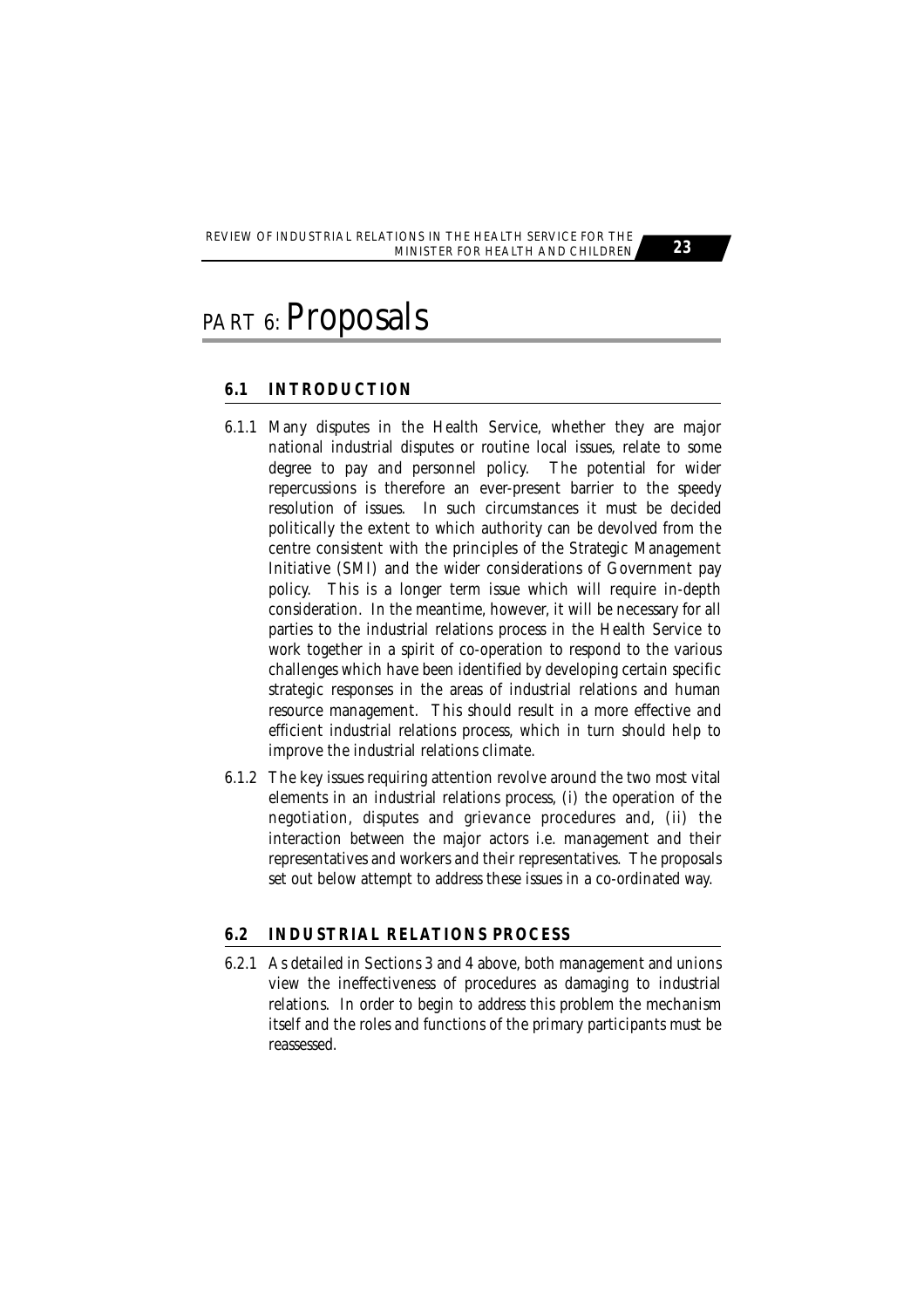#### **24** REVIEW OF INDUSTRIAL RELATIONS IN THE HEALTH SERVICE FOR THE MINISTER FOR HEALTH AND CHILDREN MINISTER FOR HEALTH AND CHILDREN

### **6.3 MECHANISM**

- 6.3.1 Unions speak of delays, management are critical of the use of strike threats and outside influence by unions. The credibility and relevance of the mechanism must therefore be re-established with both parties as a matter of priority. The Commission therefore proposes the following:
	- i. The Programme for Prosperity and Fairness (Framework I, Annex II, paragraphs 23-25) recommended that all Public Service organisations should agree voluntary codes of practice with the appropriate unions by 30 June 2000. These voluntary codes were to be consistent with the Code of Practice on Disputes Procedures including Procedures in Essential Services (copy at Appendix II). Unfortunately this has not yet happened. The Commission proposes therefore that the parties immediately initiate discussions with a view to implementing this provision of PPF as a matter of urgency.
	- ii. Where they do not already exist, all disputes and grievance procedures should be amended to incorporate clearly defined time frames. All time frames must be realistic and must be adhered to by all parties.
	- iii. The integrity of the process must be maintained by ensuring that the conduct of industrial relations business is left to managers and union representatives – outside influence should not be encouraged or accepted by either side as an alternative to the full utilisation of the appropriate industrial relations procedures.
	- iv. Both management and unions must ensure that all efforts are made to resolve disputes at the most appropriate level in the process and that issues are only referred to the Labour Relations Commission when all other options have been fully exhausted.
	- v. The Labour Court must be accepted as Court of last resort and the end of the process.
	- vi. As regards national issues the parties should develop an agreed implementation and interpretation mechanism to ensure timely and consistent application of agreements throughout the country.
	- vii. The Labour Court and particularly the Labour Relations Commission should provide separate dedicated resources to the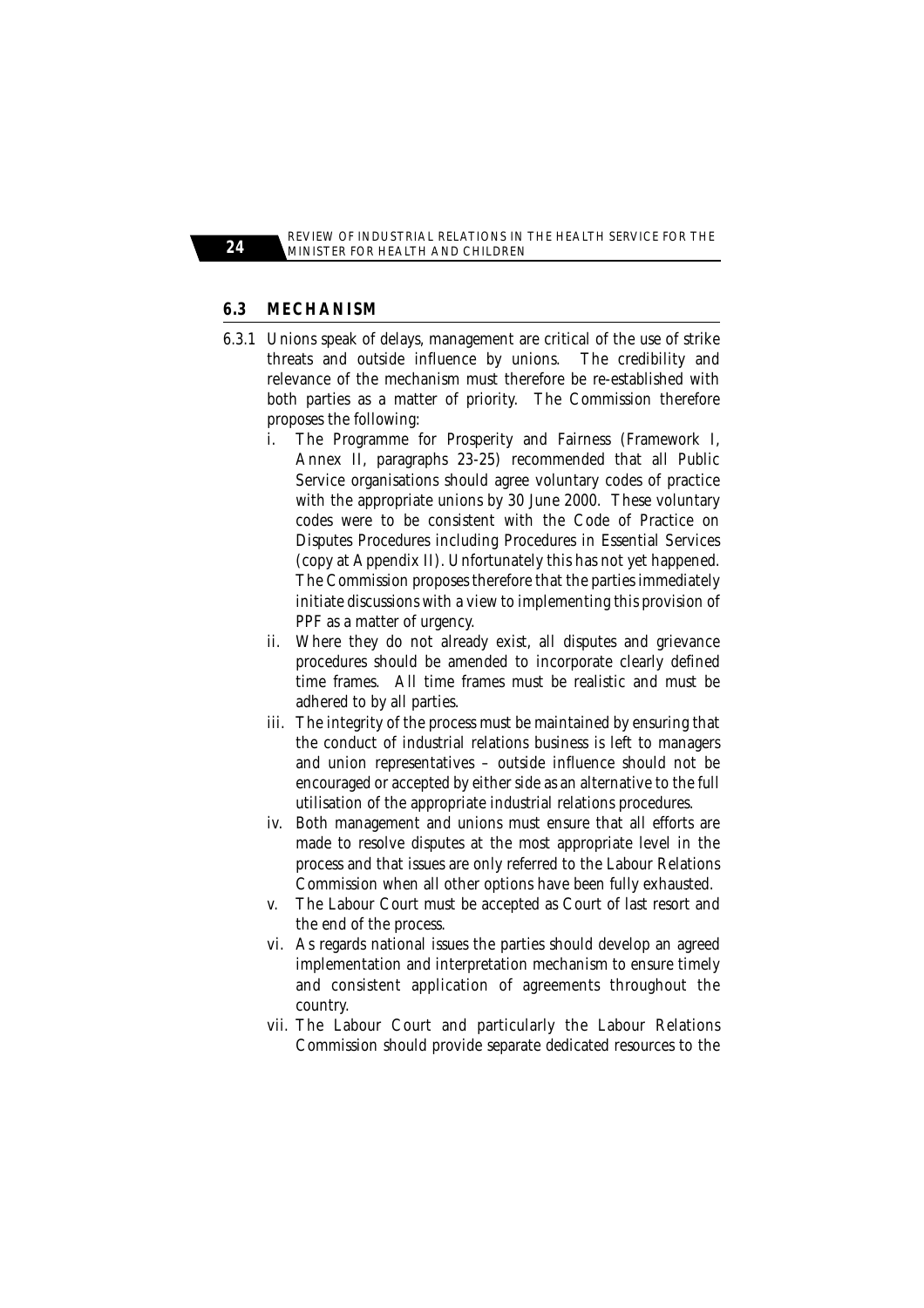#### **<sup>25</sup>** REVIEW OF INDUSTRIAL RELATIONS IN THE HEALTH SERVICE FOR THE MINISTER FOR HEALTH AND CHILDREN

Health Service. This will have resource implications for the Commission in terms of available industrial relations personnel.

- viii. Both sides were critical of the effectiveness of communication in the Health Service. Central management are not satisfied that local management communicate effectively with them and vice versa. Unions are concerned at the time necessary to circulate relevant information. Management are concerned that details of agreements cannot be finalised until formally accepted by unions.
- ix. Good consultation and communication are vital to the development and maintenance of a positive industrial relations environment, indeed Partnership 2000 (Section 10.16) regards effective communication and participation as vital to the process of change. It is essential therefore that managers, employees and unions communicate openly and regularly at all levels in the Health Service. This should help to break down barriers and build mutual trust and understanding and help to ensure that routine issues are dealt with in an efficient manner and that potential disputes are defused. The Commission proposes therefore that communication and consultation mechanisms based on the principles of partnership, as espoused in Partnership 2000 and the Programme for Prosperity and Fairness, be implemented throughout the Health Service.
- x. In the immediate term an easily achievable and effective initiative would be the development of a web-site for the dissemination of easily accessible information throughout the Health Service on terms and conditions of employment, agreements, circulars, procedures, etc.
- xi. Health Service employees should be aware of their terms and conditions of employment and the various procedures in existence in their employment. An Employee Handbook containing such information should be made available to all employees.

### **6.4 THE MAIN ACTORS**

6.4.1 If the procedures are to work properly representatives on both sides must have the skills, authority and ability to carry out their functions. The main actors in this context on the management side are Central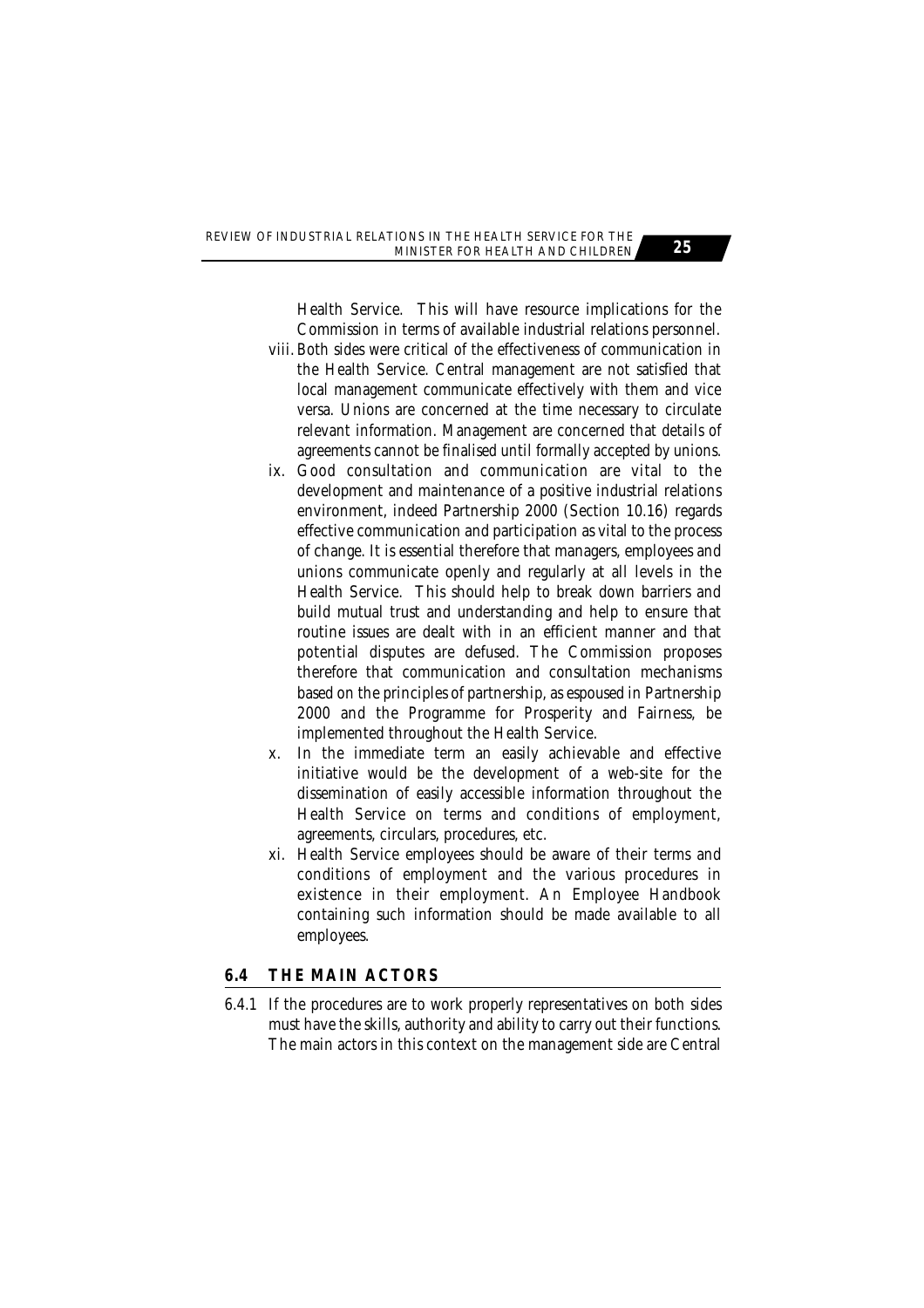Management including the HSEA, Local Health Service Management, Human Resource/Personnel practitioners, Front Line Managers, and on the union side Full-Time Officials and Employee Representatives/Shop Stewards.

- 6.4.2 In simple terms the division of responsibilities should fall along these lines: -
	- Central/Senior Local Level Management develop strategy and policy and provide advice and support;
	- Front Line Local Level Management experts with skills and resources to conduct the day-to-day business of industrial relations in the work place.

### **6.5 CENTRAL MANAGEMENT**

- 6.5.1 Strategic management revolves around the identification of the purpose of an organisation and developing a plan to advance it. This involves organising people and tasks to achieve the objectives. The human resource management system is key to this end. It must deal with recruitment and retention, staff development and evaluation and reward mechanisms.
- 6.5.2 The Commission believes that the focus of central management, in consultation with senior local management, should be the development of robust, modern human resource management, human resource development and industrial relations strategies for the Health Service. In addition, central management must act in a supportive and advisory role and allow local management to deliver the services within this framework. This is consistent with the provisions of the SMI and PPF [Modernising the Public Service and Framework I (1.4.3)]
- 6.5.3 The role of the HSEA in the industrial relations context is defined in the Agency's Corporate Plan (1998 – 2001) as to: -

"Represent and support employers in the management of industrial relations".

6.5.4 Both sides expressed concerns in relation to the role and functions of the Agency. In view of these concerns and the fact that the HSEA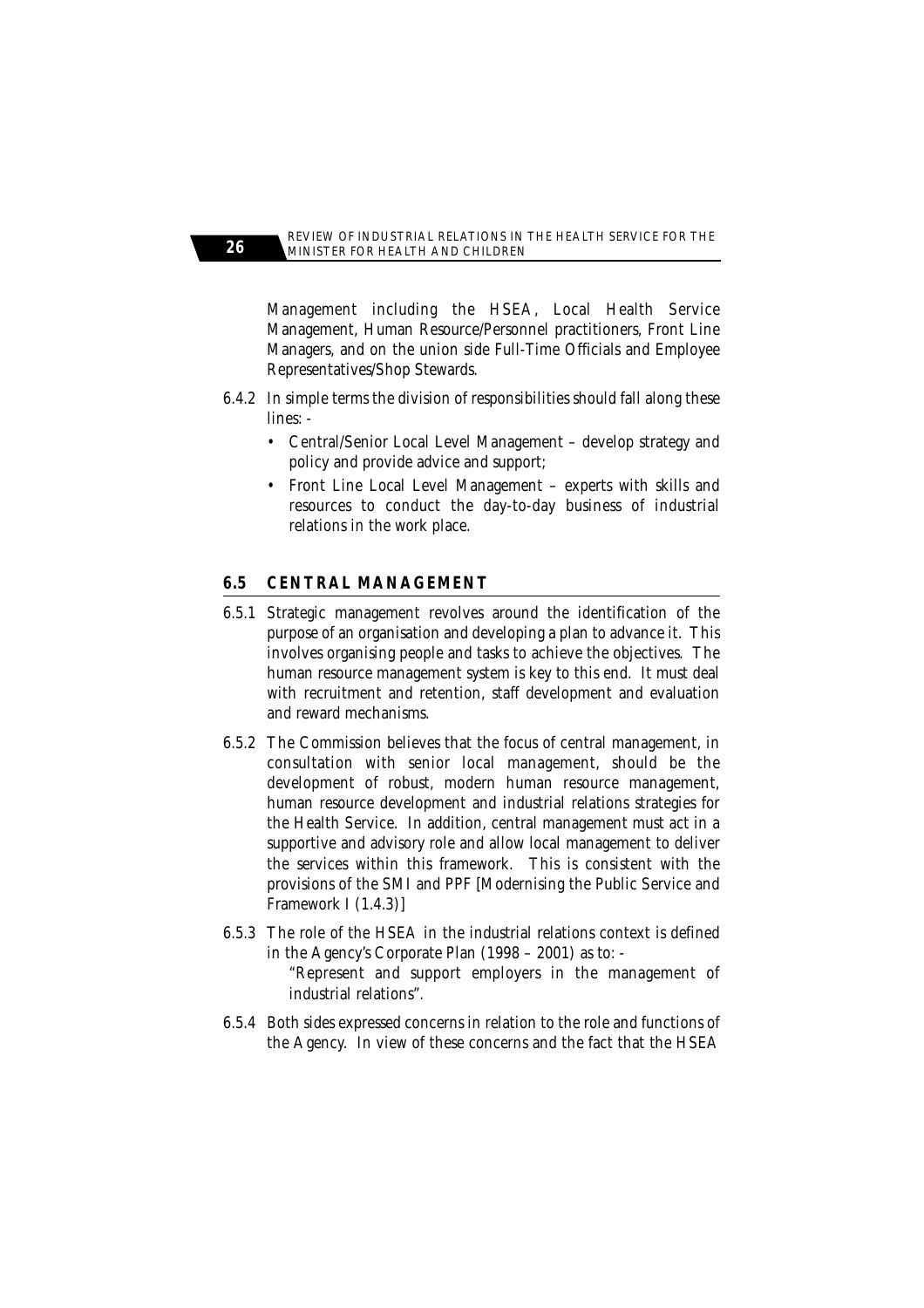has been in operation for five years the Commission feels that it is appropriate that the Agency and Senior Management of all its client organisations, in consultation with the Department of Health and Children carry out an urgent review with a view to clearly establishing how it will discharge its functions as the main representative organisation for Health Service employers. This review should take account of the strategic framework proposed at paragraph 6.5.2 above.

6.5.5 The Department of Health and Children has increased the resources available to the HSEA each year since its establishment. Nevertheless, both management and unions expressed concerns in this regard. It is clear that the constraints within which the Agency must operate make it extremely difficult for it to compete in the market place for experienced staff. The Commission believes therefore that there is a compelling case for the provision of greater resources to an Agency representing the management of a highly diverse, professional and multi-location 80,000 strong employment sector. Consideration should be given to the levels of professionalism and expertise required to operate effectively in this environment. The Commission proposes therefore that the review referred to at paragraph 6.5.4 above should also consider the issue of resources. It is noted that the Department has indicated that it would be positively disposed to ensuring that the Agency is properly resourced to carry out its functions.

### **6.6 LOCAL HEALTH SERVICE MANAGEMENT**

6.6.1 Senior local management feel that that inadequate input at national discussions/negotiations leads to problems with interpretation and implementation. These can, in turn, cause major difficulties for unions and have the potential to spark further disputes. The Commission proposes therefore that senior local management (or their representatives) be directly involved in national level negotiations and in particular at the concluding stages of such negotiations.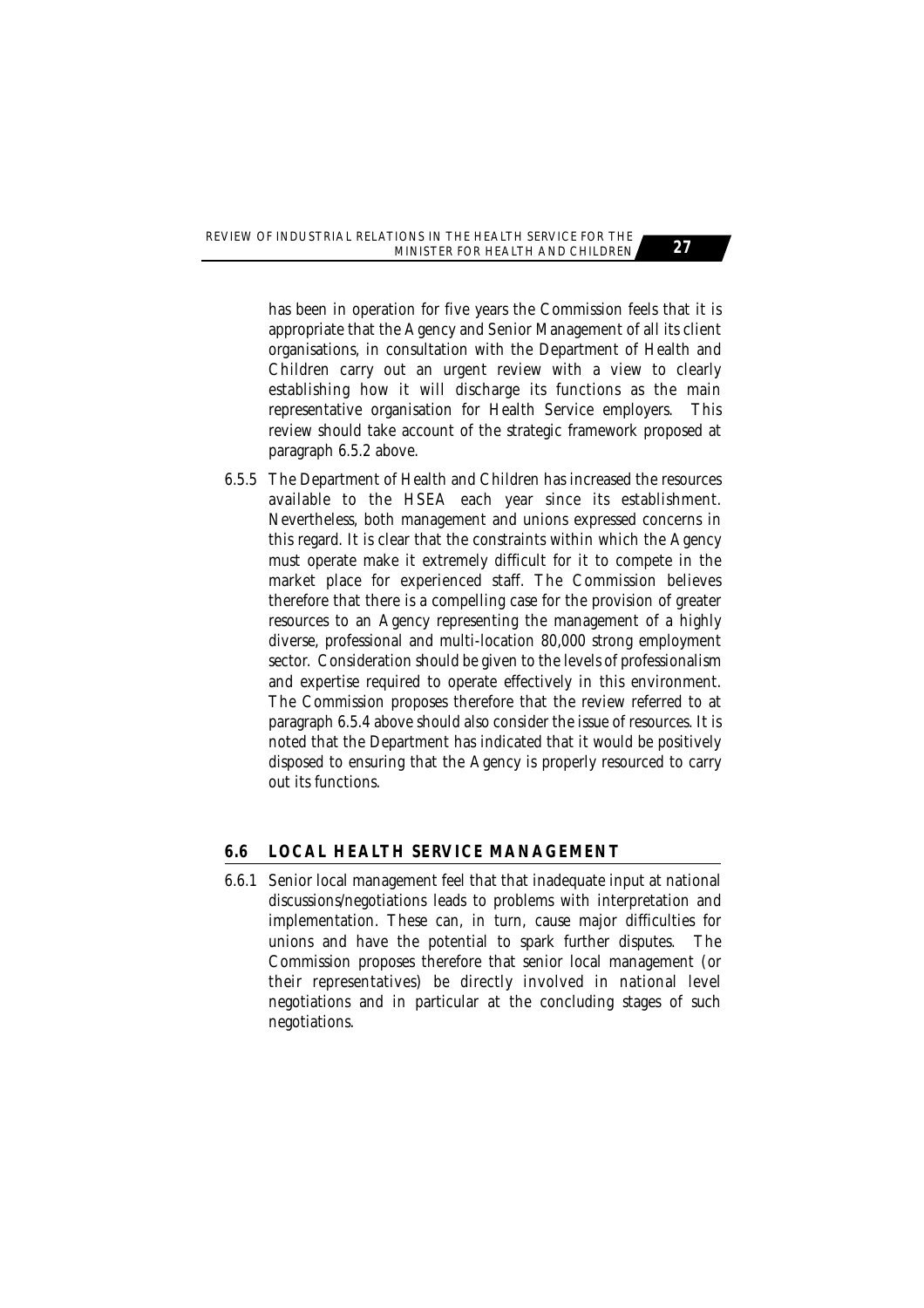### **6.7 HUMAN RESOURCE/PERSONNEL MANAGEMENT**

- 6.7.1 The provision of health care is labour intensive. It is clear that employees are the most important resource in the Health Service. The Human Resource/Personnel function, which services this most important resource, should therefore be properly resourced to reflect this importance.
- 6.7.2 Traditional personnel management practice is increasingly giving way to the more comprehensive concept of human resources management, which recognises the need to generate greater commitment to the enterprise from employees, in order to meet the objectives of both the employees and the organisation. This applies equally to the Health Service which needs to have a Human Resource/Personnel career structure which reflect the needs of a modern, dynamic organisation. The preponderance of generalist and acting appointments must be replaced at Board headquarters level by a more professional, structured career path. This should allow for the development of a strategic, policy and advisory role at the centre with the skills, resources and authority necessary to deliver on the objectives of the service.
- 6.7.3 While it is acknowledged that the recent appointment of Human Resource Directors in Health Boards is a positive development, the Commission would question the level at which these appointments have been made and would suggest that it is necessary to have such posts at the level of those managers responsible for 'business' strategies (i.e. Programme Managers) to ensure that corporate human resource policies complement 'business' strategies. This is consistent with the modern strategic management approach where human resource/personnel decisions become integral to strategic decisionmaking.

### **6.8 FRONT LINE MANAGEMENT**

6.8.1 Managers who deal with employees and employee related matters on an on-going basis should have the skills necessary to deal with people management and the authority and support to carry out their duties. Appropriate training programmes should therefore be put in place to ensure that all such managers have the opportunity in the immediate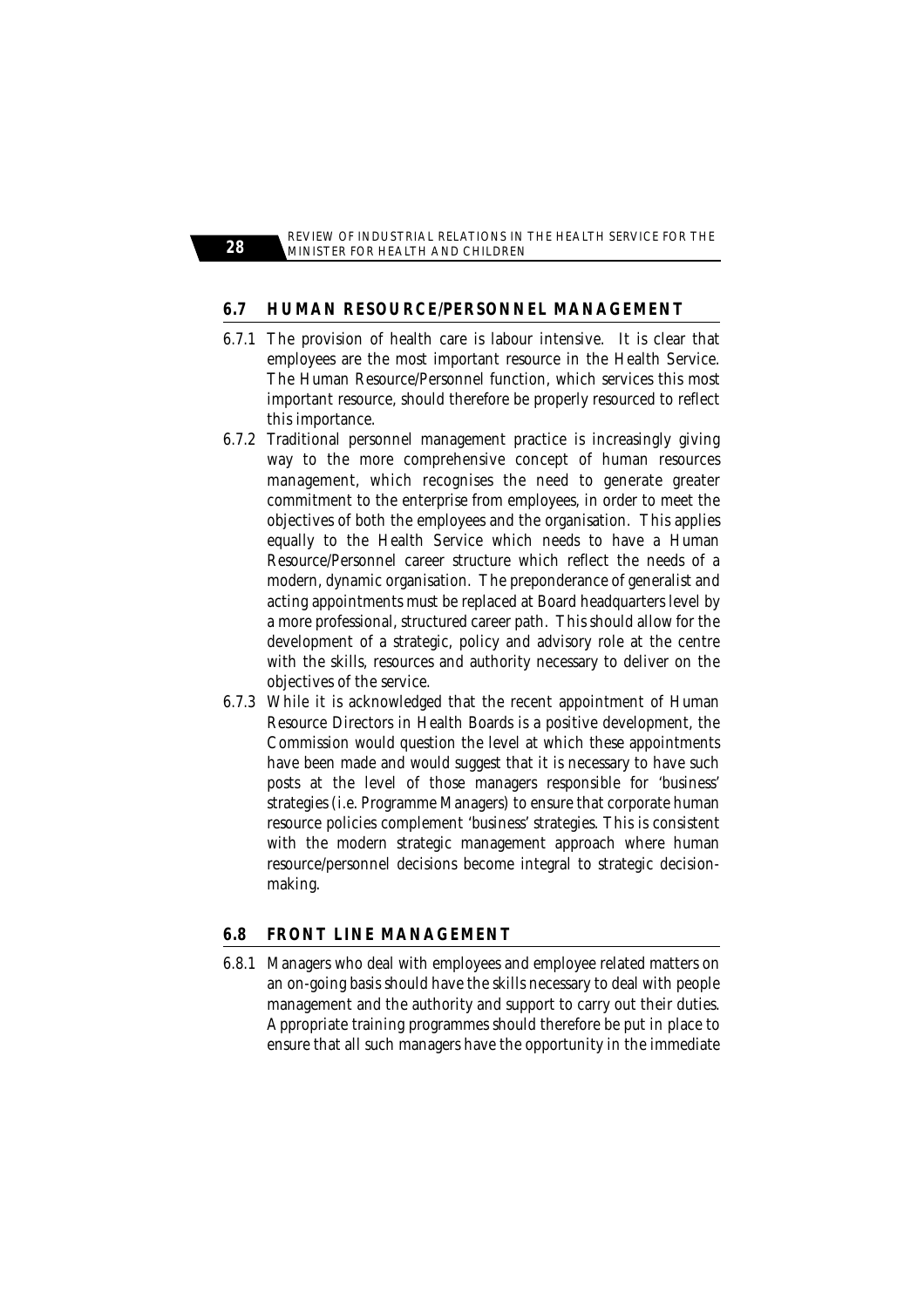future to gain the necessary skills. Consideration should also be given to the requirements necessary for new appointees to such posts.

6.8.2 In order to develop mutual trust and understanding with their counterparts on the union side the Commission proposes that joint training programmes be developed and implemented (see paragraph 6.10.1 below).

### **6.9 TRADE UNION OFFICIALS**

- 6.9.1 If the integrity of the industrial relations process is to be maintained it is vital that outside influence is not brought to bear by either side. Indeed, if the improvements proposed at paragraph 6.3 above are implemented it will considerably diminish the need for trade unions to seek to use outside influence or threaten industrial action in order to move the process forward.
- 6.9.2 It would also be beneficial to industrial relations in the Health Service if unions representing similar/same grades negotiated in single table bargaining units. This would eliminate any competing claims.
- 6.9.3 It is vital that officials continue to advise members on good industrial relations practice and ensure that they understand that that it is not possible to win concession of every claim. A negative answer can also be a legitimate management response on occasions to claims which they genuinely believe do not have any firm basis.

### **6.10 EMPLOYEE REPRESENTATIVES/SHOP STEWARDS**

- 6.10.1 In many ways the job of the employee representative/shop steward is similar to that of the front line manager. They must understand the people management and industrial relations processes. It would be very beneficial therefore if joint training programmes were developed for employee representatives/shop stewards and front line managers (see paragraph 6.8.2 above).
- 6.10.2 It is incumbent on all unions to ensure that their employee representatives/shop stewards are properly trained and have ready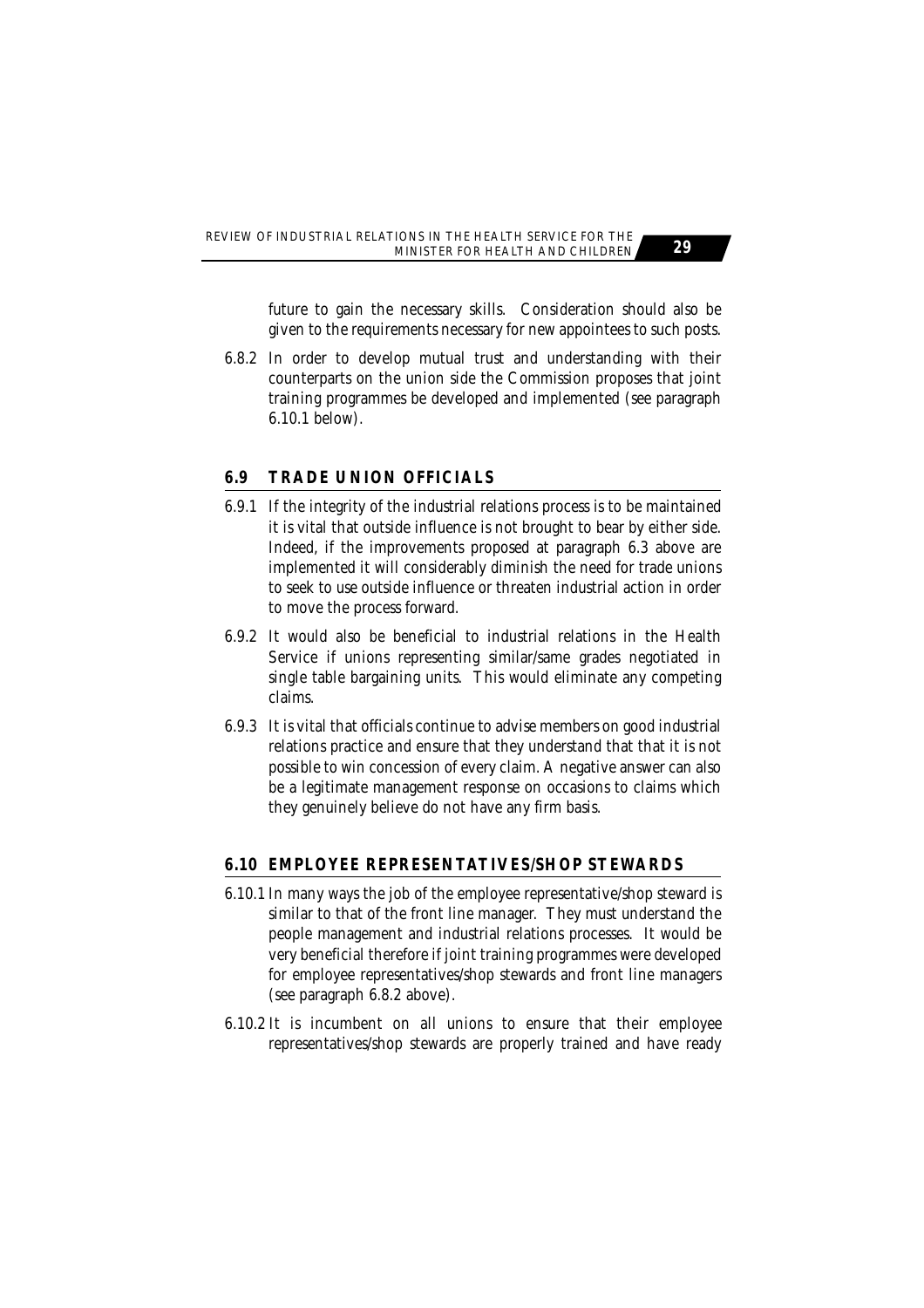access to the professional advice and expertise of officials. All should be aware of, and abide by the provisions of the Code of Practice on Duties and Responsibilities of Employee Representatives and the Protection to be Afforded Them by Their Employer (copy at Appendix III).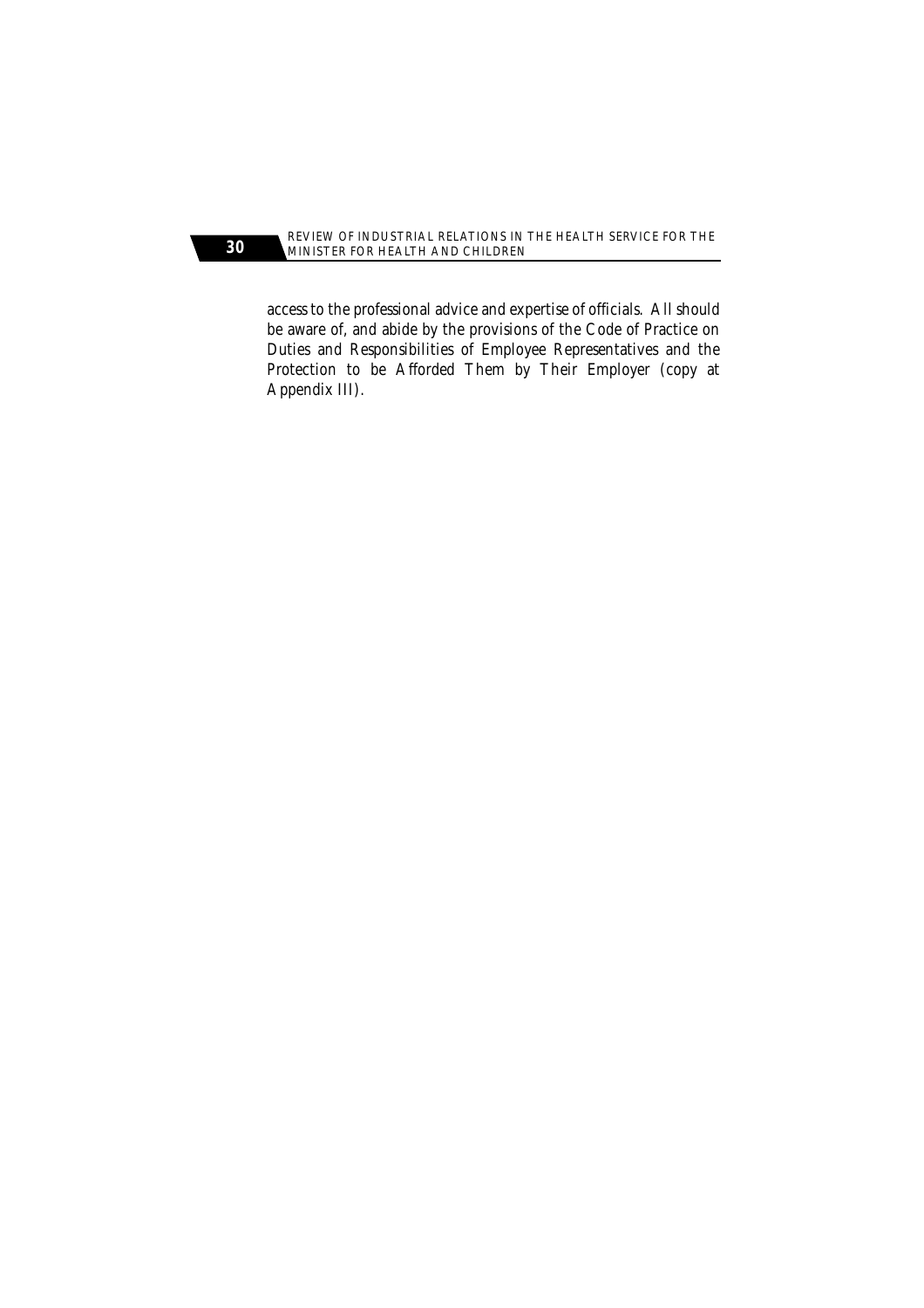# Appendix I

### **ORGANISATIONS CONSULTED BY ADRS**

#### **Unions**

Amalgamated Engineering and Electrical Union, Amalgamated Transport and General Workers Union, Irish Hospital Consultants Association, Irish Medical Organisation, Irish Municipal Public and Civil Trade Union, Irish Nurses Organisation, Medical Laboratory Technologists' Association, Psychiatric Nurses Association of Ireland, Services Industrial Professional Trade Union (Dublin Public and Private Sector, North East, North West, West, Midlands, Mid West, South West, South East), Technical Engineering and Electrical Union, Union of Construction Allied Trades and Technicians.

#### **Management**

Department of Health and Children,East Coast Area Health Board, Eastern Regional Health Authority, Health Service Employers Agency, Irish Business and Employers Confederation, Midland Health Board, Mid-West Health Board, Northern Area Health Board, North Eastern Health Board, North Western Health Board, South Eastern Health Board, Southern Health Board, South West Area Health Board, Western Health Board.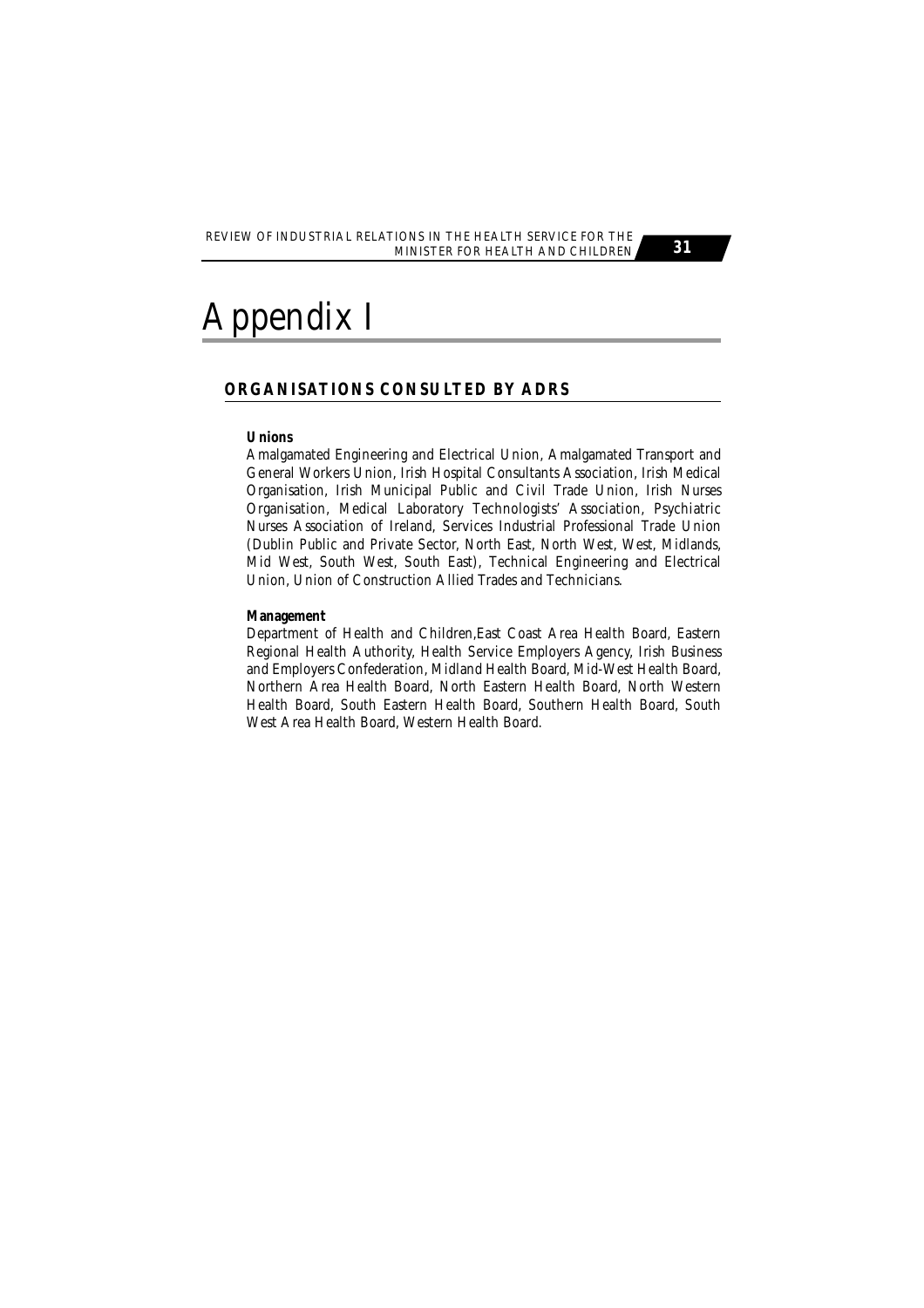# \*Appendix II

### **CODE OF PRACTICE**

**Dispute Procedures, Including Procedures in Essential Services**

### **SECTION I - INTRODUCTION**

- 1. Section 42 of the Industrial Relations Act, 1990 makes provision for the preparation of draft codes of practice by the Labour Relations Commission for submission to the Minister for Labour.
- 2. In February 1991 the Minister for Labour, Mr. Bertie Ahern TD, requested the Commission to prepare codes of practice on dispute procedures and the levels of cover which should be provided in the event of disputes arising in essential services. When preparing this Code of Practice the Commission held meetings and consultations with the Irish Congress of Trade Unions, the Federation of Irish Employers, the Department of Finance, the Department of Labour, the Local Government Staff Negotiations Board, the Labour Court and representatives of the International Labour Organisation. The Commission has taken account of the views expressed by these organisations to the maximum extent possible in preparing this Code.
- 3. The Code recognises that the primary responsibility for dealing with industrial relations issues and the resolution of disputes rests with employers, employer organisations and trade unions. It is the intention of the Code to ensure that in line with this responsibility employers and trade unions:
	- (a) agree appropriate and practical arrangements for resolving disputes on collective and individual issues;
	- (b) observe the terms of these agreements; and
	- (c) refrain from any actions which would be in contravention of them.
- 4. The Code is designed to assist employers† and trade unions in making agreements which recognise the rights and interests of the parties concerned and which contain procedures which will resolve issues in a peaceful manner and avoid the need for any of the parties to resort to actions which will lead to

\_\_\_\_\_\_\_\_\_\_\_\_\_\_\_\_\_\_\_\_\_\_\_\_\_\_\_\_\_\_\_\_\_\_\_\_\_\_\_\_ \* Codes of Practice are available at www.lrc.ie

<sup>†</sup> The use of the word "employers" in the Code includes employer organisations where relevant and appropriate.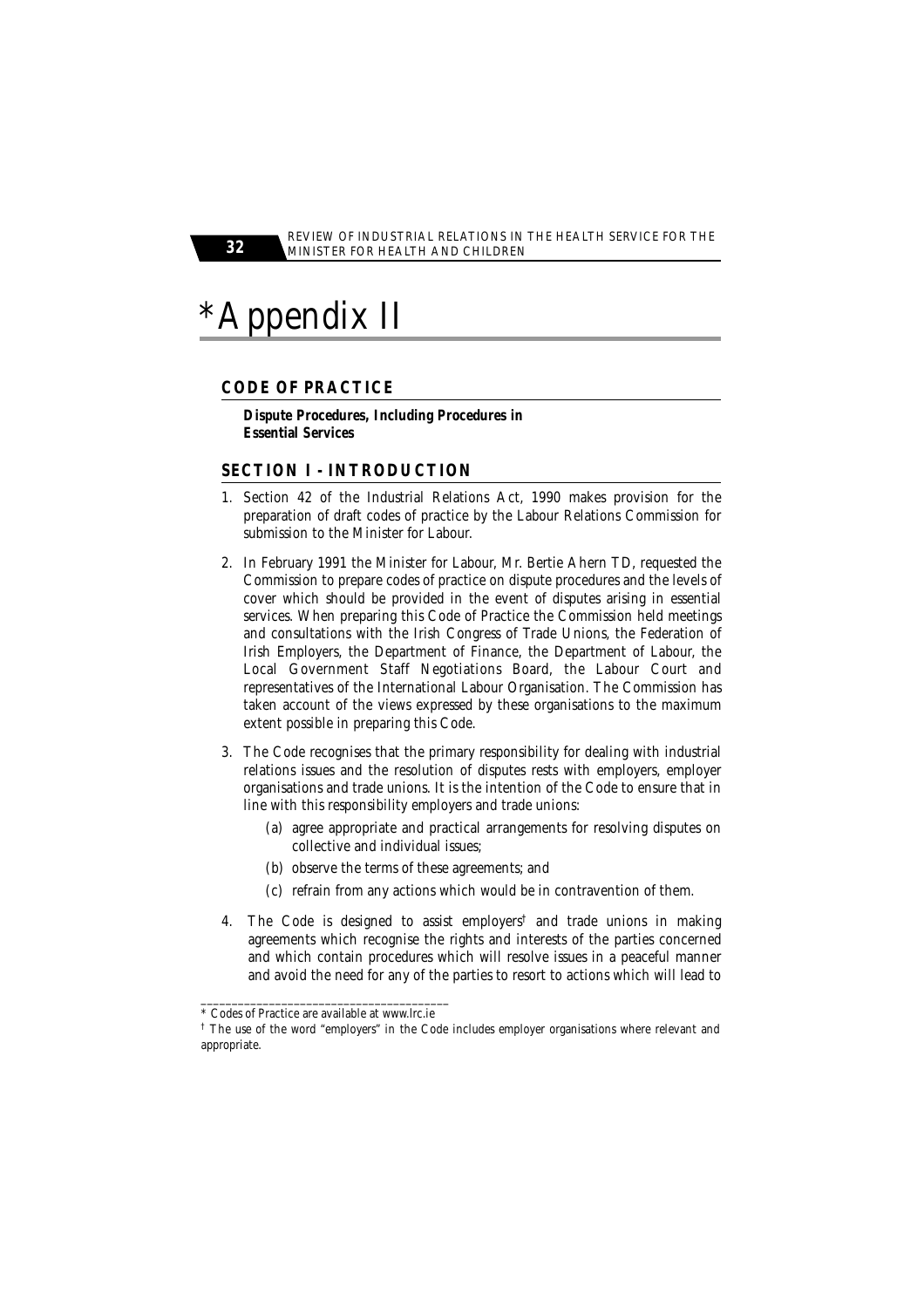a disruption of supplies and services, and a loss of income to employees and of revenue to employers.

- 5. The major objective of agreed procedures is to establish arrangements to deal with issues which could give rise to disputes. Such procedures provide for discussion and negotiation with a view to the parties reaching agreement at the earliest possible stage of the procedure, and without resort to any form of industrial action.
- 6. The Code provides practical guidance on procedures for the resolution of disputes between employers and trade unions and how to operate them effectively. The principles contained in the Code are appropriate for employments in the public and private sectors of the economy irrespective of their function, nature or size.
- 7. The procedures of the Code provide a framework for the peaceful resolution of disputes, including disputes in essential services. The Code also provides general guidance to employers and trade unions on the arrangements which are necessary to ensure minimum cover or service where disputes which give rise to stoppages of work could have serious and adverse consequences for the community or the undertaking concerned and its employees.
- 8. Although the Code has been prepared primarily for employments where terms of employment are established through employer/trade union agreements, its general principles should be regarded as being applicable to other undertakings and enterprises and to their employees.

### **SECTION II - GENERAL PROVISIONS**

- 9. Agreements between employers and trade unions on dispute settlement procedures can make a significant contribution to the maintenance of industrial peace. The dispute procedures contained in the Code should be seen as providing an underpinning for the conduct of industrial relations in the enterprise and in relationships between the parties.
- 10. Agreements on dispute procedures should be seen to be fair and equitable as between the interests of the parties and should include provision for the resolution of disputes on collective and individual issues, and such procedures should be introduced where they currently do not exist.
- 11. Employers and trade unions should examine existing procedures at the level of the enterprise and take whatever steps may be necessary to ensure that the principles outlined in the Code are incorporated within them.
- 12. Dispute procedures should be as comprehensive as possible covering all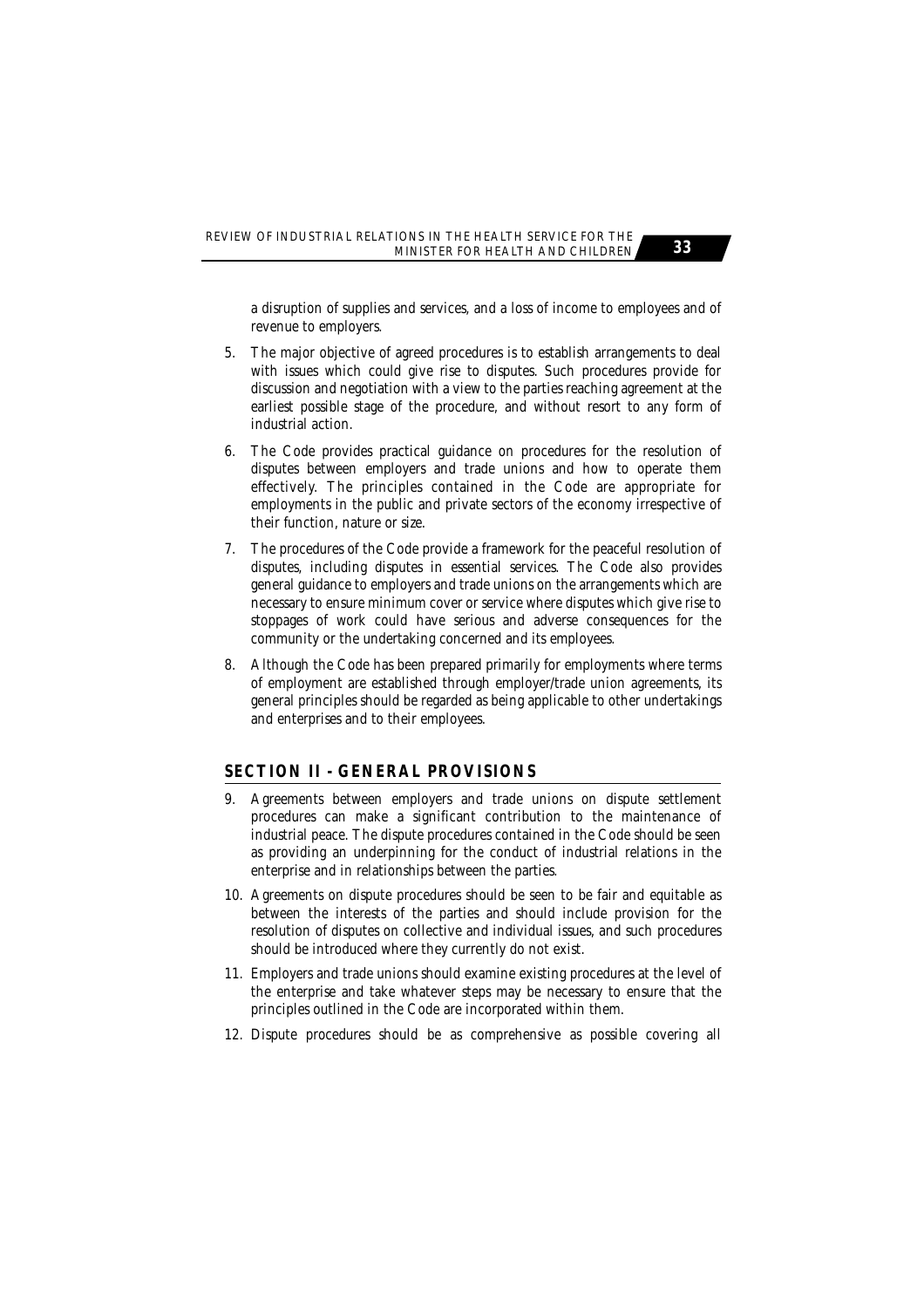foreseeable circumstances and setting out the consecutive stages involved in the resolution of disputes on collective and/or individual issues. Such procedures should include agreement on the appropriate level of management and trade union representation which will be involved at each stage of the procedure. The actions required of the parties at each stage of the procedure should be clearly indicated.

- 13. Agreements between employers and trade unions should be in writing so as to eliminate the possibility of misunderstandings arising from lack of awareness of procedures or misinterpretation of informal arrangements which may have come to be regarded as "custom and practice".
- 14. Employees and management at all levels should be aware of the agreed procedures. Accordingly, arrangements should be made for these procedures to be communicated and explained through whatever means may be appropriate.
- 15. Dispute procedures should afford early access to disputes resolution machinery and to arrangements for the settlement of collective and individual issues within a reasonable timescale. The introduction of any specific time limits for the operation of different stages of a disputes procedure is a matter for consideration by employers and unions at local level.
- 16. The procedures for handling disputes on collective and individual issues should take account, where appropriate, of the functions of the relevant State agencies (the Labour Relations Commission, the Labour Court, the Rights Commissioner Service, the Equality Service and the Employment Appeals Tribunal) so as to facilitate the potential use of these services in the development and maintenance of good industrial relations.
- 17. Nothing in the Code precludes an employer and trade union in an enterprise, industry or service from adding other stages to their dispute procedures should this be considered appropriate.
- 18. The operation of dispute procedures should be reviewed from time to time with the object of improving the practical working of the procedures.
- 19. The Labour Relations Commission will provide assistance to employers and trade unions in formulating agreed dispute procedures in accordance with the Code.

### **SECTION III - EMERGENCY/MINIMUM SERVICES**

20. While the primary responsibility for the provision of minimum levels of services rests with managements, this Code recognises that there is a joint obligation on employers and trade unions to have in place agreed contingency plans and other arrangements to deal with any emergency which may arise during an industrial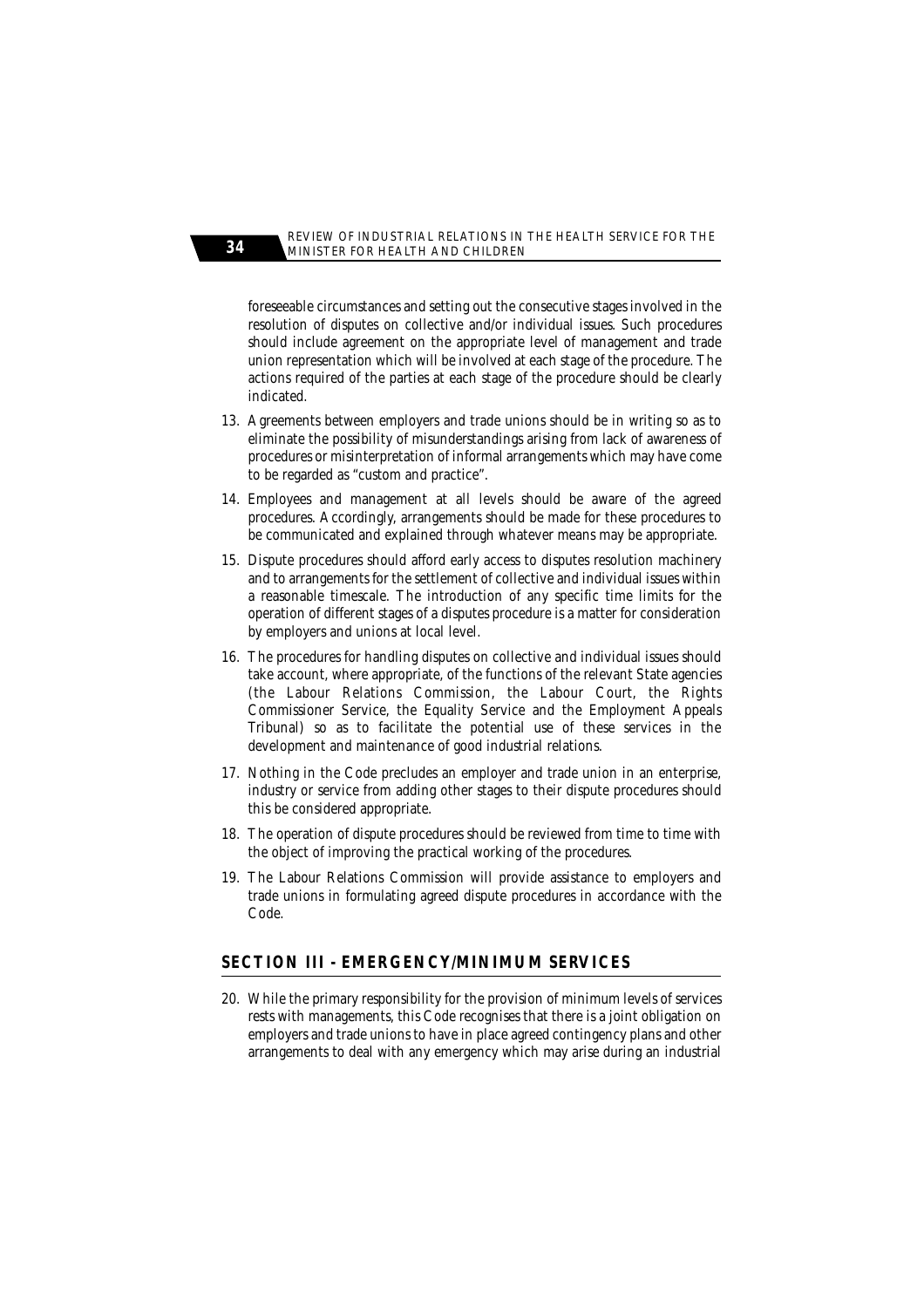dispute. Employers and trade unions should co-operate with the introduction of such plans and contingency arrangements. In particular, employers and trade unions in each employment providing an essential service should co-operate with each other in making arrangements concerning:

- (a) the maintenance of plant and equipment;
- (b) all matters concerning health, safety and security;
- (c) special operational problems which exist in continuous process industries;
- (d) the provision of urgent medical services and supplies;
- (e) the provision of emergency services required on humanitarian grounds.
- 21. In the event of the parties encountering problems in making such arrangements they should seek the assistance of the Labour Relations Commission.

### **SECTION IV - DISPUTE PROCEDURES - GENERAL**

- 22. The dispute procedures set out below should be incorporated in employer/trade union agreements for the purpose of peacefully resolving disputes arising between employers and trade unions. Such agreements should provide:
	- (a) that the parties will refrain from any action which might impede the effective functioning of these procedures;
	- (b) for co-operation between trade unions and employers on appropriate arrangements and facilities for trade union representatives to take part in agreed dispute procedures:
	- (c) for appropriate arrangements to facilitate employees to consider any proposals emanating from the operation of the procedures.
- 23. Trade union claims on collective and individual matters and other issues which could give rise to disputes should be the subject of discussion and negotiation at the appropriate level by the parties concerned with a view to securing a mutually acceptable resolution of them within a reasonable period of time. Every effort should be made by the parties to secure a settlement without recourse to outside agencies.
- 24. In the event of direct discussions between the parties not resolving the issue(s), they should be referred to the appropriate service of the Labour Relations Commission. The parties should co-operate with the appropriate service in arranging a meeting as soon as practicable to consider the dispute.
- 25. Agreements should provide that, where disputes are not resolved through the intervention of these services and where the Labour Relations Commission is satisfied that further efforts to resolve a dispute are unlikely to be successful, the parties should refer the issues in dispute to the Labour Court for investigation and recommendation or to such other dispute resolution body as may be prescribed in their agreements.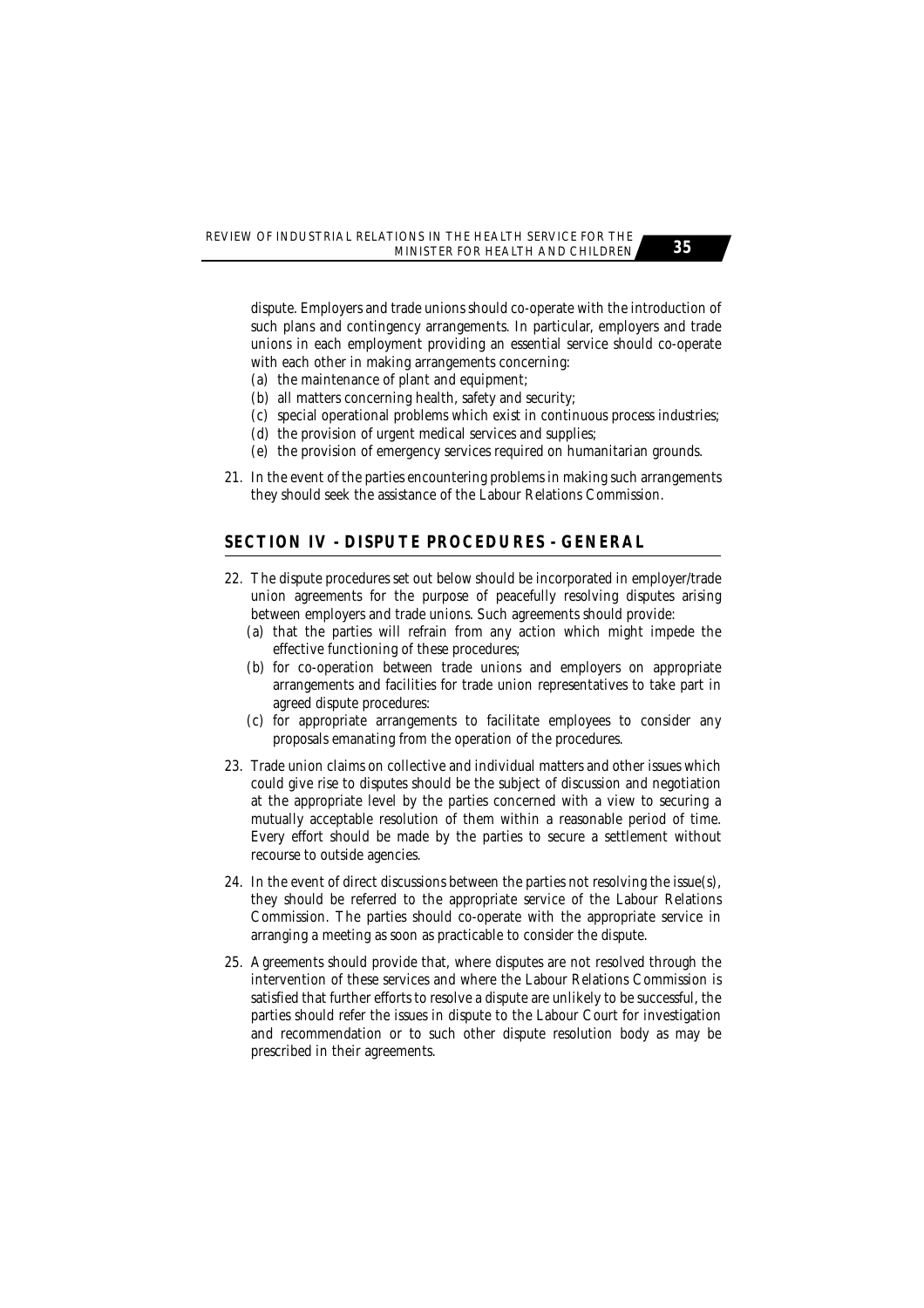#### **36** REVIEW OF INDUSTRIAL RELATIONS IN THE HEALTH SERVICE FOR THE MINISTER FOR HEALTH AND CHILDREN

- 26. During the period in which the above procedures are being followed no strikes,lock-outs or other action designed to bring pressure to bear on either party should take place.
- 27. Strikes and any other form of industrial action should only take place after all dispute procedures have been fully utilised.
- 28. Where notice of a strike or any other form of industrial action is being served on an employer a minimum of 7 days' notice should apply except where agreements provide for a longer period of notice.
- 29. The procedures outlined in paragraphs 24 and 25 above refer to employees who have statutory access to the Labour Relations Commission and the Labour Court under the Industrial Relations Acts, 1946 to 1990. In the case of employees who do not have access to these bodies, for example certain employees in the public services, discussions should take place between the parties concerned with a view to developing procedures which would be in accordance with the principles included in this Code to the extent that such procedures do not already exist. In developing such procedures the parties should have regard to such considerations as the size and complexity of the employments concerned, the nature of the services provided, and the terms of employment of the employees involved.

### **SECTION V - ESSENTIAL SERVICES - AGREEMENTS ON SPECIAL PROCEDURES**

- 30. In the case of essential services, additional procedures and safeguards are necessary for the peaceful resolution of disputes and these should be included in the appropriate agreements between employers and trade unions. These services include those whose cessation or interruption could endanger life, or cause major damage to the national economy, or widespread hardship to the Community and particularly: health services, energy supplies, including gas and electricity, water and sewage services, fire, ambulance and rescue services and certain elements of public transport. This list is indicative rather than comprehensive. The provisions of this section of the Code could be introduced by agreement in other enterprises or undertakings where strikes, lock-outs or other forms of industrial action could have far-reaching consequences.
- 31. These additional procedures and safeguards should be introduced through consultation and agreement in all services and employments coming within the scope of paragraph 30 above. The parties should recognise their joint responsibility to resolve disputes in such services and employments without resorting to strikes or other forms of industrial action.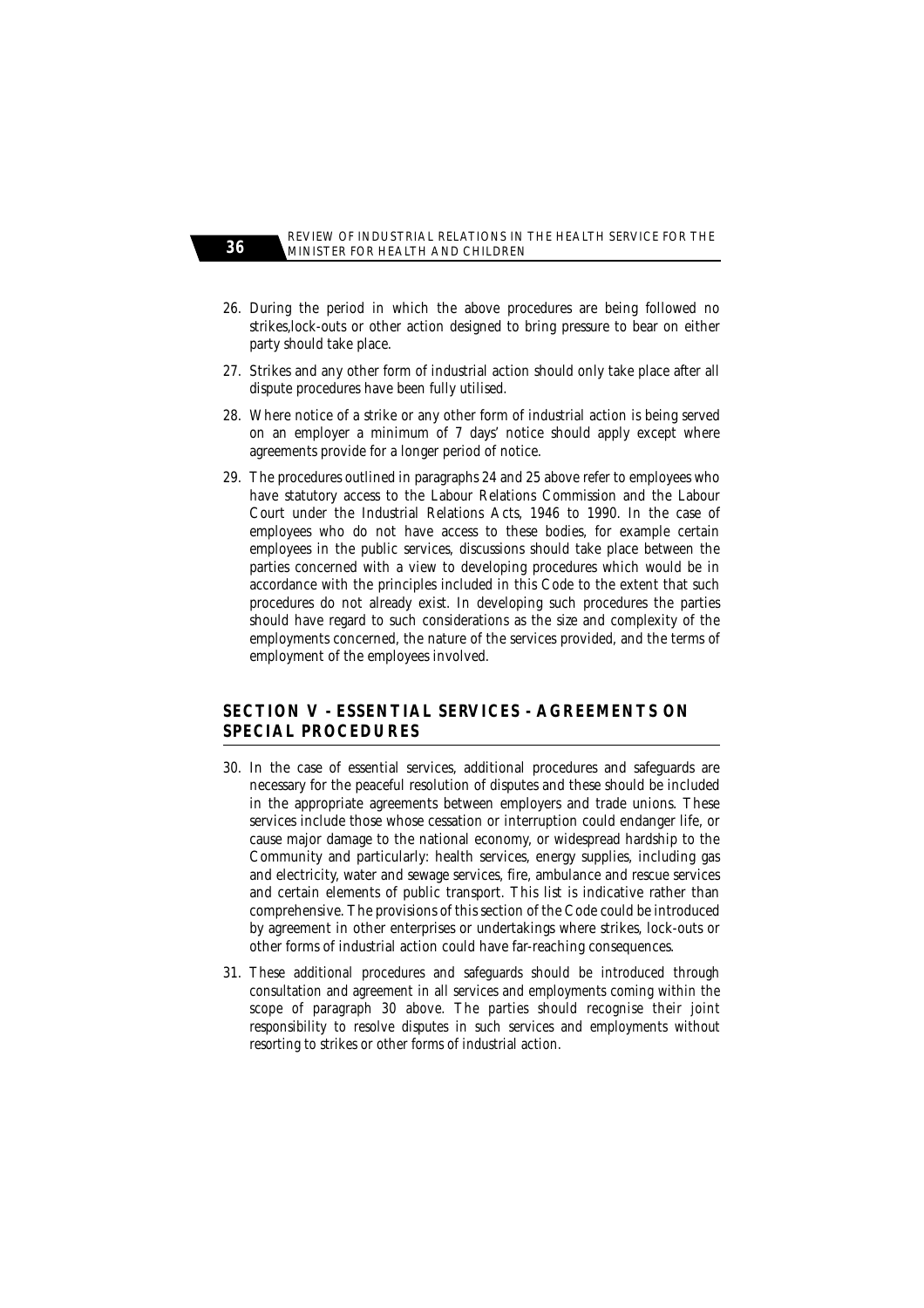**<sup>37</sup>** REVIEW OF INDUSTRIAL RELATIONS IN THE HEALTH SERVICE FOR THE MINISTER FOR HEALTH AND CHILDREN

- 32. The introduction of these additional procedures and safeguards should be accompanied by arrangements for the dissemination and exchange of information relating to various aspects of the life of the undertaking concerned including its relationship with the community which it serves. Employers should make appropriate arrangements for consultation with the unions through the use of agreed procedures especially where major changes affecting employees' interests are concerned.
- 33. Except where other procedures and safeguards have been introduced which ensure the continuity of essential supplies and services, agreements negotiated on a voluntary basis should include one of the following provisions in order to eliminate or reduce any risk to essential supplies and services arising from industrial disputes:
	- (a) acceptance by the parties of awards, decisions and recommendations which result from the final stage of the dispute settlement procedures where these include investigation by an independent expert body such as the Labour Court, an agreed arbitration board or tribunal or an independent person appointed by the parties;
	- OR
	- (b) a specific undertaking in agreements that, in the event of any one of the parties deciding that an award, decision or recommendation emerging from the final stage of the dispute settlement procedure is unsatisfactory they will agree on the means of resolving the issue without resort to strike or other forms of industrial action, such agreements to include a provision for a review of the case by an agreed recognised body after twelve months, such review to represent a final determination of the issue;
	- OR
	- (c) provision that the parties to an agreement would accept awards, decisions or recommendations resulting from the operation of the final stage of the dispute procedure on the basis that an independent review would take place at five-yearly intervals to examine whether the employees covered by the agreement had been placed at any disadvantage as a result of entering into such agreement and if so to advise, having regard to all aspects of the situation, including economic and financial considerations, on the changes necessary to redress the position.

### **SECTION VI - ESSENTIAL SERVICES - MAINTENANCE OF INDUSTRIAL PEACE**

34. Where the parties have not concluded an agreement incorporating the procedures referred to in paragraph 33(a) or (b) or (c) and otherwise where for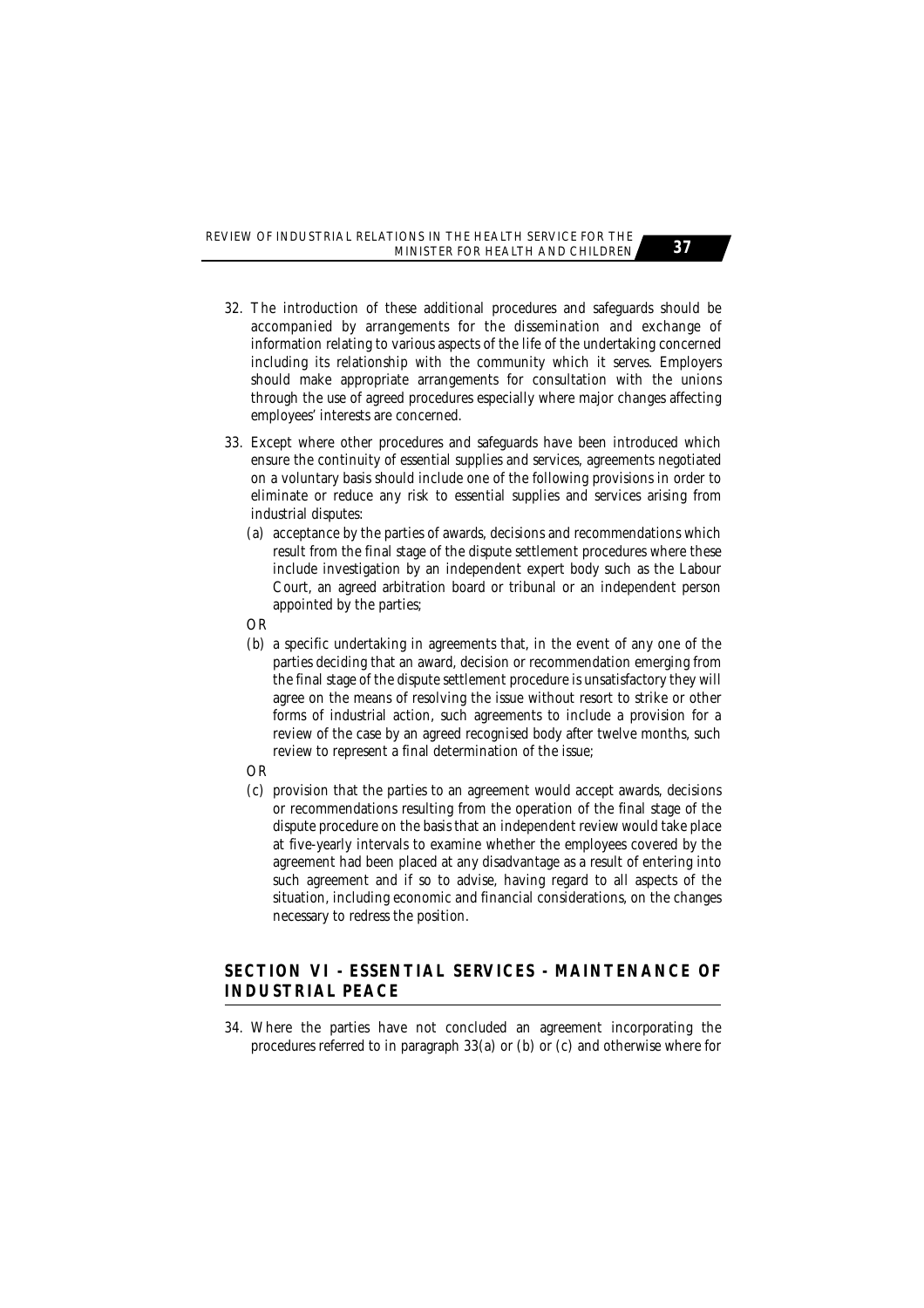#### **38** REVIEW OF INDUSTRIAL RELATIONS IN THE HEALTH SERVICE FOR THE MINISTER FOR HEALTH AND CHILDREN MINISTER FOR HEALTH AND CHILDREN

any reason a serious threat to the continuity of essential supplies and services exists, or is perceived to exist, as a result of the failure of the parties to resolve an industrial dispute and where the Labour Relations Commission is satisfied that all available dispute procedures have been used to try to effect a settlement, the Labour Relations Commission should consult the Irish Congress of Trade Unions and the Irish Businesss and Employers Confederation about the situation. The objective of such consultation should be to secure their assistance and co-operation with whatever measures may be necessary to resolve the dispute including, where appropriate, arrangements which would provide a basis for a continuation of normal working for a period not exceeding six months while further efforts by the parties themselves or the dispute settlement agencies were being made to secure a full and final settlement of the issues in dispute.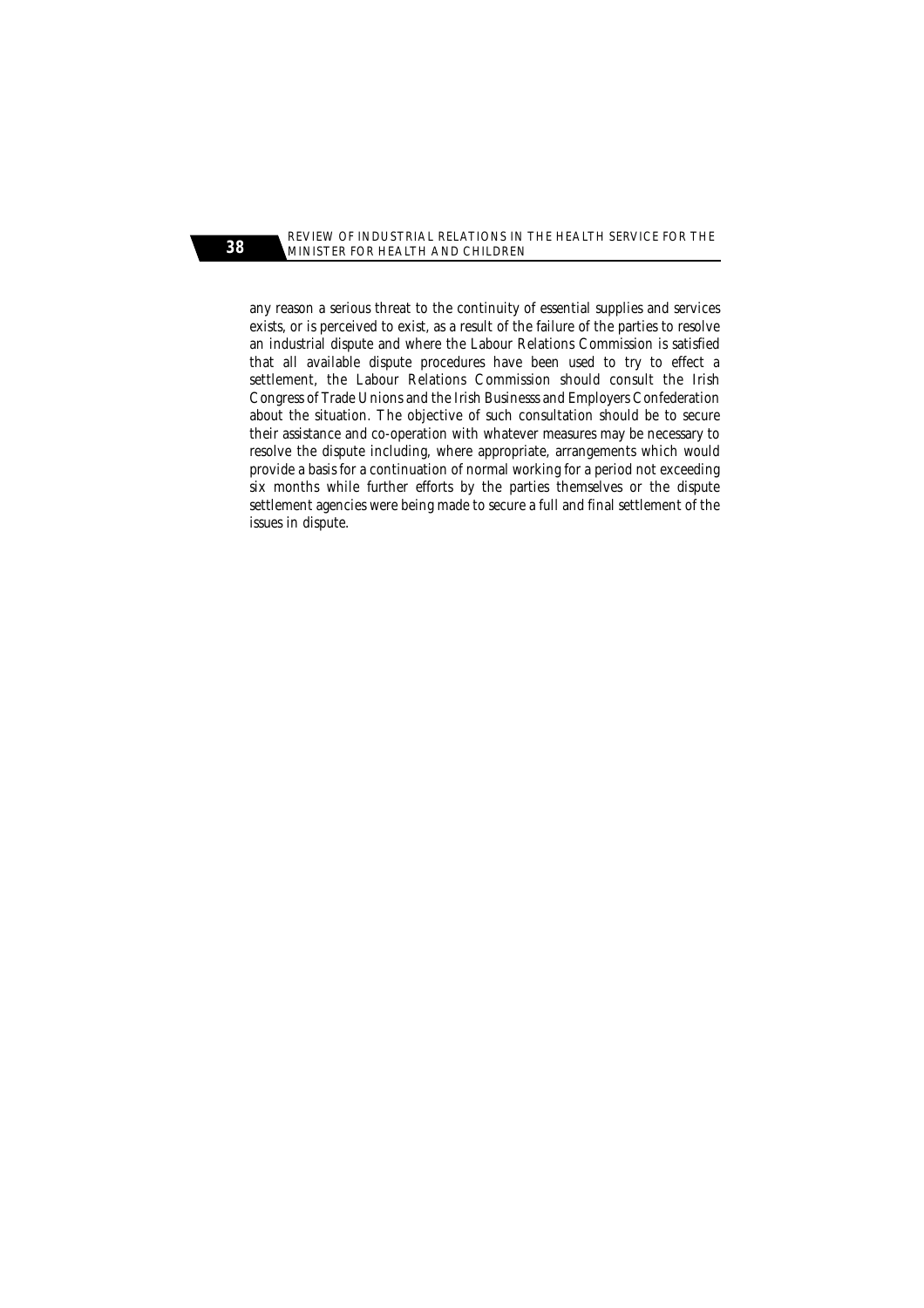# Appendix III

### **CODE OF PRACTICE**

**Duties and Responsibilities of Employee Representatives and the Protection and Facilities to be afforded them by their Employer**

### **INTRODUCTION**

Section 42 of the Industrial Relations Act, 1990 makes provision for the preparation of draft codes of practice by the Labour Relations Commission for submission to the Minister for Enterprise and Employment.

The main purpose of this Code of Practice is to set out for the guidance of employers, employees and trade unions the duties and responsibilities of employee representatives (frequently referred to in trade union rule books and employer/trade union agreements as shop stewards) and the protection and facilities which should be afforded them in order to enable them to carry out their duties in an effective and constructive manner.

When preparing this Code of Practice the Commission held meetings and consultations with the Irish Congress of Trade Unions and the Irish Business and Employers Confederation. It also consulted with the Departments of Enterprise and Employment and Finance. The Commission has taken account of the views expressed by these organisations to the maximum extent possible in preparing this Code. It has also had regard to the procedures and practices applied in undertakings and establishments which have pursued sound industrial relations policies and to the provisions of trade union rule books.

#### **GENERAL**

- 1. Employee representatives, for the purpose of this Code, are
	- (a) employees of an undertaking or establishment who have been formally designated employee representatives for that undertaking or establishment by a trade union in accordance with the rules of that trade union and any employer/trade union agreement which relates to the appointment of such representatives in that undertaking or establishment and
	- (b) who normally participate in negotiations about terms and conditions of employment for all or a section of the workforce and who are involved in the procedures for the settlement of any disputes or grievances which may arise in that undertaking or establishment.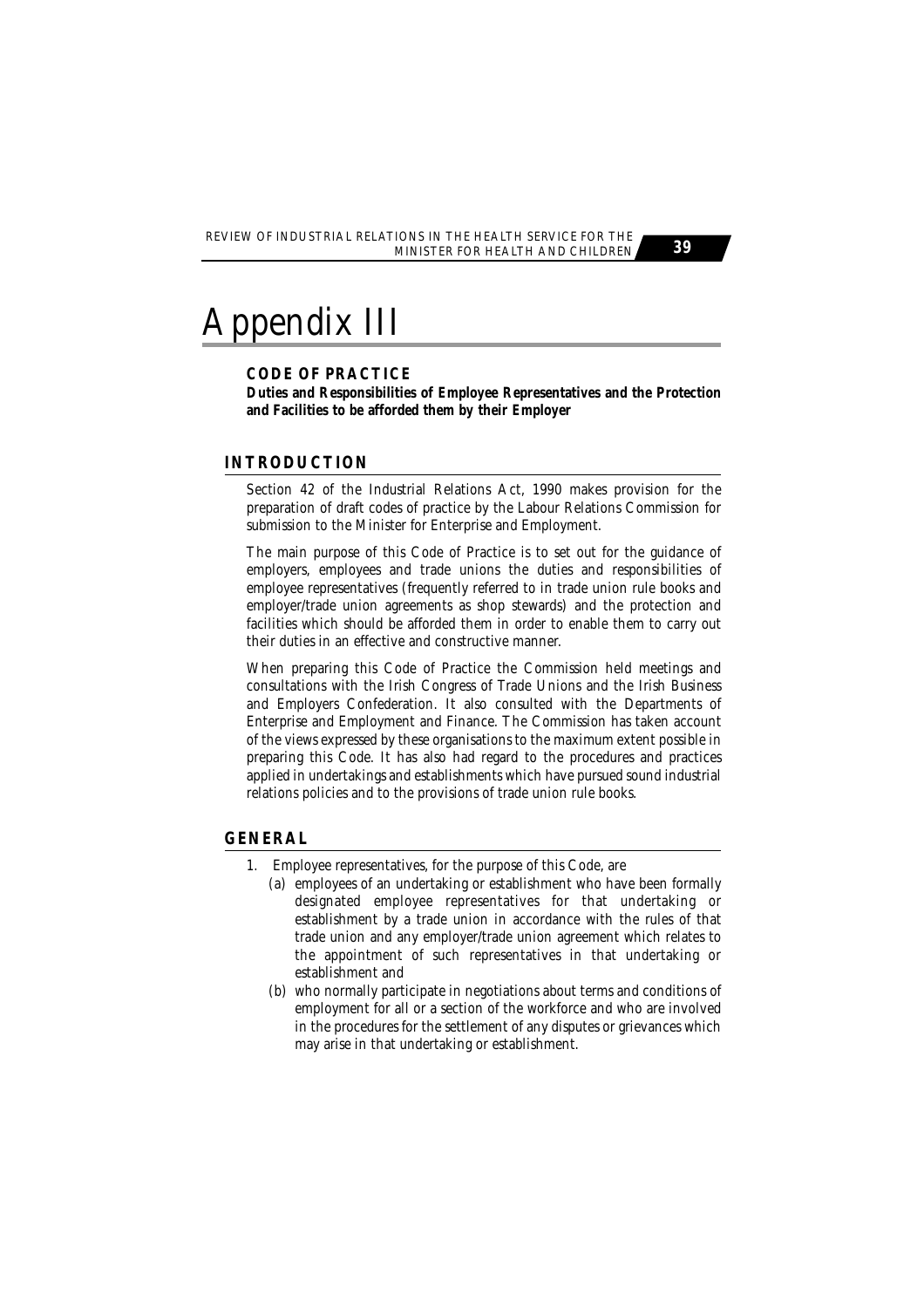Reference to trade unions throughout this Code includes reference to "excepted bodies" under the Trade Union Acts, 1871 – 1990. An "excepted body" is a body which may lawfully negotiate wages or other conditions of employment without holding a negotiation licence. "Excepted body" is defined in section 6(3) of the Trade Union Act, 1941, as amended, and includes an association, all the members of which are employed by the same employer.

2. The duties and responsibilities of employee representatives and the protection and facilities to be afforded them under this Code are indicative of the important position and role of such representatives in our system of industrial relations and in the resolution of disputes/grievances. The manner in which employee representatives discharge their duties and responsibilities significantly affects the quality of management/labour relations in the undertaking or establishment in which they work, its efficient operation and future development.

### **DUTIES AND RESPONSIBILITIES OF EMPLOYEE REPRESENTATIVES**

- 3. The principal duties and responsibilities of employee representatives include -
	- (a) representing members fairly and effectively in relation to matters arising within the undertaking or establishment in which they work and which concern employment and conditions of employment;
	- (b) participating in negotiation and grievance procedures as provided for in employer/trade union agreements or in accordance with recognised custom and practice in the undertaking or establishment in which they work;
	- (c) co-operating with the management of the undertaking or establishment in ensuring the proper implementation and observance of employer/trade union agreements, the use of agreed dispute and grievance procedures and the avoidance of any action, especially unofficial action, which would be contrary to such agreements or procedures and which would affect the continuity of operations or services;
	- (d) acting in accordance with existing laws and regulations, the rules of the union and good industrial relations practice; liaising with and seeking advice and assistance from the appropriate full-time trade union official;
	- (e) having regard at all times to the safe and efficient operation of the undertaking or establishment;
	- (f) subject to any other arrangements made between an employer and a trade union, employee representatives should conform to the same job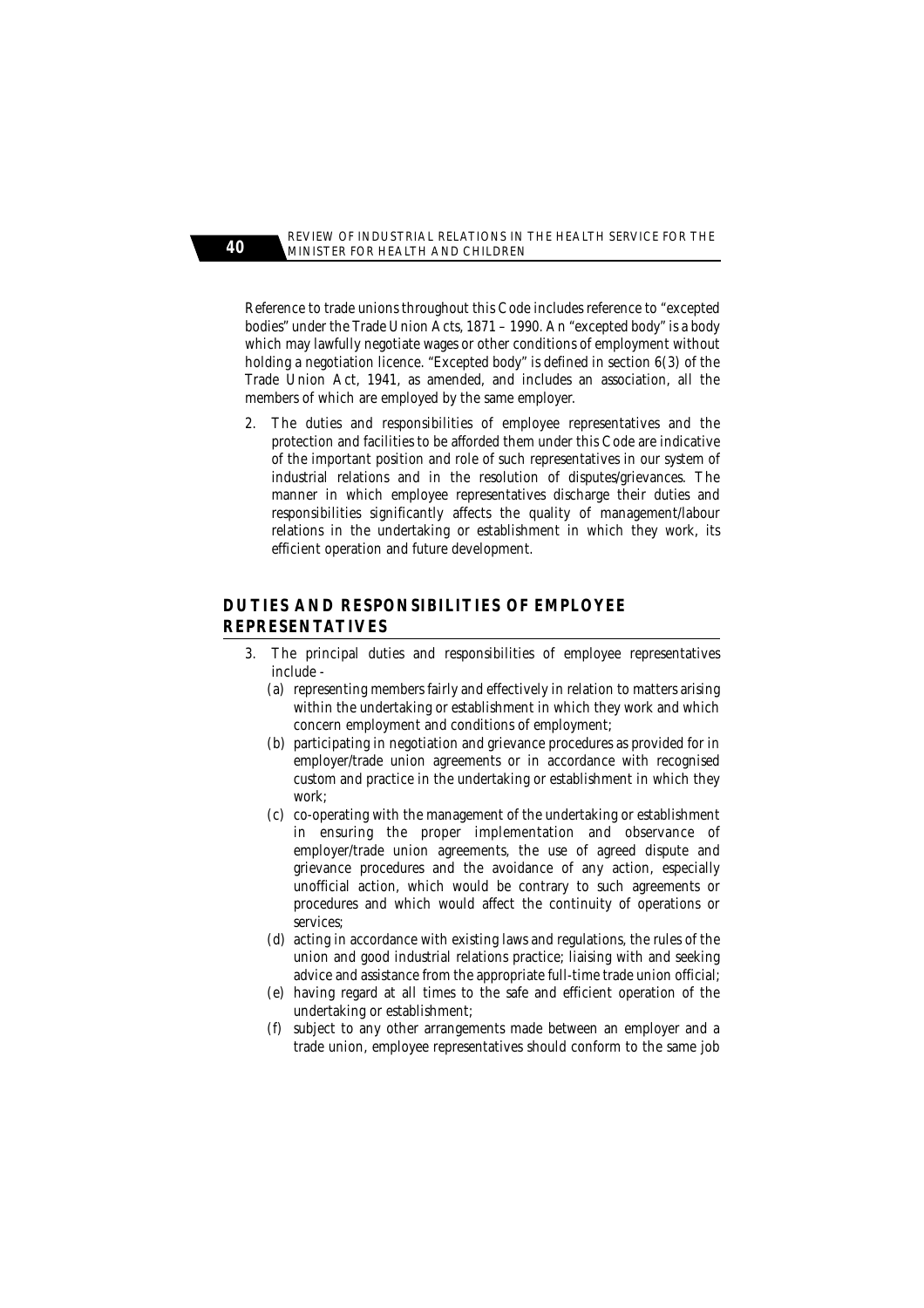performance standards, company rules, disciplinary conditions and other conditions of employment as comparable employees in the undertaking or establishment in which they work.

### **ELECTION OF EMPLOYEE REPRESENTATIVES**

- 4. Employee representatives should be elected/designated in accordance with the appropriate trade union rules and procedures and, where relevant, in accordance with employer/trade union agreements. These procedures and agreements should ensure that such representatives will be representative of the trade union members concerned. Such representatives should normally have a minimum of one year's service in the undertaking or establishment concerned; their appointment as employee representatives should be confirmed in writing by the union to the employer and the union should provide relevant information, advice and training to employee representatives on their principal functions and duties. Nothing in this Code precludes an employer from providing additional training.
- 5. The number of employee representatives should be reasonable having regard to the size of the undertaking or establishment concerned, the number of trade union members employed and the structure of trade union organisation within the undertaking or establishment.
- 6. Following notification of the appointment of an employee representative, the employer should provide the representative with relevant information about the normal procedures for communicating with the appropriate representatives of management.

### **PROTECTION OF EMPLOYEE REPRESENTATIVES**

- 7. Employee representatives who carry out their duties and responsibilities in accordance with paragraph 3 of this Code should not –
	- (a) be dismissed or suffer any unfavourable change in their conditions of employment or unfair treatment, including selection for redundancy, because of their status or activities as employee representatives.
	- OR
	- (b) suffer any action prejudicial to their employment because of their status or activities as employee representatives,

without prior consultation taking place between the management and the relevant trade union.

Where it is established that an employee representative has been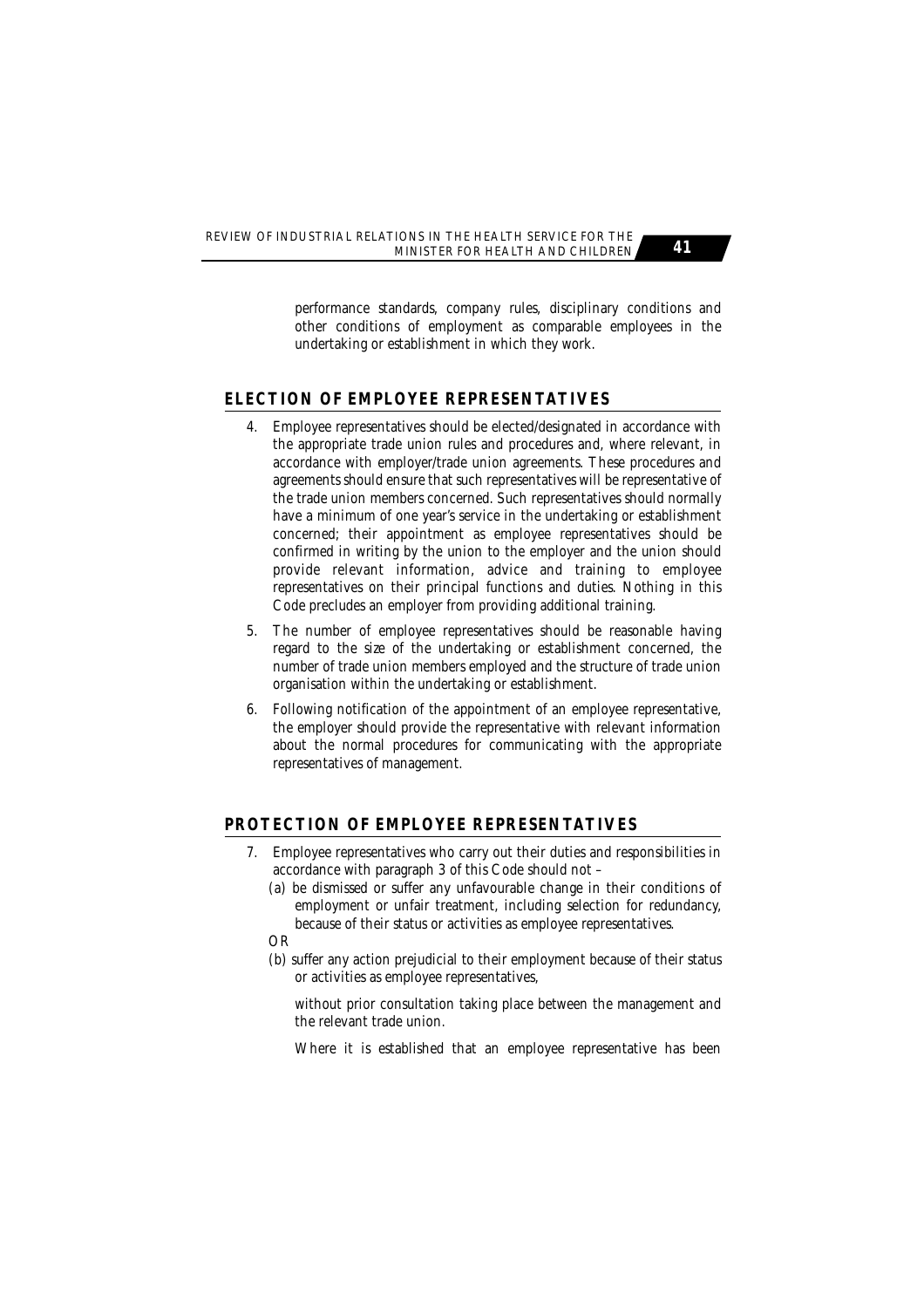dismissed in contravention of the provision at (a) above such representative should normally be re-instated.

- 8. Section 7 of this Code is without prejudice to the provisions of the Unfair Dismissals Acts, 1977 and 1991.
- 9. Where an employer considers that an employee representative has acted or is acting beyond the usual authority and functions of an employee representative as set out in paragraph 3 or in a manner which is damaging to the undertaking or establishment, the employer should, in the first instance, take the matter up with the employee representative concerned and failing satisfaction at that level with his/her trade union.

### **FACILITIES FOR EMPLOYEE REPRESENTATIVES**

- 10. For purposes of effectively ensuring the provision of reasonable facilities for employee representatives in accordance with paragraph 11 below, employers and trade unions should enter into agreements at the level of the undertaking or establishment which would incorporate the following provisions suitably adapted to the circumstances of the particular undertaking or establishment as referred to in paragraph 12 below.
- 11. Employee representatives should be afforded such reasonable facilities as will enable them to carry out their functions as employee representatives promptly and efficiently and in accordance with paragraph 3.
- 12. The granting of such facilities should have a regard to the provisions of paragraph 5 and especially to the needs, size and capabilities of the undertaking or establishment concerned and should not impair the efficient operation of the undertaking or establishment.
- 13. Employee representatives should be afforded necessary time off for carrying out their representative functions in the undertaking or establishment in which they work. In the absence of formal standing arrangements, employee representatives should obtain prior permission from an appropriate representative of management. Such permission should not be unreasonably withheld. Reasonable limits may be set on the amount of time off.
- 14. On the same basis as at paragraphs 10 and 12 above, employee representatives should be granted reasonable time off for trade union meetings and training courses which relate to their activities as employee representatives.
- 15. The question of payment of wages in respect of time off for any of the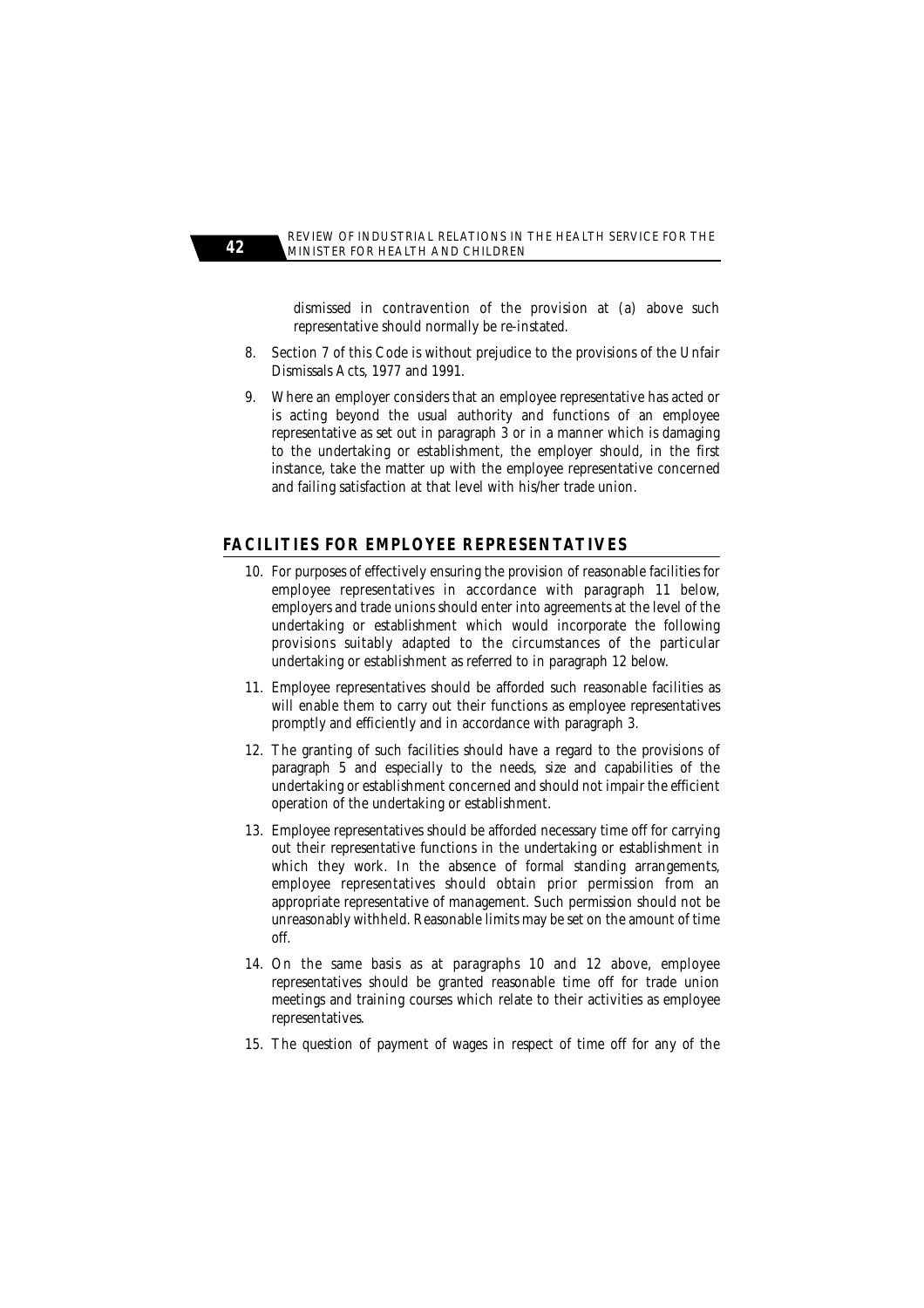purposes set out at paragraphs 13 and 14 above should be the subject of discussion in advance at the level of the undertaking or establishment.

- 16. Employee representatives in the undertaking or establishment should be granted reasonable access to all workplaces where they represent trade union members and where such access is necessary to enable them to carry out their representative functions.
- 17. Employee representatives should have access, without undue delay, to management at the appropriate level on matters relating to their representative functions and responsibilities.
- 18. In the absence of check-off arrangements, employee representatives should, by agreement, be permitted to collect union dues regularly in the undertaking or establishment.
- 19. Employers and trade unions should agree arrangements whereby employee representatives, acting on behalf of their trade union, should be permitted to post notices relating to normal activities of the union in the undertaking or establishment in a place agreed with management to which employees have easy access.
- 20. Employee representatives, acting on behalf of their trade union, should be permitted to distribute non-political news sheets, pamphlets, publications and other documents relating to normal trade union activities amongst the members of the union in the undertaking or establishment.
- 21. The use of the facilities referred to in paragraph 19 and 20 above should have regard to the orderly operation and tidiness of the undertaking or establishment.
- 22. Management and trade unions should agree on the particular information and facilities which should be made available to employee representatives to enable them to carry out their functions and responsibilities in accordance with this Code.